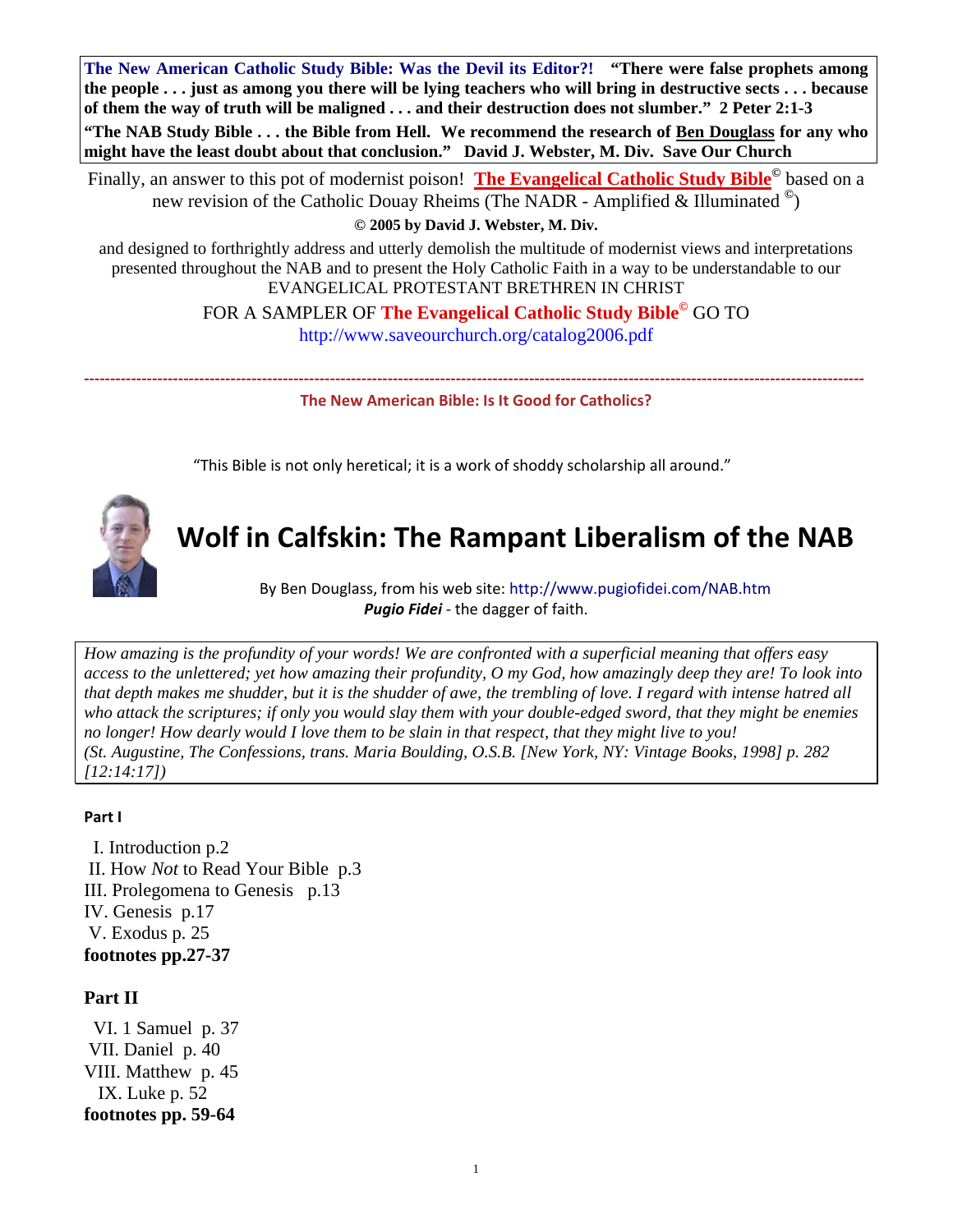## **Abbreviations**

*SJNAB*: *Saint Joseph Edition of the New American Bible* (New York, NY: Catholic Book Publishing Co., 1992).

*DeRev***:** Vatican I Dogmatic Constitution *Dei Filius*, Ch. 2, *De Revelatione* (April 24, 1870).

*PD*: Leo XIII, *Providentissimus Deus* (November 18, 1893).

*LS*: St. Pius X, *Lamentabili Sane* (July 3, 1907).

*PDG*: St. Pius X, *Pascendi Dominici Gregis* (September 8, 1907).

*SP*: Benedict XV, *Spiritus Paraclitus* (September 15, 1920).

*HG*: Pius XII, *Humani Generis* (August 12, 1950).

*HOT*: Fr. George Leo Haydock, *The Douay-Rheims Old Testament* (Monrovia, CA: Catholic Treasures, 1992).

*HNT***:** Fr. George Leo Haydock, *The Douay-Rheims New Testament* (Monrovia, CA: Catholic Treasures, 1991).

*CCHS*: Dom Bernard Orchard, O.S.B., ed., *A Catholic Commentary on Holy Scripture* (London: Thomas Nelson and Sons, 1953).

*KD*: C. F. Keil and F. Delitzsch, *Commentary on the Old Testament*, 10 Vols. (Peabody, MA: Hendrickson, 2006; Repr. 1866-1891).

*ANF*: Philip Shaff, ed., *Ante-Nicene Fathers* (Grand Rapids, MI: Eerdmans, 2001).

*NPNF*: Philip Shaff, ed., *Nicene and Post-Nicene Fathers* (New York, NY: Christian Literature Publishing Co., 1893).

# **PART I**

# **I. Introduction**

Holy Mother Church understands that false doctrine is the more dangerous to the extent that it is presented under "a form of godliness" (cf. 2 Tim 3:5). This is why, for instance, every Pope who reigned during the  $19<sup>th</sup>$  century condemned Protestant "biblical societies." The putative aim of these societies was to promote knowledge of the Word of God by publishing and circulating free copies of the Bible in the various vernacular languages: certainly, in itself, a noble cause. Yet, under the godly bound form of a volume of the Sacred Scriptures, they delivered to unsuspecting Catholics erroneous translations of the sacred page which might harm their Catholic faith. Leo XII warned, "There are good reasons for fear that (as has already happened in some of their commentaries and in other respects by a distorted interpretation of Christ's gospel) they will produce a gospel of men, or what is worse, a gospel of the devil!"<sup>I</sup> Pius VIII said of these societies that, "They skillfully distort the meaning by their own interpretation... Furthermore, the Bibles are rarely without perverse little inserts to insure that the reader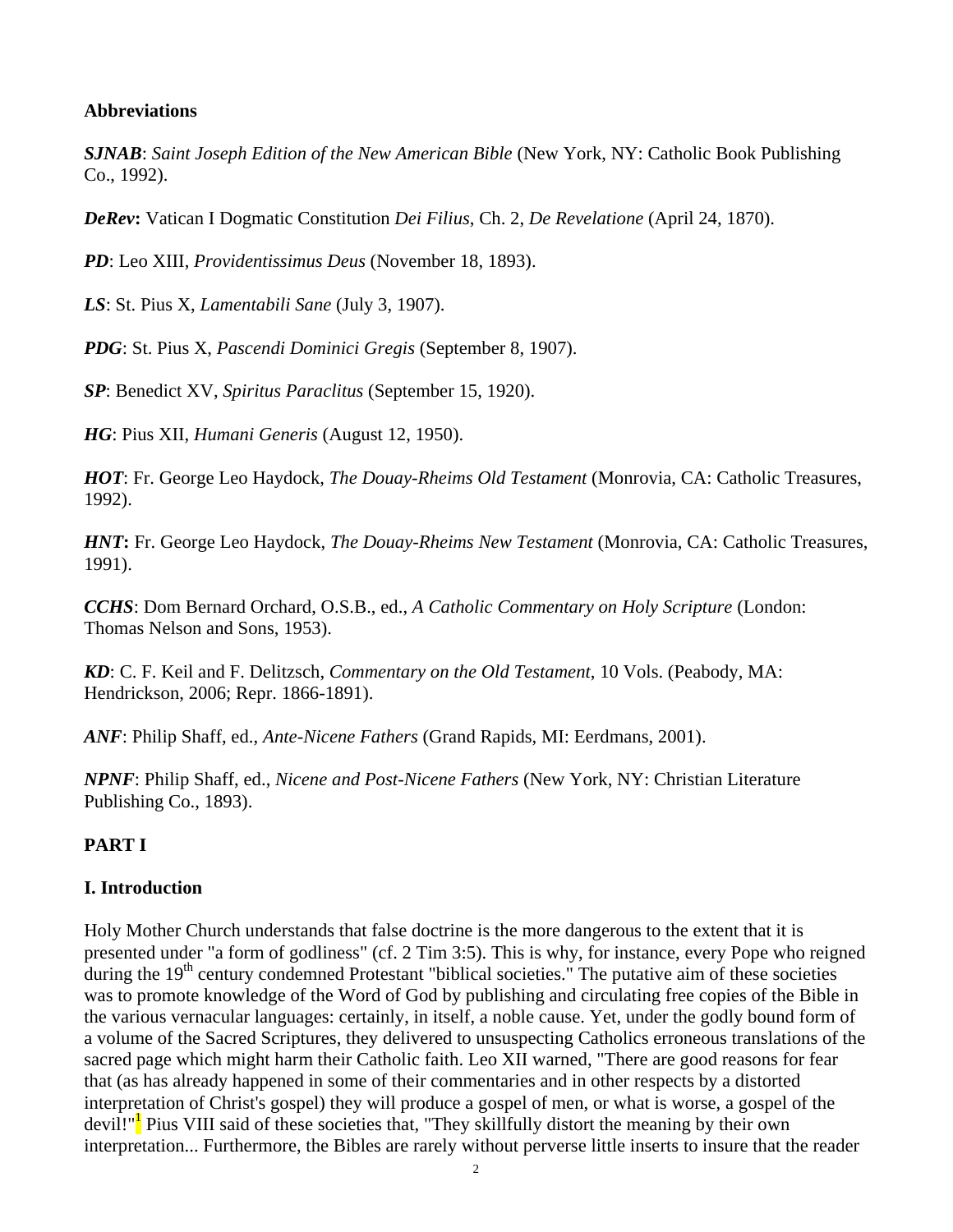imbibes their lethal poison instead of the saving water of salvation."<sup>2</sup> Gregory XVI, with perhaps more charity, stated, "In the many translations from the biblical societies, serious errors are easily inserted by the great number of translators, either through ignorance or deception."<sup>3</sup> Bl. Pope Pius IX accused the societies of "perverse explanations."<sup>4</sup> In their versions, the biblical text was "subverted and most daringly twisted to yield a vile meaning."<sup>5</sup> Lastly, Leo XIII confirmed that the versions published by the biblical societies were dangerous and forbidden to Catholics.<sup>6</sup>

It is the thesis of this article that the above papal condemnations apply in spades to one particular biblical society, and one particular biblical version, which are flourishing in our day: namely, The Catholic Biblical Association of America and its New American Bible, or NAB.7 *J'accuse*: the NAB, in many places, daringly redacts, rearranges, or otherwise mistranslates the sacred text, and it does so in the service of the modernist critical hermeneutic which is revealed in its "perverse" introductions and commentary. These comments repeatedly contradict or call into question the Catholic dogma of the plenary inspiration and inerrancy of Sacred Scripture<sup>8</sup> as also the Catholic dogmas of Christology and Mariology. The NAB refuses Scripture the submission which is due to it according to the Catholic saints: "Holy Scripture is in such sort the rule of the Christian faith that we are obliged by every kind of obligation to believe most exactly all that it contains, and not to believe anything which may be ever so little contrary to it."<sup>9</sup> Indeed, it freely confesses that Scripture is wrong in places and freely disagrees. The NAB charges the Bible with contradiction, concerning which Oecumenius may be quoted as representative of the faith of the whole world: "For nothing could be contradictory in the mouth of the one and the same Spirit."<sup>10</sup> Yet more, the NAB would have our Lord in ignorance and our Lady in doubt of her faith, which can only eventuate in Catholic readers doubting theirs. This Bible is a danger to the faith of Catholics; it is a near occasion for sin. $\frac{11}{11}$ 

And, tragically, the New American Bible is clothed in a form of godliness far more convincing than anything that a Protestant biblical society could ever hope to weave. Indeed, it possesses all the trappings of a faithfully Catholic Bible. It boasts three imprimaturs, $\frac{12}{2}$  an apostolic blessing from Pope Paul VI,<sup>13</sup> and the approval of the United States Conference of Catholic Bishops. The NAB is, in fact, the translation which must be used in all English language lectionaries in Catholic Churches in America (although there are differences between the printed NAB and the lectionary NAB). The NAB is hosted on the Vatican's website.<sup>14</sup> And as icing on the cake, the St. Joseph Edition even contains a smattering of attractive and traditional Catholic art: David slaying Goliath, Elijah ascending into heaven, the fifteen original mysteries of the Holy Rosary, the Stations of the Cross, etc. For a cherry on top, it dutifully informs the reader he may earn a plenary indulgence by reading Sacred Scripture for one half hour.

In sum, every external appearance leads the reader, Catholic or non-Catholic, to assume that this Bible represents authentic Catholic teaching. This being the case, Catholics will give this Bible to their children, trusting that their Church guarantees that it is safe, and inquiring Protestants, Jews, and Atheists will take its commentary as representative of how the Catholic Church understands Sacred Scripture. How tragic, then, when the Catholic child loses his faith, when the Protestant discovers that the Catholic Church believes the Bible is full of errors, when the Jew realizes that the largest Christian denomination admits that the New Testament misrepresents the Old, when the Atheist is confirmed in his suspicion that scholarly Christians do not mean what they say when they call the Bible the Word of God, and when all of them reject the mystical body of Christ.

The purpose of this study is to prevent such loss of souls by exposing the wolf beneath the calfskin of the NAB, and by sounding the alarm against it.<sup>15</sup> This Bible does not represent authentic Catholicism. It is not "the faith which was once for all handed down to the saints" (Jude 1:3). It is poison. To Catholics I say, "do not trust this Bible"; to non-Catholics, "please do not reject the Catholic Church on its account"; to the bishops, "protect your flock from this thing."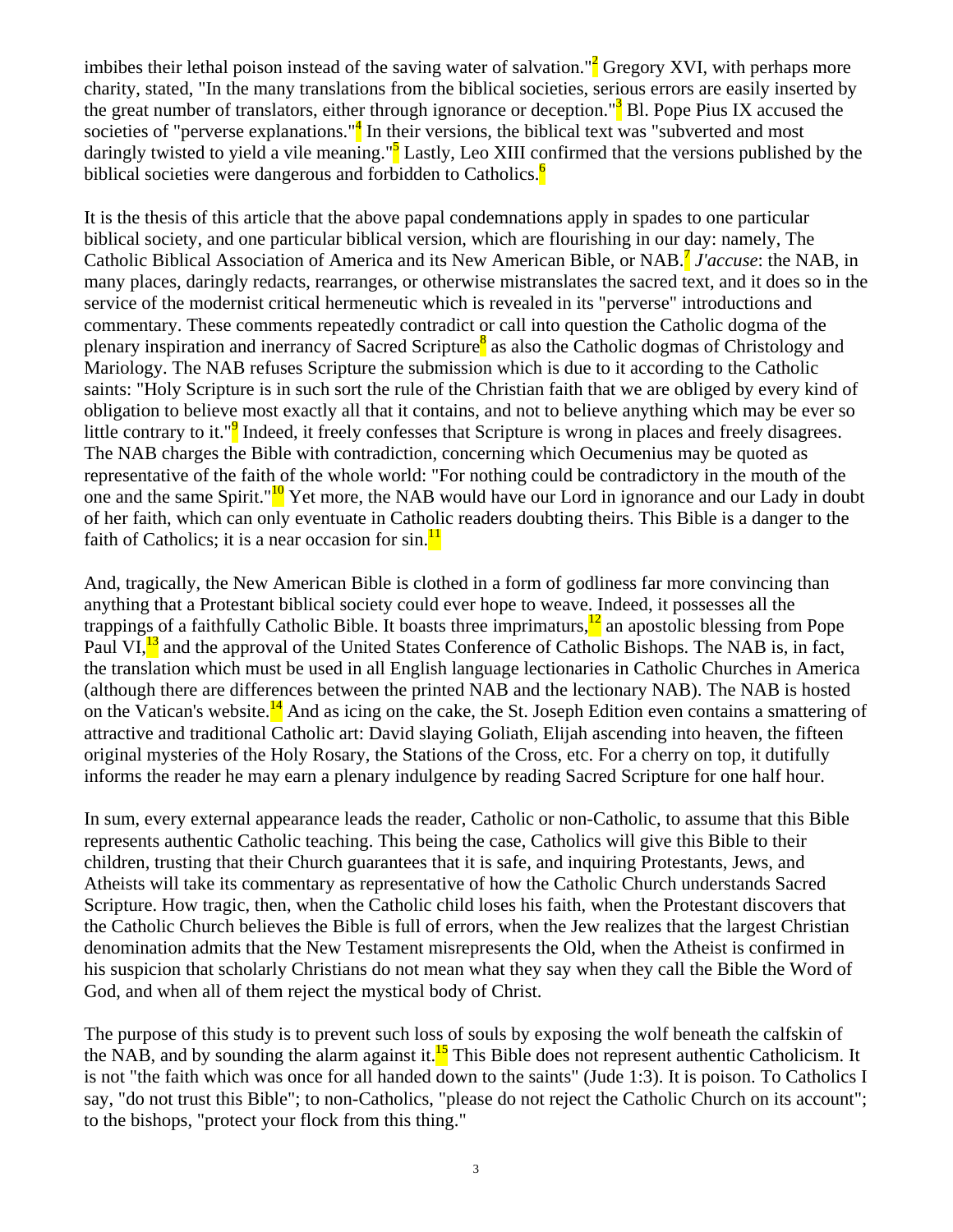With loving confidence in their intercession, I place this study under the patronage of St. Joseph, St. Paul, St. Jerome, St. Augustine, St. Pius X, and Mary, Destroyer of Heresies.

# **II. How** *Not* **to Read Your Bible**

The Catholic Books Publishing Company has added a guide entitled "How to Read your Bible" to the front matter of the St. Joseph Edition of the NAB. This guide, it is acknowledged, $16$  "has been adapted by John Kersten, S.V.D., from his book *Understanding Hebrew Literature*." While this guide is not part of the NAB proper, and hence not the object of any official episcopal approbation, it is nevertheless integrated seamlessly with such "official" front matter as the apostolic blessing of Paul VI and the Preface to the Old Testament, thus creating the appearance that all those imposing statements of ecclesiastical approbation to be found just inside the front cover apply in fact to it.<sup>17</sup> For this reason, as well as its wide dissemination among the simple faithful and the sheer audacity with which it deconstructs the traditional Catholic doctrine of biblical inspiration, "How to Read Your Bible" merits to be vigorously refuted.

As with currency, so with doctrine: the best way to learn to recognize fraud is to familiarize oneself with the genuine article. As such, before proceeding to critique "How to Read Your Bible," it will be helpful to briefly review the Catholic doctrine of biblical inspiration as it is expounded in the authentic sources.

St. Paul declares in 1 Timothy 3:16 that "all Scripture is inspired by God," or, in Greek (partially), "all Scripture is *theopneustos*": literally, God-breathed. Scripture is the breath or speech of God in human form. Put another way, that which we read in Scripture is spoken to us by God (Matthew 22:31). This being the case, God's action in biblical inspiration is analogous to the Incarnation of Jesus Christ. "For as the substantial Word of God became like to men in all things, 'except sin' (Heb 4:15), so the words of God, expressed in human language, are made like to human speech in every respect, except error."<sup>18</sup> Therefore, the First Vatican Council properly (and dogmatically) defines inspiration as divine "dictation."<sup>19</sup> Leo XIII elaborates on the First Vatican Council's decree:

This supernatural revelation, according to the belief of the universal Church, is contained both in unwritten Tradition, and in written Books, which are therefore called sacred and canonical because, "being written under the inspiration of the Holy Ghost, they have God for their author and as such have been delivered to the Church." This belief has been perpetually held and professed by the Church in regard to the Books of both Testaments; and there are well-known documents of the gravest kind, coming down to us from the earliest times, which proclaim that God, Who spoke first by the Prophets, then by His own mouth, and lastly by the Apostles, composed also the Canonical Scriptures, and that these are His own oracles and words - a Letter, written by our heavenly Father, and transmitted by the sacred writers to the human race in its pilgrimage so far from its heavenly country... [S]uch and so great is the excellence and the dignity of the Scriptures, that God Himself has composed them.<sup>20</sup>

The Pope goes on to describe the mechanism of biblical inspiration, the process by which God caused the sacred authors to write His words:

[B]y supernatural power, [The Holy Ghost] so moved and impelled [the sacred authors] to write - He was so present to them - that the things which He ordered, and those only, they first rightly understood, then willed faithfully to write down, and finally expressed in apt words and with infallible truth. Otherwise, it could not be said that He was the Author of the entire Scripture. Such has always been the persuasion of the Fathers. "Therefore," says St. Augustine, "since they wrote the things which He showed and uttered to them, it cannot be pretended that He is not the writer; for His members executed what their Head dictated." And St. Gregory the Great thus pronounces: "Most superfluous it is to inquire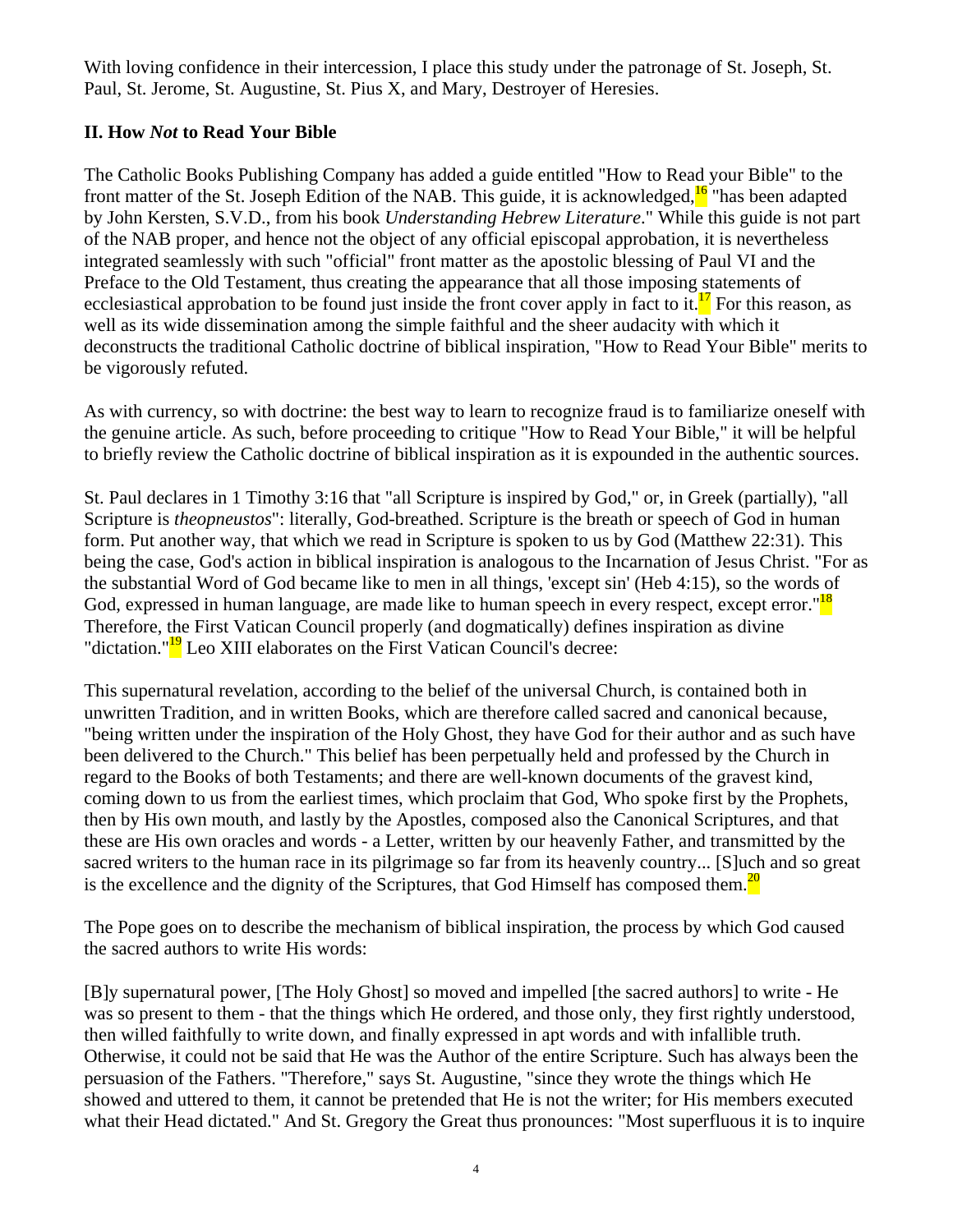who wrote these things-we loyally believe the Holy Ghost to be the Author of the book. He wrote it Who dictated it for writing; He wrote it Who inspired its execution." $21$ 

Truly, Peter has spoken through Leo, for this is the same doctrine of biblical inspiration which is taught by St. Peter himself. "Men carried by the Holy Spirit spoke from God" (2 Peter 1:21).

Needless to say, the doctrine expounded by Kersten in "How to Read Your Bible" is a far cry from this doctrine of the Church. Kersten relates inspiration to a process of mutual influence whereby cultural sensitivities "inspire" gifted members of that culture to create, who thereby render those cultural sensitivities more acute still. He draws an analogy from the production of jazz music: the Negro communities are especially sensitive to music and rhythm, leading them to produce such august figures as Louis Armstrong, Duke Ellington, and Ray Charles, and these in turn have further heightened the musical and rhythmic sensitivities of the Negro community and indeed of the entire world. "More or less by this same process of mutual influence Hebrew literature came into being," Kersten declares.

We see in the Hebrew people a highly developed sensitivity for God's presence in their lives. From these pious Hebrew communities we see arise prophets, preachers, writers, who offered their (first spoken) reflections on that shared experience of God's presence with His people. In turn these prophets, preachers and writers heightened that religious sensitivity in their people. $^{22}$ 

Operating under such a sub-Catholic definition of inspiration, Kersten has difficulty distinguishing the inspiration of Scripture from the inspiration of jazz. $\frac{23}{10}$  To be sure, he insists that Hebrew literature "is inspired (breathed upon) in a very special way by almighty God." But, before he can proceed to define what exactly is "special" about biblical inspiration as opposed to ordinary artistic inspiration, he must first insist at length upon what biblical inspiration is not:

This does not mean that God dictated His message as a businessman dictates a letter to a secretary. God takes the author as he is and leaves him free to choose his own means of communication. Isaiah was a great poet and composed beautiful poems to convey his message. Ezekiel was not well-versed in letters and his language is rather poor. Some authors chose existing folktales and even beast fables to bring out their point. $^{24}$ 

It is true that God did not dictate His message to the sacred authors *in the same manner* that a businessman dictates a letter to a secretary. "God chose men and while employed by Him they made use of their powers and abilities, so that with Him acting in them and through them, they, as true authors, consigned to writing everything and only those things which He wanted." $\frac{25}{5}$  Nevertheless, God's method of communication is properly described as dictation, as seen above. Anyway, Kersten finally gets around to positively defining his own position with the laconic statement, "*Inspiration is guidance*." He fleshes out this statement in the next section:

God Himself guided (inspired) the Hebrew genius in its searching out of the mysteries of the human condition... When this restless searching for truth and meaning culminates in unfolding one of God's mysteries, we speak of divine *revelation*. This means that God reveals some aspect of Himself or the human condition in and through man's endeavors to find out. Hence, "everything in the Bible is *inspired*, but not everything is *revealed*" (Pierre Benoit).<sup>26</sup>

So it seems that, for Kersten, that which distinguishes biblical inspiration from ordinary artistic inspiration (apart from subject matter) is simply the occasional tap on the shoulder or tug on the wrist from God. The composition of Scripture is, then, in this view, an essentially human activity, with God merely coaxing it along like a parent teaching a child to ride a bicycle.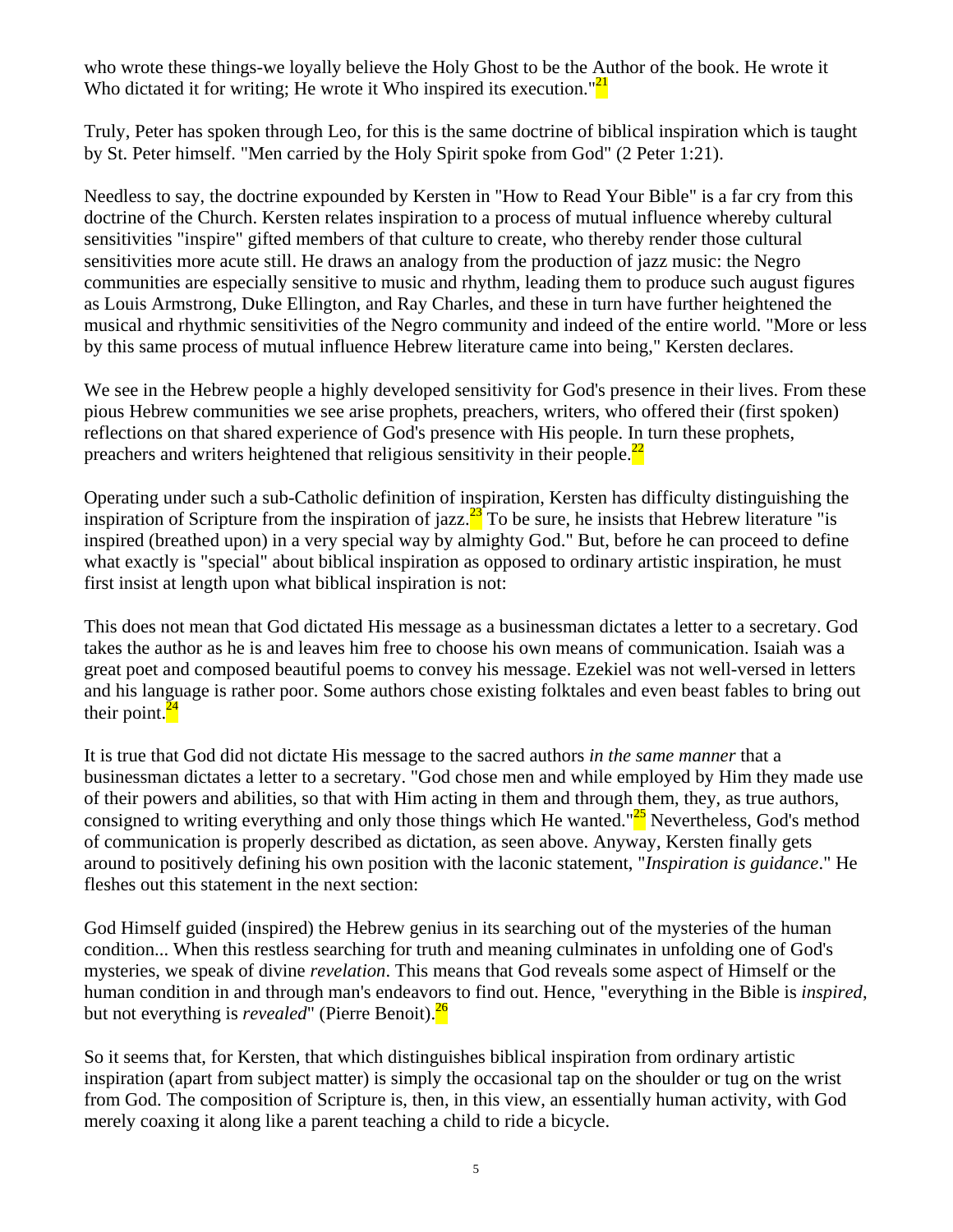This position is thoroughly unacceptable. In order to consistently maintain this view, one must deny that God is the primary author of any part of Scripture, and moreover must deny that God is in any sense the author of those parts of Scripture where the Hebrews got things quite wrong, as Kersten will soon assert they did (after all, if a parent is coaxing a child properly, he is not responsible when the child falls off the bicycle anyway). This in spite of the solemn insistence of both Vatican Councils that God is the primary author of the books of Scripture "in their entirety, with all their parts." $27$ 

Furthermore, this guide fails to recognize that much of revealed truth is wholly inaccessible to human searching, even searching which is performed in a spirit of prayer and in docility to the ordinary operations of grace. As such, human searching for truth and meaning can never "culminate in unfolding one of God's mysteries." God does not reveal supernatural truths "in and through man's endeavors to find out," if this is understood in the sense that God merely directs a properly human activity until this activity attains to revealed truth. This is a Pelagian and Rationalist conception of revelation. On the contrary, man receives revelation passively, *ex auditu*, that is, by hearing (cf. Rom 10:17).

Finally, while Kersten's definition may suffice to distinguish biblical inspiration from the inspiration of jazz, it fails to adequately distinguish between Sacred Scripture and any pious work of literature composed in a spirit of prayer and inquisitiveness. If "inspiration is guidance," as Kersten asserts, why is it then that Zephaniah is in the Bible whereas St. Thomas' *Summa* is not? Let's move on.

Sometimes inspired searching for meaning leads to conclusions which cannot be qualified as revelation from God. Think of the "holy wars" of total destruction, fought by the Hebrews when they invaded Palestine. The search for meaning in those wars centuries later was inspired, but the conclusions which attributed all those atrocities to the command of God were imperfect and provisional. See Judges 1:1-  $8.28$ 

While I understand Kersten's "sensitivity," his solution to the difficulty of biblical violence is, like his definition of inspiration, thoroughly unacceptable. Not only does it stand condemned by the Magisterium, which has condemned the position that the Bible contains errors *except* as regards faith and morals,29 and thus has condemned *a fortiori* the position that the Bible contains errors *even* as regards faith and morals. Simply on a rational level, this position creates far more problems than it solves. Kersten would have us believe that the wars which the Bible plainly states were commanded by God were not in fact commanded by God, but rather were crimes against humanity perpetrated by Hebrew murderers. Then, centuries later, their descendants attempted to justify the crimes of their forefathers by ascribing said wars to the command of a deity. Perhaps it did not dawn on John Kersten, S.V.D., that justifying murder by ascribing it to the command of a deity is a moral abomination. Indeed, it is the moral equivalent of Nazi apologetics. This being the case, it is difficult to see how anyone could maintain that a holy God could have any part whatsoever in "inspiring" this activity. No, logic and conscience will not admit this possibility. It would be far more consistent and moral to simply deny biblical inspiration outright.

An additional difficulty with this position is that it opens the pandora's box of enabling men to distinguish within Scripture, on the one hand, divine revelation, and on the other hand, immoral human inventions. If this principle be admitted, what is to stop men from rejecting the Bible's condemnation of, say, homosexuality, as Luke Timothy Johnson does, for example?<sup>30</sup> Indeed, once one relativizes the authority of Scripture in principle, one turns the Bible into a cafeteria from whose various offerings one is free to pick and choose, based on some subjective criterion, to believe or not to believe. Hence, one may accept that part of the Bible where it says that God is love and the nice story where Jesus forgives the woman at the well, but reject the biblical teachings that sodomy and fornication are sins and that wives must be obedient to their husbands. Immense numbers of souls have surely been lost because they have done exactly that. The Catholic doctrine of inspiration and inerrancy, on the other hand, is a firm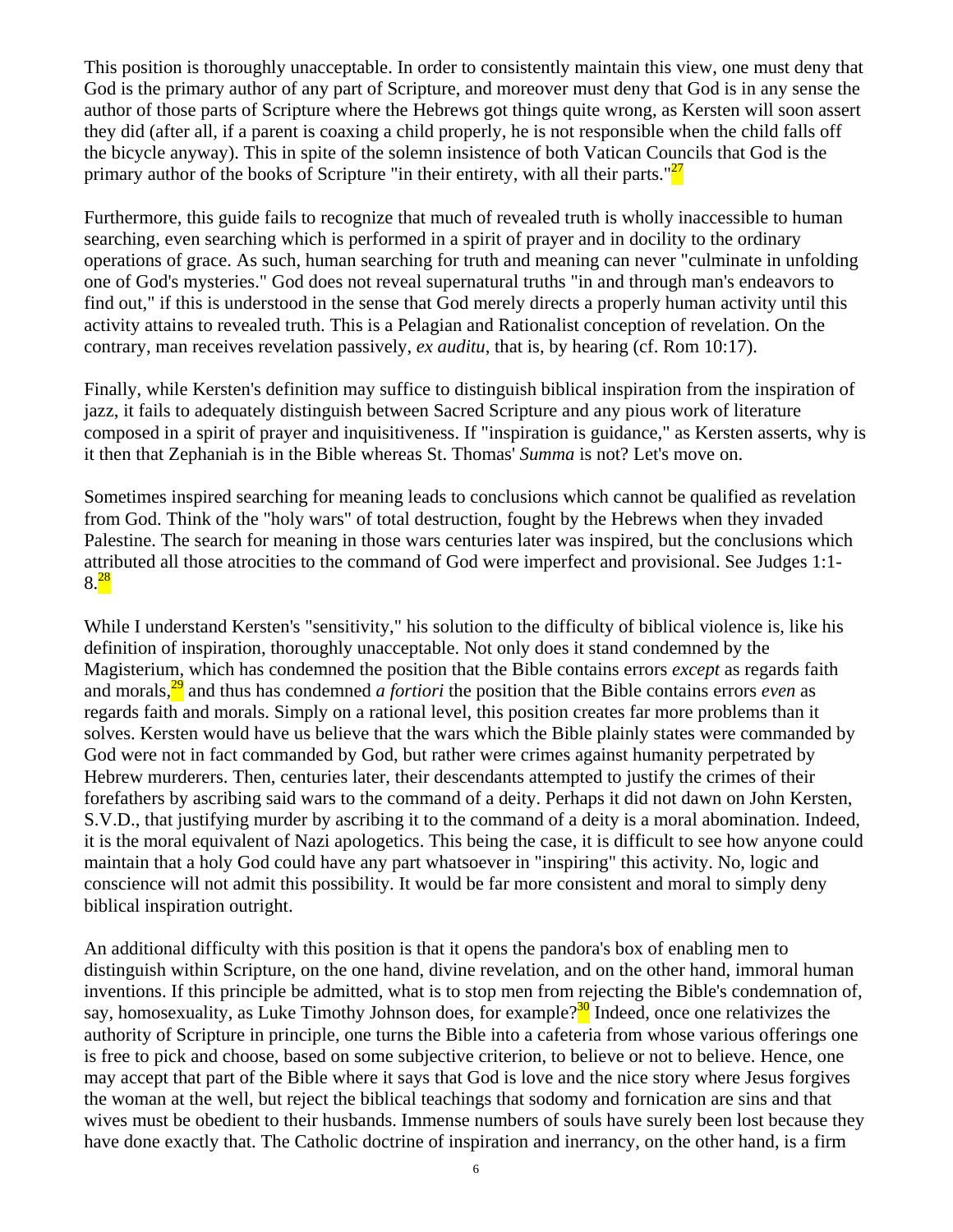foundation: it safeguards the totality of revelation from those who would like to do away with its less than popular teachings.

Finally, Catholic tradition has already (long since, in fact) supplied us with a simple and satisfying solution to the problem of biblical violence which obviates Kersten's attempted solution. Murder is the unjust slaying of a man. Not all killing, however, is unjust. A soldier may justly kill enemy soldiers in a just war, and a state may justly execute criminals, for example. Similarly, no one kills unjustly who kills at the explicit command of God, who is Justice itself. $<sup>31</sup>$  God is the sovereign Lord of life and death, Who</sup> ordains both the time and the means of death for every living man, *good or evil*. He inflicts His universal sentence of death by whatever means should suit His purposes; and indeed, as the Bible records, He has on occasion chosen the ministrations of His angels or the armies of His chosen people. As St. Thomas Aquinas taught, God "inflicts the punishment of death on all men, both godly and ungodly, on account of the sin of our first parent, and if a man be the executor of that sentence by Divine authority, he will be no murderer any more than God would be." $3^2$ 

Moving on, in the next section, Kersten offers us a piece of advice with which, in other contexts, I would wholeheartedly agree: "Therefore read the introductions to the Bible books and pay attention to the footnotes!"<sup>33</sup> In the present context, however, this advice is suited only to knowledgeable Catholics who are unlikely to be scandalized and who intend a proportionate good.

Next, Kersten makes a number of highly objectionable statements concerning the story of the Garden of Eden. These insinuate, at best, that the narrative surrounding Adam and Eve is fictitious, and at worst, that Adam and Eve are fictitious themselves. To be sure, true to Modernist form he does not assert his position plainly; he conveys his meaning rather through the techniques of the English gentlewoman:

Lady Marchmain was not diffuse, but she took hold of her subject in a feminine, flirtatious way, circling, approaching, retreating, feinting; she hovered over it like a butterfly; she played 'grandmother's steps' with it, getting nearer the real point imperceptibly while one's back was turned, standing rooted when she was observed. $34$ 

Nevertheless, I think I have succeeded in catching his meaning. He states the following in the section of the guide on literary forms:

b) *The Allegory*: A figure story with a *veiled* meaning. Read Genesis 2, 3, 4:1-16, 6-8, 11, 19. For centuries these chapters have been misunderstood as inspired lessons in science. The Bible does not teach science; it teaches religious values. It uses these folktales to teach a lesson. Again, *the point* of the allegory (not the details) is God's message to you. $\frac{35}{2}$ 

Later, he adds:

Most scientists hold that the human species has developed somehow from lower kinds of life. This knowledge helped Christians to understand that Genesis 2 and 3 is not a lesson in Anthropology, but an allegory, teaching us the lesson that sin is the root of all evil... You may hear interpreters of the Bible who are literalists or fundamentalists. They explain the Bible according to the letter: Eve really ate from the apple... $\frac{36}{6}$ 

The mere fact that Kersten has identified the Garden of Eden as an allegory is cause for alarm. An allegory, in the technical sense, is a purely metaphorical narrative.<sup>37</sup> This definition is conformable to Kersten's, if not coextensive, and it implies that the whole story of the Garden is fictional. Furthermore, the reason Kersten stresses the word "veiled" in his definition of allegory is because this is what distinguishes it from the first genre which he defines, namely, the parable, "A short fictitious narrative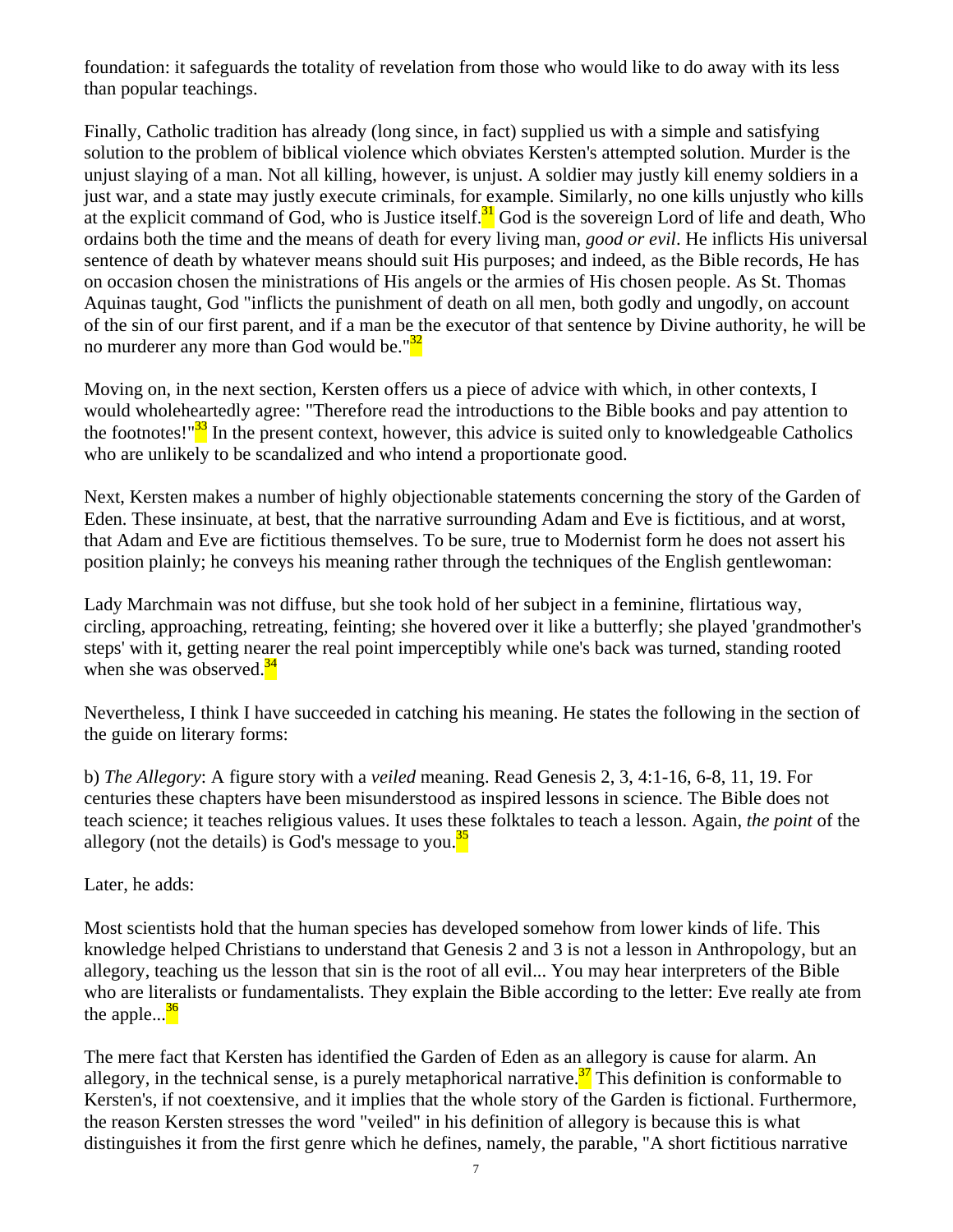from which a moral or spiritual truth is drawn."<sup>38</sup> If, then, a parable is a fictitious narrative from which a lesson is explicitly drawn, an allegory is a fictitious narrative which contains a lesson for the discerning reader.

Next, if, as Kersten says, Genesis 2 and 3 do not teach Anthropology, then they do not teach the origin of the first man and first woman. Thus the story is divested of one of its fundamental truths. And if the lesson of the story is merely that sin is the root of all evil, *generically speaking*, rather than that one specific, historical sin, is the root of all evil, then the story is further divested of the dogma of Original Sin. I submit therefore that Kersten's position stands condemned by the Council of Trent:

If anyone does not confess that the first man, Adam, when he transgressed the commandment of God in paradise, immediately lost the holiness and justice in which he had been constituted, and through the offense of that prevarication incurred the wrath and indignation of god, and thus death with which God had previously threatened him, and, together with death, captivity under his power who thenceforth had the empire of death, that is to say, the devil, and that the entire Adam through that offense of prevarication was changed in body and soul for the worse, let him be anathema.<sup>39</sup>

Clearly, the Catholic dogma of Original Sin depends wholly and completely on the substantial historicity of the story of the Garden of Eden, and it was in terms of this story that the dogma was defined. If the Garden of Eden is a mere allegory then this dogma is a house built on sand.

Because of this, the Magisterium has, twice during the last century, solemnly reaffirmed that the Garden of Eden is historical. First, in 1909 the Pontifical Biblical Commission, which St. Pius X had invested with papal authority, $40 \text{ decreased that it could not be taught that the first three chapters of Genesis were not.}$ true in the literal historical sense. Moreover, the Commission emphasized especially that the literal historical sense could not be impugned regarding Adam's transgression of the divine commandment "through the devil's persuasion under the guise of a serpent," their motivation for doing so being to protect the integrity of the dogma of Original Sin.<sup>41</sup> Second, in 1950 Pope Pius XII issued an encyclical entitled *Humani Generis* which denounces the ideas that Adam and Eve were not real, individual people, that there has ever existed any true human who was not descended from them, and that the first 11 chapters of Genesis are not history in a true sense.<sup>42</sup> He, likewise, saw the historicity of the Garden of Eden as being essential to the integrity of the dogma of Original Sin.

With that, let us return to Kersten. Does he confess that "Adam... transgressed the commandment of God in paradise"? At the very least, he does not confess that Eve ate from the apple, and he assigns the whole story to a fictitious literary genre. Because of this, I am under the impression that he does not.

In the next section, Kersten offers an ambiguous assertion which could easily be read as charging the Bible with scientific error. He states, "The ancient Hebrews saw the earth as a large plate with a huge vault over it. Above the vault is God's place. This outlook conditioned Genesis 1."<sup>43</sup>

If it were true that the Bible contains scientific errors, as Kersten here seems to intimate, and as the NAB will enunciate more clearly in the commentary proper, this would be destructive of the credibility of Christianity, and St. Augustine might as well have remained a Manichee. For St. Augustine knew that if an author claimed to speak with the voice of God, but was caught in error in testable assertions of fact, then his claim to divine inspiration would be invalidated, and hence one could never trust his untestable assertions about religion. Thus Augustine was ultimately able to see through the pretensions of Mani:

It was providential that this man talked so much about scientific subjects, and got it wrong, because this gave people who had truly studied them the chance to convict him of error; and then by implication his insight into other, more recondite matters could be clearly assessed. Mani was content with no modest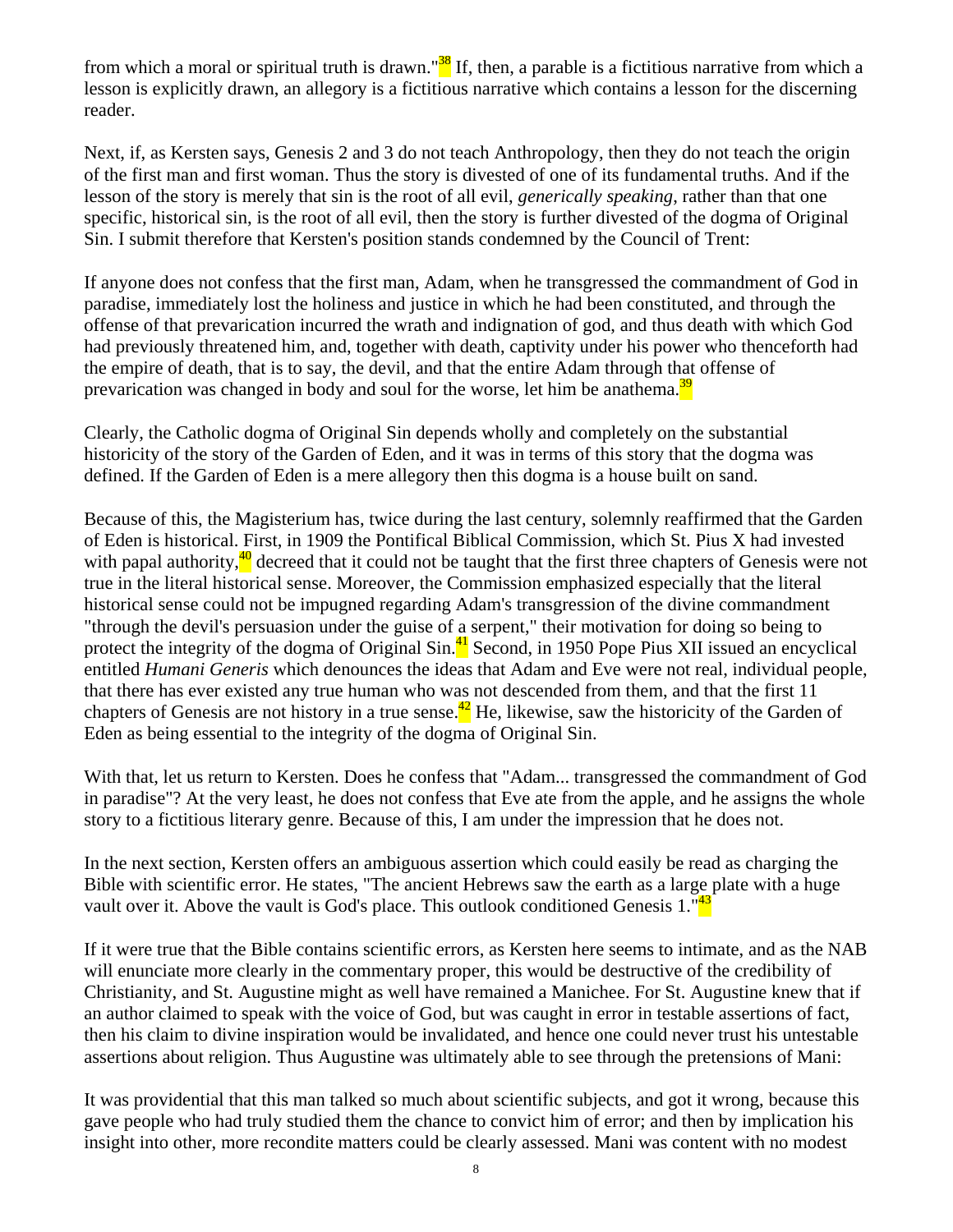evaluation: he tried to persuade his followers that the Holy Spirit... was with full authority present in him personally. It followed, therefore, that when he was caught out in untrue statements about the sky and the stars, or the changes in sun or moon, his presumption was plainly revealed as sacrilegious, because although these matters are not directly relevant to religious doctrine, he was... passing off his erroneous opinions as those of a divine person.<sup>44</sup>

Similarly, the Bible claims to be the speech of God in human language. It passes off its opinions as those of a divine person, or rather, three divine persons. Hence, if the Bible could be caught out in untrue statements about the sky and the stars, then we would have no grounds for trusting its assertions regarding more recondite matters such as the Trinity.

This is why the Catholic Church has never admitted that the Bible contains scientific error. It is one thing to say, with Pope Leo XIII, that the Bible was not written for the purpose of teaching science; $\frac{45}{12}$  it is entirely another to say that when it touches on issues of science it positively errs, as would be the case if in fact the Bible portrayed the world as a flat plate surmounted by a vault. Obviously, the former position is acceptable but the latter is not.<sup>46</sup> For Catholic exegetes have been bound by Leo XIII to follow St. Augustine's rule: "Whatever [scientists] can really demonstrate to be true of physical nature, we must show to be capable of reconciliation with our Scriptures; and whatever they assert in their treatises which is contrary to these Scriptures of ours, that is to Catholic faith, we must either prove it as well as we can to be entirely false, or at all events we must, without the smallest hesitation, believe it to be so." $\frac{47}{1}$ 

It may be admitted that the sacred authors employed language and imagery derived from erroneous cosmologies, provided that they deliberately intended this language as metaphorical. On the other hand, it may not be admitted that they ever, in the course of writing Scripture, enunciated a single proposition concerning cosmology which they believed to be true but which in fact was false.<sup>48</sup> In consequence of this, Catholic exegetes have two options with respect to Genesis 1: they may argue that it is metaphorical, and was intended as such, or they may search for a literal interpretation which harmonizes the Scripture with the findings of modern physics. Contrariwise, to claim that it attributes to God the creation of a fictitious concept of primitive cosmology is incompatible with the divine authorship of Scripture.

Kersten's conception of biblical cosmology is on shaky exegetical ground as well. However, I will reserve my comments on this topic for my critique of the NAB proper.

In section 8, "The Bible on God", Kersten informs us that "the Bible does not offer a philosophy on who the 'Ultimate Reality' is in Himself; it is mainly concerned about who God is for us." $49$  It is a gross exaggeration to claim that the Bible does not teach us of the immanent Trinity. Kersten adds, "Clouds, angels (blasting trumpets!), smoke, fire, earthquake, lightning, thunder, war, calamities, lies and persecution are biblical figures of speech to describe the awe-inspiring greatness of God."<sup>50</sup> I doubt the angels appreciate being told they are "figures of speech." And on the odder side, how can "lies" be figures of speech to describe the greatness of God? This sentence is simply bizarre.

Kersten concludes the section: "As a Jew, who was addressing Jews, Jesus of Nazareth adapted Himself to this biblical way of speaking. Read Matthew 25." $\frac{51}{1}$  Are we to understand, then, that all that talk of weeping and gnashing of teeth and the eternal fire prepared for the devil and his angels is just figures of speech to describe the greatness of God? Or is it perhaps the talk of entering the joy of the Lord and inheriting a kingdom that is figurative? Or is it just the talk of Jesus sitting on a throne with all His angels? In any case, such confusing assertions have no place in a putative introduction to Scripture for the simple lay faithful.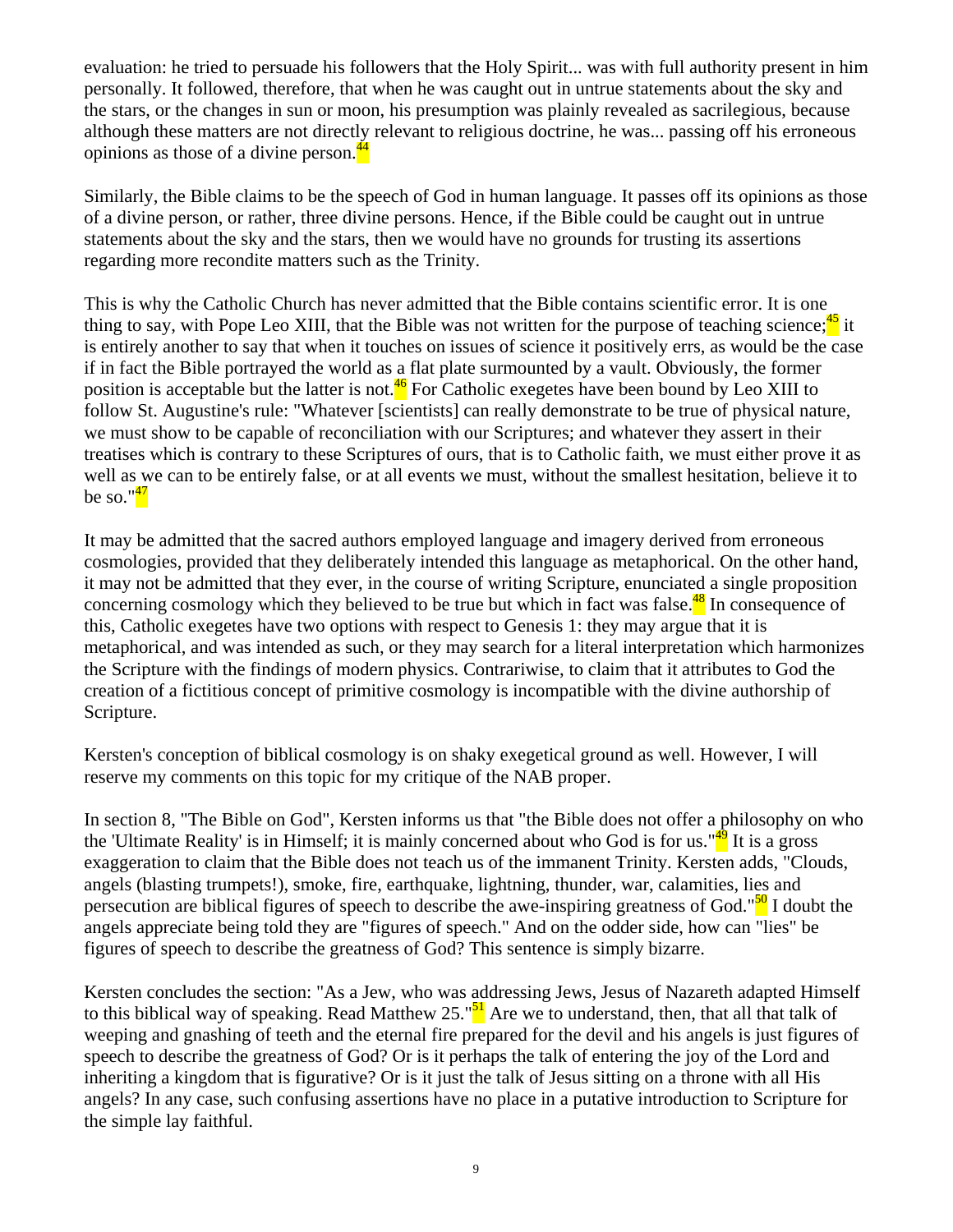Kersten moves on to the subject of biblical poetry:

[B]iblical poems in particular can easily be misunderstood. Read them as poems and not as scientific or historical reports, in which one tries to explain every detail as a revelation from God. See [the commentary on inspiration and revelation quoted above] and read Psalm 137: "Ballad of the Exiles," paying special attention to verses 8 and 9. The feeling, the thought, the total poem is inspired (guided) by God, though it is not necessarily revealed truth! Read some psalms! $52$ 

As demonstrated above, this definition of inspiration is utterly devoid both of merit and foundation. The Catholic Church teaches that God is the author of Sacred Scripture such that each and every word in it is written primarily by Him. Everything in the Bible is a revelation from God, including Psalm 137:8-9. As for how we deal with the difficulty presented by these verses, it is possible to read the Psalm as merely describing, but not approving, of the conduct of those who would conquer Babylon.<sup>53</sup>

In the next section, Kersten treats us to a naturalistic description of Israel's early prophets. "Like other nations in the Middle East, Israel had its *nabis* or prophets. These were groups of ecstatic persons, somehow related to a sanctuary. Music and dance heightened their exotic and vaguely religious activities."<sup>54</sup> Groovy. Kersten goes on to provide a similarly naturalistic description of Hebrew philosophy:

Like all peoples, the Hebrews had their sages or philosophers. In the Bible we find their thoughts mainly in the Wisdom Books. This ancient wisdom is a remarkable mixture of philosophy and poetry. Read it as an inspired search for meaning in life. Do not expect too many ready-made answers. See this literature more as a challenge to a faithful searching for meaning in your own human condition!<sup>55</sup>

Here we continue to see the fruits of Kersten's view of biblical inspiration as an essentially human and fallible process whereby the ancient Hebrews searched for meaning in their own social and cultural contexts. Because the Hebrews were mere men and fallible, they were incapable of producing many "ready made answers," that is, eternally and universally valid truths which speak to the men of today as powerfully as they spoke to the men of ancient Israel. This being the case, we cannot read the Bible simply as teaching truth (its conclusions, recall, may be "imperfect and provisional"); we are rather to read it more as an exemplar of the sort of processes by which we ought to search for truth (which remains ever elusive).

It cannot be stressed enough that this view of Scripture is utterly alien to the patrimony of the Roman Catholic Church. The Church receives revelation as from the mouth of God Himself; the teachings of Scripture are eternally and immutably true, reaching across temporal, social, cultural, and linguistic boundaries to pierce the souls (cf. Heb 4:12) of men of every age and nation. Scripture's answers to life's questions most certainly are definitive, even in our modern "human condition."

Next, Kersten proceeds to deconstruct the Gospels:

A remarkable fact is that for a long time Christians misunderstood the literary genre of the four Gospels. Until recently they thought that the Gospel writers wanted to present us with a biography of Jesus. After much research, Bible scholars agree that the Gospel writers wanted to write catechisms or digests of Christian teaching concerning the risen Lord Jesus... The writers took [oral traditions] and frequently even remolded and refashioned them to bring out the lesson they wanted to teach... In the conflict stories of the Gospels it is usually Jesus who is in conflict with His opponents... Was Jesus involved in these conversations? Did He answer exactly as related in the Bible? It is not certain... Bible scholars tell us that a horoscope of the expected Messiah circulated during the time of Jesus' birth. Astrologers (wise men from the East) were watching the sky for the appearance of the Messiah's star. King Herod,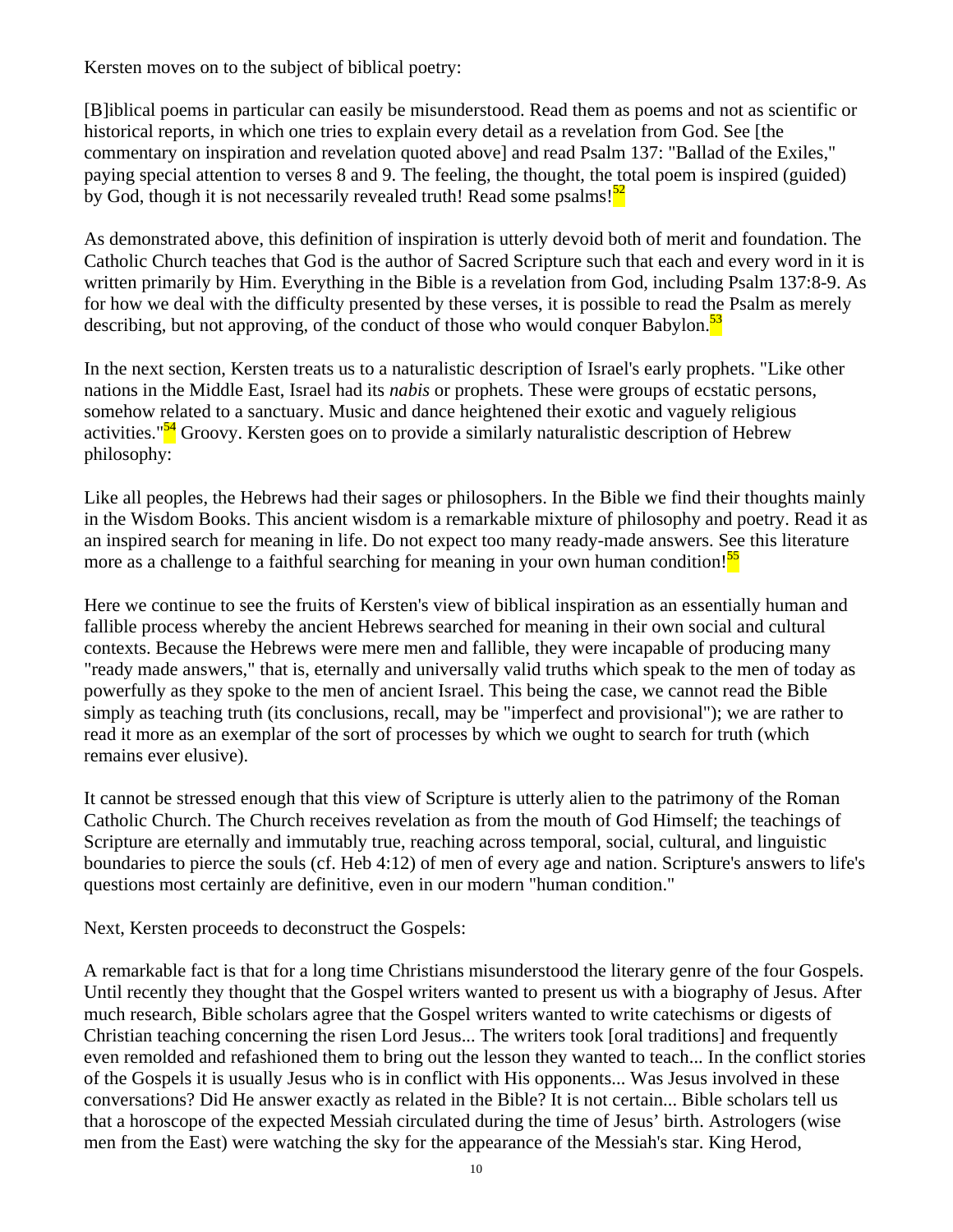superstitious and upset by these people, killing children of two years and under, is extremely probable... People leaving Bethlehem to escape the massacre, is equally probable. This would be the historical background to this tradition. The rest is interpretation... Since we do not possess a biography of Jesus, it is difficult to know whether the words or sayings attributed to him are written exactly as He spoke them. True, the Gospels are based on sound historical facts as related by eyewitnesses, but both deeds and words of Jesus are offered to us in the framework of theological interpretation... Can we discover at least some words of Jesus that have escaped such elaboration? Bible scholars point to the very short sayings of Jesus... Another question is: Did Jesus sit on a hill and recite this list of sayings on the kingdom of heaven? It is the same question as: Did Moses sit on Mount Sinai writing the law? This composition is figurative... [T]he New Testament writers chose theological interpretation to teach what the risen Lord means to believers. Jesus' death, His resurrection, His ascension and the communication of the Spirit are actually *one* Christ event, that of his glorification... Remember the golden rule: keep historical facts distinct from their theological interpretation. $\frac{56}{56}$ 

This section is so fraught with error that one hardly knows where to begin. Kersten finds it "remarkable" that Christians have misunderstood the literary genre of the four Gospels. Instead, I find it remarkable that he thinks he is right and all the Fathers and Doctors of the Church have been wrong.<sup>57</sup> St. Jerome was a fundamentalist.<sup>58</sup> St. Augustine was a fundamentalist.<sup>59</sup> And so on. All the Fathers had it wrong and it was not until the glorious dawning of those mystical lights of Germany: Schmidt, Dibelius, Bultmann, that Christians finally understood that the Gospels are theological elaborations and not literal history. All praise and all thanksgiving be to that Promethean nation which has transferred us out of darkness and into the kingdom of blessed Reason.

Well, this caveman, for one, is content to stay in his cave. St. Luke expressly states at the beginning of his Gospel (vv 1:1-4) that he intends to write history in the scientific sense: he investigated everything carefully and interviewed eyewitnesses with the intention of producing an account of the life of Christ which teaches the exact truth of what happened. What is this if not a "biography" or a work of "scientific history"?<sup>60</sup> Contrariwise, what compelling argument has Kersten presented us with which would convince us to abandon the literal-historical reading of the Gospels which is our patrimony?

Well, however many arguments Kersten possesses, he only presents us with one argument here: authority, specifically the authority of the ivory tower. He alleges a consensus of Bible scholars. But no such consensus exists. The field of Biblical scholarship is far from monolithic; Bible scholars span the entire theological spectrum and as such believe a myriad of contradictory ideas. Does Kersten include, within his supposed consensus of Bible scholars, Bauckham, Bruce, Carson, Metzger, Miguens, Wallace, or the Opus Dei scholars at Navarre?

Again, it is just baffling that Kersten refuses to see St. Matthew's infancy narrative as history. He here explains that the story is entirely plausible, even likely. Yet he still refers to the Gospel narrative as "theological interpretation" which he repeatedly contrasts with, and sets in opposition to, historical fact. Why? What grounds has he for doing so? How does reason make untenable reading this passage in the literal and obvious sense? $61$ 

Again, how can Kersten possibly know that "Jesus' death, His resurrection, His ascension and the communication of the Spirit," which the evangelists narrate as distinct historical events, are "actually *one* Christ event"? Is he an eyewitness? Does he possess superior testimony to the testimony of the evangelists themselves?

Finally, exactly how is one to distinguish theological interpretation from historical fact? According to Kersten the two are so woven together (the evangelists having concocted a great deal of their material on their own, and having drawn on traditions and sources whose authors had probably done the same), that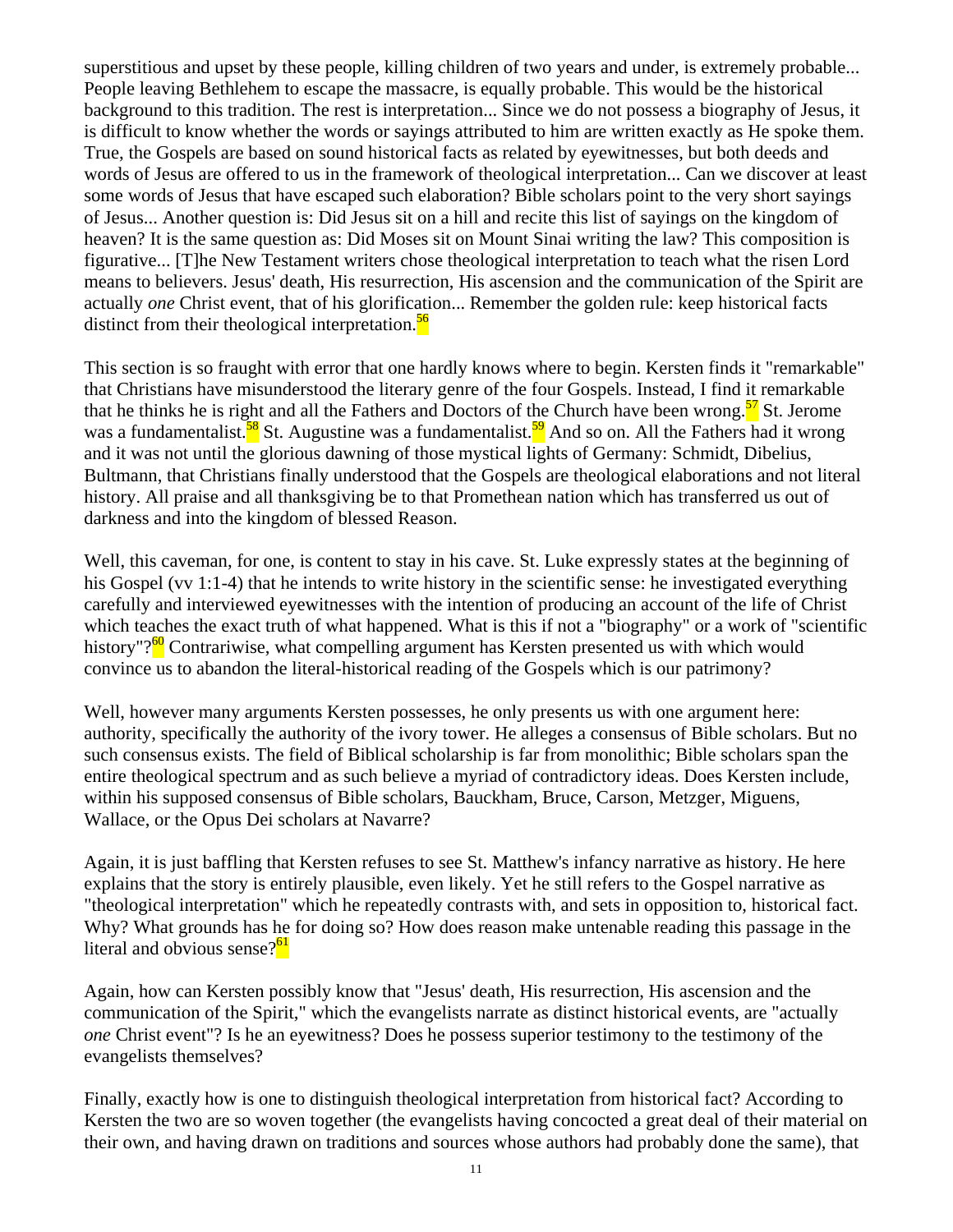they are practically impossible to pull apart.<sup>62</sup> According to him we cannot even know whether Jesus actually said the things that the Gospels say that He said! Thus any attempt to distinguish the two is an exercise in futility. 2000 years removed from the events, we simply cannot know; at best we can only guess that some of the shorter sayings of Jesus which the Gospels attribute to Him are truly His. Of course, there is a perfect remedy for this sorry state of affairs: like Christians have always done, take the Gospels at face value. Reject the reprobated ideas of the modernists  $\frac{63}{3}$  and fully embrace the teachings of the eternal Church. Yet, Kersten continues:

How does one know whether one deals with history or some form of figurative speech? To begin with, we should always be disposed to follow the teaching authority of the Church. We should also consult renowned Bible scholars who are experts in Hebrew literature... The signature of a bishop in your Bible assures you that opinions, expressed in footnotes and introductions, reflect what is generally accepted as sound doctrine in the Catholic tradition. $64$ 

Given everything that Kersten has said so far, this assertion is quite amazing. He actually has the *chutzpah* to claim that he is faithful to the teachings of the Catholic Church while simultaneously he directly dissents from *Providentissimus Deus*, *Pascendi Dominici Gregis*, *Lamentabili Sane*, *Spiritus Paraclitus*, *Divino Afflante Spiritu*, *Humani Generis*, Trent, Vatican I, every magisterial decree ever produced by the Pontifical Biblical Commission, and even Vatican II, properly interpreted. Liberal Scripture scholars are like little children who need to be reminded of their boundaries every day. A few years pass without a papal injunction in their activities and they take that as license to ignore all the previous. A few years pass without a papal reiteration of the perennial teaching of the Catholic Church on biblical inerrancy and they take that to mean that the perennial teaching has been rescinded. They seem to think that if the current Pope does not condemn their positions as heresy, that mitigates the fact that previous Popes, as recently as 50 years ago, have, and in no uncertain terms. The eternal Church truly is a fickle institution in their eyes!

Once again, it cannot be stressed enough that this view of Scripture and the teaching authority of the Church is utterly alien to Catholic Tradition. It accomplishes nothing save to drive souls away from Christ. It renders Catholicism indefensible vis-a-vis Protestant critiques.<sup>65</sup> Indeed, this doctrine exhibits, not Newman's "chronic vigour,"<sup>66</sup> but chronic sterility, as of a mutant or mongrel creature.

Kersten rounds out "How to Read Your Bible" by informing us that the first Christians mistakenly expected Christ's second coming during their lifetimes, and closes with some mumbo-jumbo about sharing an "existential understanding" with Moses because, in a way, we're captives too.

# **III. Prolegomena to Genesis**

On February 27, 1934, the Pontifical Biblical Commission condemned a work entitled *Die Einwanderung Israels in Kanaan*, by the German Old Testament scholar R. D. Frederic Schmidtke. For Schmidtke, the Commission said, "in the volume mentioned above: in his treatment of the Pentateuch follows the opinions of rationalistic criticism to the complete neglect of the decree of the Pontifical Biblical Commission of June 27, 1906," $\frac{67}{10}$  that is, the decree "On the Mosaic Authorship of the Pentateuch." In this decree, the Biblical Commission had confirmed what it described as "the constant tradition of the Church" that Moses wrote the first five books of the Bible.<sup>68</sup> Because Schmidtke rejected this decree, among other reasons, the Commission concluded that "the aforesaid work deserves reprobation on various grounds and should be kept out of Catholic schools."<sup>69</sup>

The same could be said of the NAB. The NAB too is thoroughly imbued with the opinions of rationalistic criticism, to the neglect of the analogy of faith, the teaching of the Magisterium, and the testimony of tradition.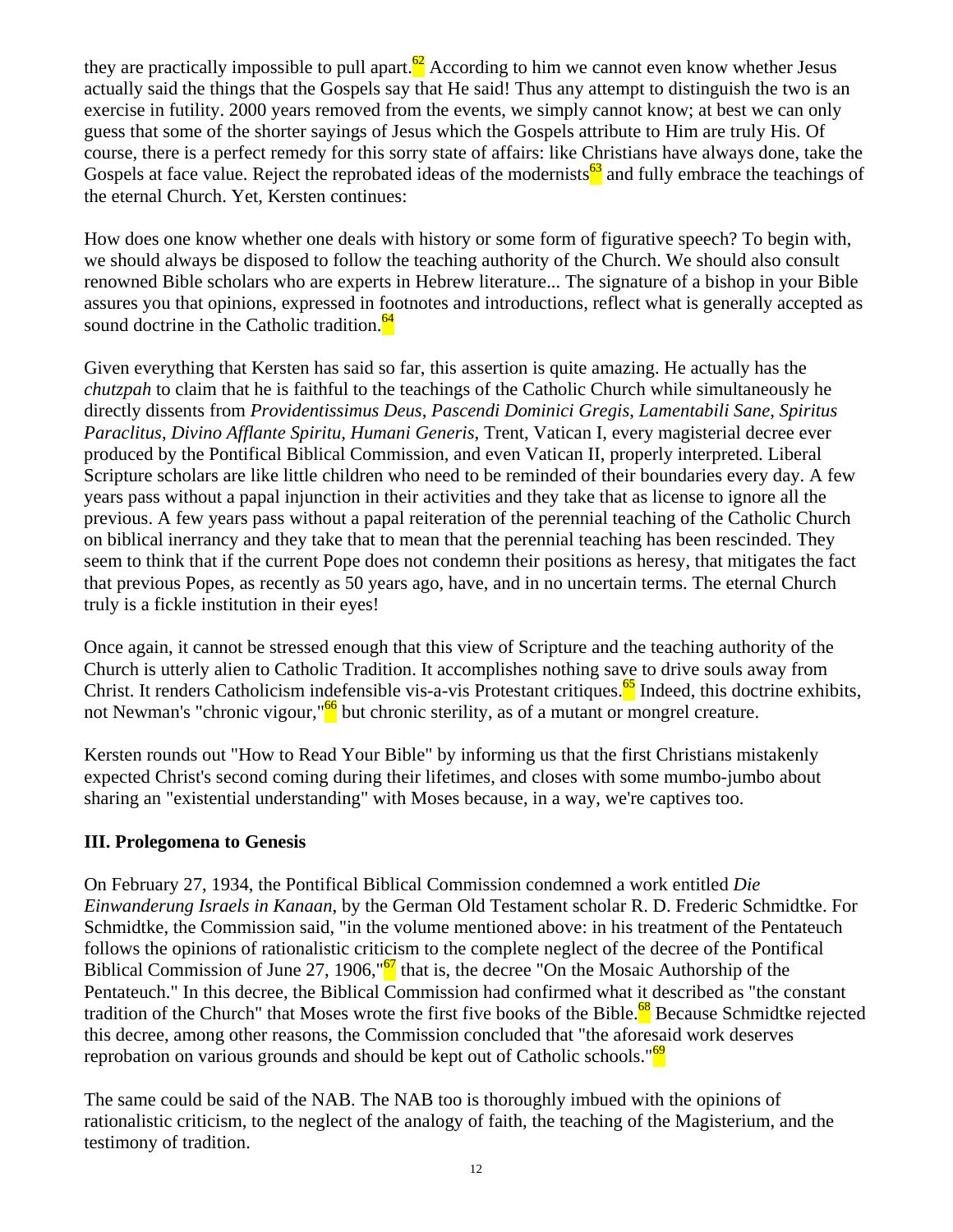Its treatment of the Pentateuch, specifically, is thoroughly imbued with the Documentary Hypothesis, also known as the Graf-Wellhausen Theory (after its 19th century liberal German Protestant authors). This theory posits that the Pentateuch is composed of four principal sources, termed Yahwist, Elohist, Deuteronomic, and Priestly, which were written between the time of Israel's united monarchy and the end of the Babylonian exile. Supposedly, various anonymous redactors wove these disparate sources together and made their own editorial revisions to produce the document which has come down to us today. This process is said to have been completed around the sixth century B.C.

While it might be possible to embrace this theory without essentially compromising the Catholic dogmas of biblical inspiration and inerrancy, and to successfully resolve the obvious tension between them, I do not envy the man who tries. Typically, and naturally, this theory goes hand in hand with the belief that the Pentateuchal narratives contain inconsistencies and other sorts of errors. Certainly, they go hand in hand in the NAB. Time after time the NAB scholars charge the text with contradiction, ascribing this to discrepancies between the various sources. Time after time they claim that bits and pieces of text have been moved around, and that verse 20 really belongs after verse 24, etc. In fact, these scholars have so little reverence for the Sacred Scriptures, if they believe they can identify the work of a redactor at some stage of the Pentateuch's textual history, they will not hesitate to insert contradictions into the text which they reckon him to have edited out.<sup>70</sup>

The same rationalist principles lead the NAB to further unacceptable conclusions. Supposedly, when the Bible says "the Lord said to Moses" it does not actually mean that the Lord said to Moses whatever follows:

Even the later laws which have been added in P and D are presented as a Mosaic heritage. Moses is the lawgiver *par excellence*, and all later legislation is conceived in his spirit, and therefore attributed to him. Hence, the reader is not held to undeviating literalness in interpreting the words, "the Lord said to Moses." $7<sup>1</sup>$ 

If this is the case, one wonders how many sayings the early church might have conceived in Jesus' spirit and then falsely attributed to Him. Though alas, my *reductio ad absurdum* will carry no weight with the scholars who produced the NAB, as they embrace the very absurdity that many of the sayings of Jesus in the Gospels were not said by Him at all.

A thorough critique of the Documentary Hypothesis and defense of the Mosaic authorship of the Pentateuch is beyond the scope of this present work. So, if the reader wishes to pursue this issue he may consult a number of fine treatments by conservative scholars.<sup>72</sup> For my part, I will confine myself to a brief exposition of the Pontifical Biblical Commission's arguments in favor of Mosiac authorship and to answering the arguments against it which are specifically presented by the NAB.

In its decree referenced above, the PBC mentions three principal arguments in favor of the position that Moses wrote the Pentateuch. **First,** it mentions "the cumulative evidence of many passages of both Testaments." Such passages include 2 Kings 14:6, which reads, "But the sons of the slayers he did not put to death, according to what is written in the book of the Law of Moses, as the LORD commanded, saying, 'The fathers shall not be put to death for the sons, nor the sons be put to death for the fathers; but each shall be put to death for his own sin.'" This passage quotes Deuteronomy 24:16, and attributes it to a document called "the Law of Moses." Similarly, Nehemiah 13:1-2 describes things which the Jews found written in the "book of Moses": things which we presently find written in Numbers and Deuteronomy. The Old Testament regularly references Moses as the author of the book of the Law, and contrariwise knows of no other individual or group of individuals who have edited it or added laws thereto.<sup>73</sup> We have no reason to suppose that the book of Moses which is mentioned in the Old Testament is any different from the Pentateuch which we possess today.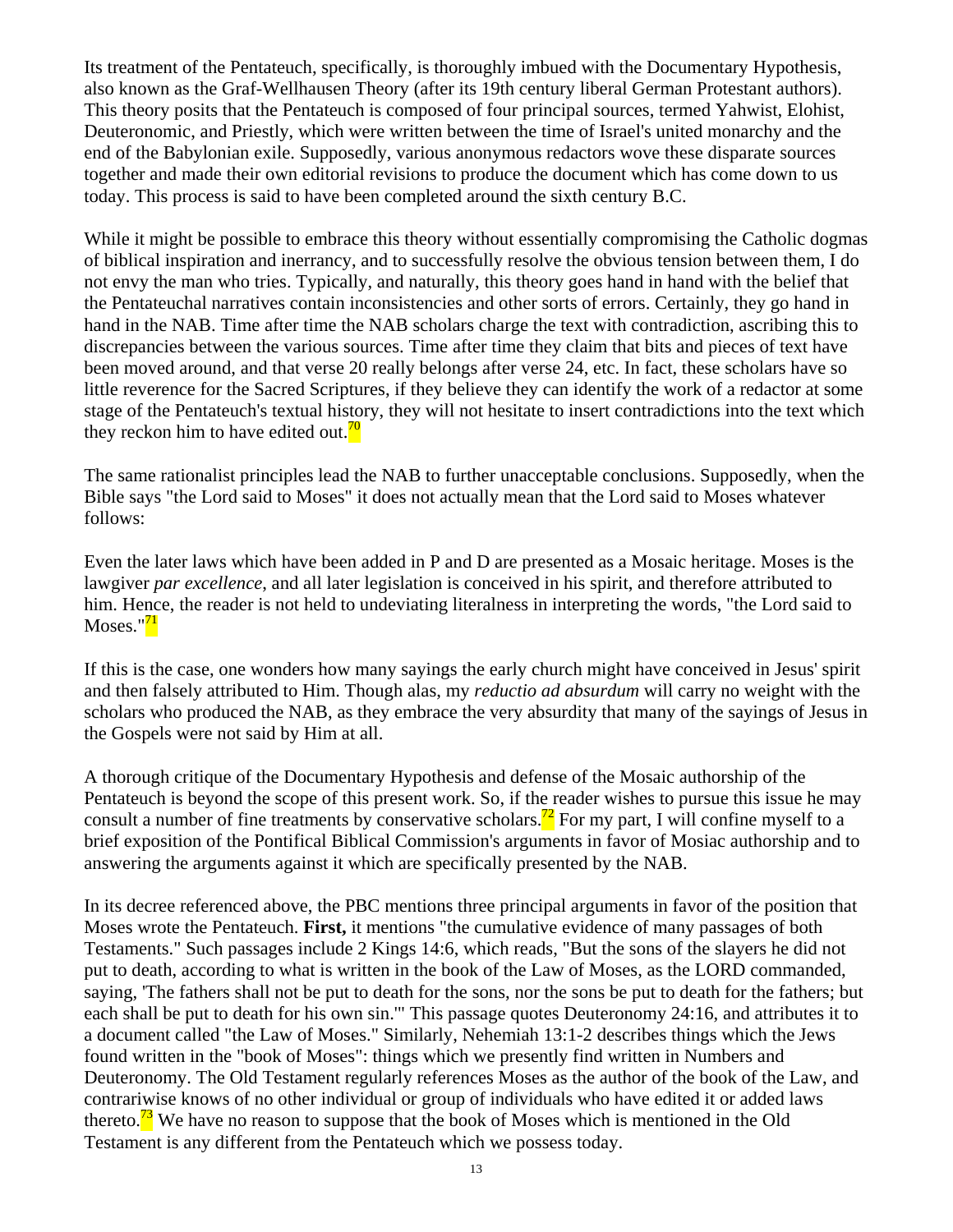Naturally, Our Lord is of the same mind as the Scriptures He inspired. In Matthew 8:4, He attributes to Moses the laws concerning sacrifice in Leviticus 14. In Mark 7:10 He quotes, as the words of Moses, the Fourth Commandment. In Mark 12:26 He asks the Sadducees if they have not read the passage about the burning bush (Ex 3:6) "in the book of Moses." In John 5:46-47 Our Lord speaks of Moses' "writings," probably referring thereby to the whole Pentateuch.<sup> $74$ </sup> St. Paul, likewise, in 1 Corinthians 9:9 quotes from Deuteronomy 25:4 as "the Law of Moses." In sum, every piece of evidence which the New Testament supplies indicates that its authors affirm the Mosaic authorship of the Pentateuch.<sup>15</sup>

**Second,** the PBC mentions "the unbroken unanimity of the Jewish people, and ... the constant tradition of the Church." The Talmud may be quoted as representative of Jewish tradition on this issue. "Who wrote the Scriptures? — Moses wrote his own book and the portion of Balaam and Job. Joshua wrote the book which bears his name and [the last] eight verses of the Pentateuch."<sup>76</sup> Clearly, the Talmud maintains that Moses wrote the entire Pentateuch, save his obituary which Joshua appended to Deuteronomy. The only dissenting opinion it records is that Moses wrote even the obituary. Incidentally, the substance of the Talmudic position holds good even supposing that Moses handed the pen to Joshua earlier than nine verses from the end of Deuteronomy, perhaps at Deuteronomy 31:24.

St. Augustine may be quoted as representative of the constant tradition of the Church. "Let me hear and understand how in the beginning Thou made the heaven and the earth. Moses wrote this." $\frac{77}{10}$ 

**Third,** the PBC mentions, as evidence for Mosaic authorship, "the internal indications furnished by the text itself." The Pentateuch testifies many times that Moses wrote down the things it describes in a book.78 Most explicitly, Deuteronomy 31:24 says that "Moses finished writing the words of this law in a book until they were complete." This testimony is inconsistent with the position enunciated by the NAB, that Moses did not complete the Jewish law, but that the Priestly and Deuteronomist sources added many laws thereto centuries after his death.

"To this we may add," as internal evidence for the Mosaic authorship of the Pentateuch,

the antiquated character of the style, which is common to all five books, and distinguishes them essentially from all the other writings of the Old Testament. This appears sometimes in the use of words, of forms, or of phrases, which subsequently disappeared from the spoken language, and which either do not occur again, or are only used here and there by the writers of the time of the captivity and afterwards, and then are taken from the Pentateuch itself; at other times, in the fact that words and phrases are employed in the books of Moses in simple prose, which were afterwards restricted to poetry alone; or else have entirely changed their meaning. $\frac{79}{6}$ 

Keil lists, as concrete examples, changes in the use of pronouns, the spelling of the demonstrative pronoun, the construction of infinitive verbs, the conjugation of third person plural verbs, and vocabulary.<sup>80</sup> Most conclusively, Keil notes that the name "the Lord of hosts," Yahweh Sabaoth, is absent from the Pentateuch, even though it "was current as early as the time of Samuel and David, and so favourite a name with all the prophets." $81$ <sup>81</sup> This datum is inconsistent with the supposition, required by the Documentary Hypothesis, that the Pentateuch was written concurrently with the prophets.

Those, briefly, are the grounds upon which the PBC affirmed the Mosaic authorship of the Pentateuch. Let us now move on to the NAB's reasons for adopting the contrary position.

In its introduction to the Pentateuch, the NAB presents the common argument that the Yahwist and Elohist authors can be distinguished by their respective preferences for the divine names Yahweh and Elohim. However, the two names have distinct shades of meaning and as such the Bible's variation between them can be explained as a function of the purposes of a single author, namely Moses. The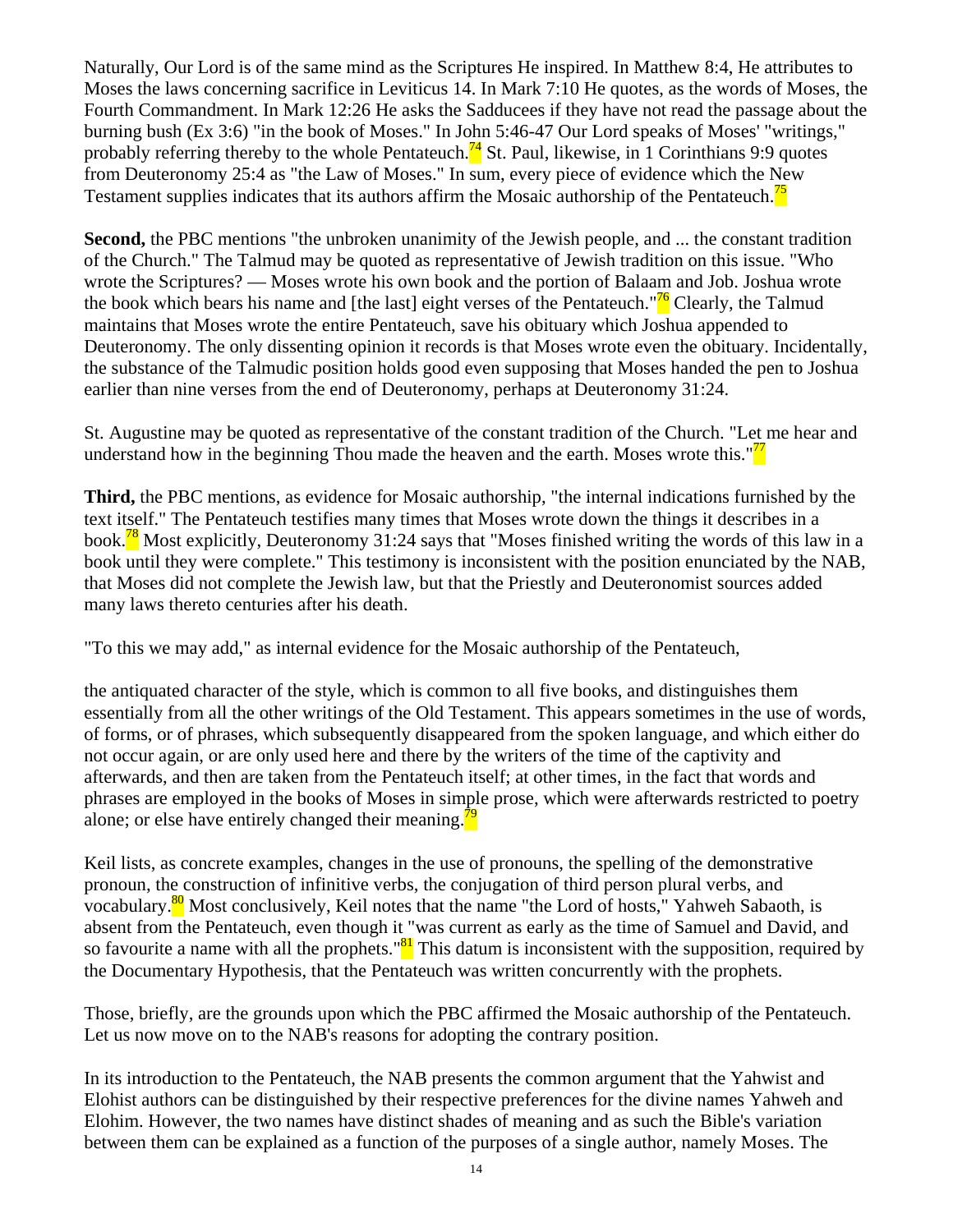Bible uses the name Yahweh when it describes God in His intimate and relational aspect and uses Elohim when it describes God in His transcendent aspect. So, the preponderance of one divine name in one passage of Scripture and another divine name in another is no proof that these two passages were written by different people. Reformed Evangelical scholar John Currid summarizes the refutation of this rationalist critical argument:

It is clear that [the use of divine names] is not a reliable criterion in ancient Near-Eastern studies for determining different sources. In regard to Egyptian literature, Redford has carried out a detailed study of divine names and he concludes that '... in the main the genre of literature to which a piece belongs controls the choice and use of divine names and epithets'. The same is certainly true for Hebrew literature. For example, the book of Deuteronomy almost exclusively uses the name Yahweh, and the reason is that the material deals primarily with the covenant relationship between the Deity and the people. Genesis 1, on the other hand, only employs the name Elohim because there God is pictured as powerfully creating the universe *ex nihilo*. In addition, that fact that the Higher Critical presupposition that divine names can be used for source analysis does not hold true throughout the rest of the Bible (not just the Pentateuch) is lethal for the theory. $\frac{82}{2}$ 

Moving on to the introduction to Genesis, the NAB posits that it was in fact the Priestly source (the last of the four principal sources to have been written) which added the legal institution of circumcision to the Pentateuch.<sup>83</sup> Our Lord, for His part, had no problem attributing this to Moses (John 7:22). Next, the NAB opines that the Elohist source exhibits a "greater sensitivity toward the moral order" than the Yahwist.<sup>84</sup> Are we given to understand, then, that the Yahwist is callous toward the moral order? Finally, the NAB asserts that the truths of Genesis 1-11 have been expressed through elements (presumably, historical and scientific elements) prevailing among the ancient Hebrews, which are clearly distinct from the truths themselves (and hence can be and frequently are erroneous *in se*).

To make the truths contained in [Genesis 1-11] intelligible to the Israelite people destined to preserve them, they needed to be expressed through elements prevailing among that people at that time. For this reason, the truths themselves must therefore be clearly distinguished from their literary garb.<sup>85</sup>

This assertion is worded almost identically to the modernist position condemned by St. Pius  $X$ .<sup>86</sup> I will now document how the rationalistic principles which the NAB scholars endorse in these introductions play themselves out in their translation and in their commentary. I will, further, endeavor to vindicate the Church's traditional faith in the integrity, consistency, veracity, and Mosaic authorship of these books as against the NAB's claims. Indeed, I may, with slight interpolation, make my own the words of the Protestant scholar C. F. Keil:

For [the Pentateuch] cannot be shown to bear any traces of post-Mosaic times and circumstances; on the contrary, it has the evident stamp of Mosaic origin both in substance and in style. All that has been adduced in proof of the contrary by the so-called modern criticism is founded either upon misunderstanding and misinterpretation, or upon a misapprehension of the peculiarities of the Semitic style of historical writing, or lastly upon doctrinal prejudices, in other words, upon a repudiation of all the supernatural characteristics of divine revelation, whether in the form of miracle or prophecy. The evidence of this will be given in the [critique] itself, in the exposition of the passages which have been supposed [by the NAB] to contain either allusions to historical circumstances and institutions of a later age, or contradictions and repetitions that are irreconcilable with the Mosaic origin of the work.<sup>87</sup>

# **IV. Genesis**

One need not delve deeply into the NAB's rendering of Genesis to catch it undermining the Catholic faith. In fact, to be exact, one has only to read four words: "In the beginning, *when*." "In the beginning,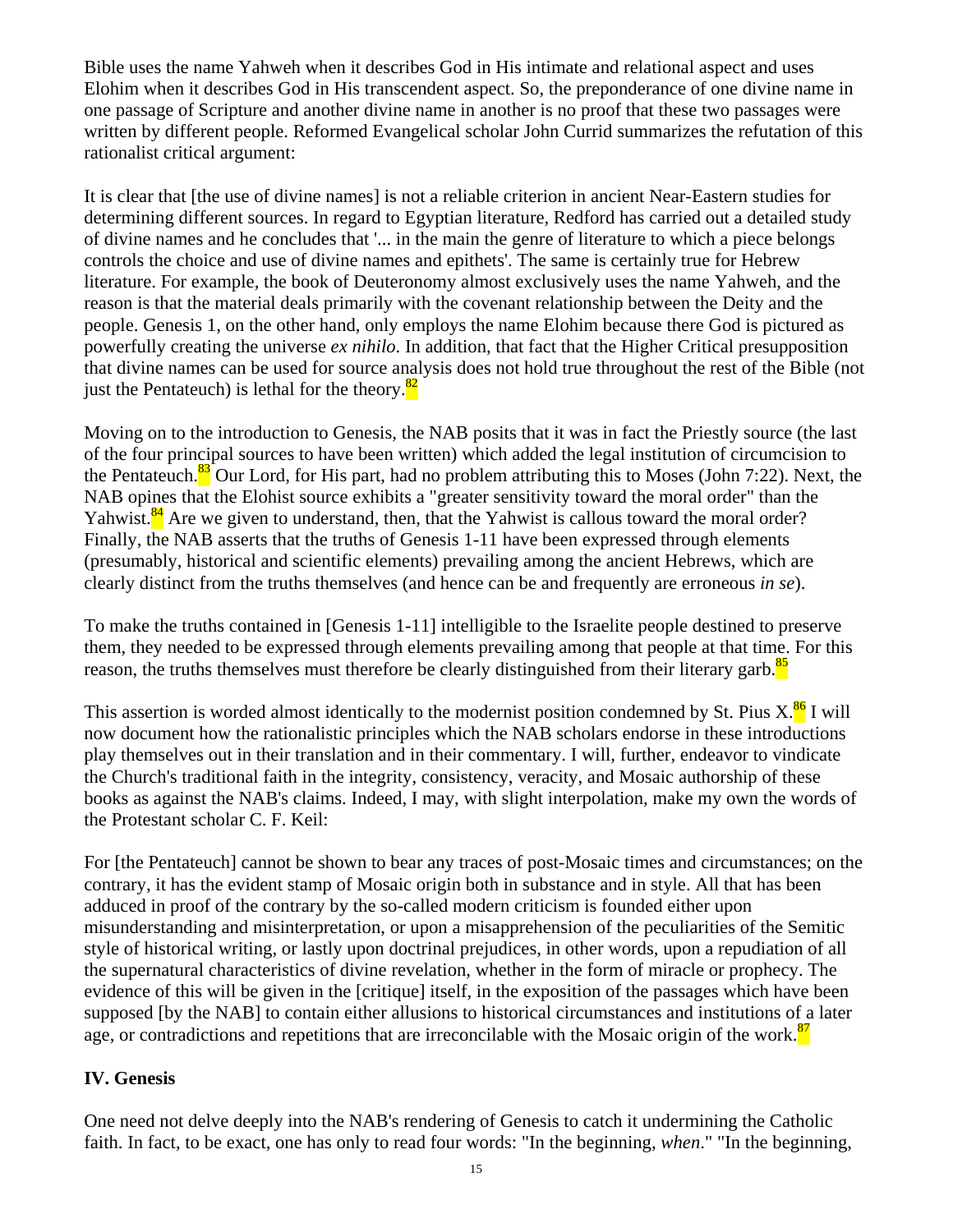when God created the heavens and the earth, the earth was a formless wasteland, etc." (Gen 1:1-2, NAB). This is opposed to the traditional rendering, "In the beginning God created the heaven and the earth. And the earth was without form, and void, etc." (KJV).

The insertion of the one word "when" makes a critical difference. For in the traditional translation, it is clear that God creates the formless earth which is described at the beginning of the narrative. This supports the Catholic dogma that God created the world *ex nihilo*, that is, out of complete non-existence. On the other hand, in the NAB's rendition, the formless earth is not described as being the product of God's creative activity; rather, it is simply there when God begins to act upon it. This is consistent with the cosmogony of many of Israel's neighbors and of Plato's *Timaeus*, in which God creates the world by organizing pre-existent chaotic matter, that is, matter which He did not create Himself. Many scholars have attempted to attribute this view to the Bible.<sup>88</sup> And the NAB scholars' commentary seems to confirm the suspicion aroused by their translation that this is precisely their intent. "This section introduces the whole Pentateuch. It shows how God brought an orderly universe out of primordial chaos."<sup>89</sup> The next note only deepens our suspicions still further. Sadly, on this point, the heterodox exegete John Currid has expressed the true sense of the Scriptures more faithfully than these nominally Catholic ones:

In ancient Hebrew a variety of words expressed the idea of 'making' or 'forming'. These words may have either God or mankind as the subject (e.g., 3:21; Exod. 38:1-3). The subject of the verb *bara*, however, is only and always God; the word is never used of an action of mankind (in the active Qal stem, as it appears here). The reason for this is that man cannot create *ex nihilo*, but only out of a pre-existent matter. The verb *bara* was only used of God because only he could create that way (see Exod. 34:10; Isa.  $65:17$ ). $^{90}$ 

The NAB's second footnote, together with its translation of *raqiya* (traditionally, "firmament") as "dome," and the accompanying illustration supplied by The Catholic Books Publishing Company, strikes another blow against Catholic faith. That is, according to the NAB, the creation narrative in Genesis enunciates a primitive and erroneous cosmology. In this cosmology, the sky is a solid dome. This dome supports a body of water above. Rain falls when the gates of this dome open and allow the water above to fall through, etc. Rev. Victor P. Warkulwiz rebuts such claims:

The Hebrew word [*raqiya*] emphasizes strength and fixity, but it does not imply solidity. The most accurate translation is probably "expanse." The idea of a solid dome surrounding the earth probably comes from exegetes interpreting the beliefs of the Hebrews in terms of the beliefs of the Greeks.<sup>91</sup>

It may be additionally noted that v. 17 says that the celestial bodies are located within the firmament (not underneath it, as the NAB portrays). As even a primitive Hebrew could look up in the sky and see that the celestial bodies move around, this implies that the author of Genesis 1 believed it to be possible to move around within the firmament. This further reduces the credibility of the claim that the firmament is a solid dome. Warkulwiz continues:

Job 26:11 is cited to show that the Hebrews believed that the firmament rested on pillars... The verse declares: "The pillars of heaven tremble and are astounded at his rebuke." Obviously, it was not intended by the sacred author to be taken literally. How can pillars be "astounded"? Furthermore, nothing is mentioned about the pillars being mountains at the rim of the earth. Again, that's an embellishment. Besides, in Job 26:7, just a few verses earlier, it is written: "He stretches out the north over the void, and hangs the earth upon nothing." That doesn't sound like the earth resting on pillars! Next, Job 37:18, which is cited to show that the Hebrews believed the firmament is hard, is taken from a highly rhetorical passage that portrays the power of God. Elihu asks Job: "Can you, like him, spread out the skies, hard as a molten mirror?" That hardly supports the idea that the Hebrews believed that the sky was hard. The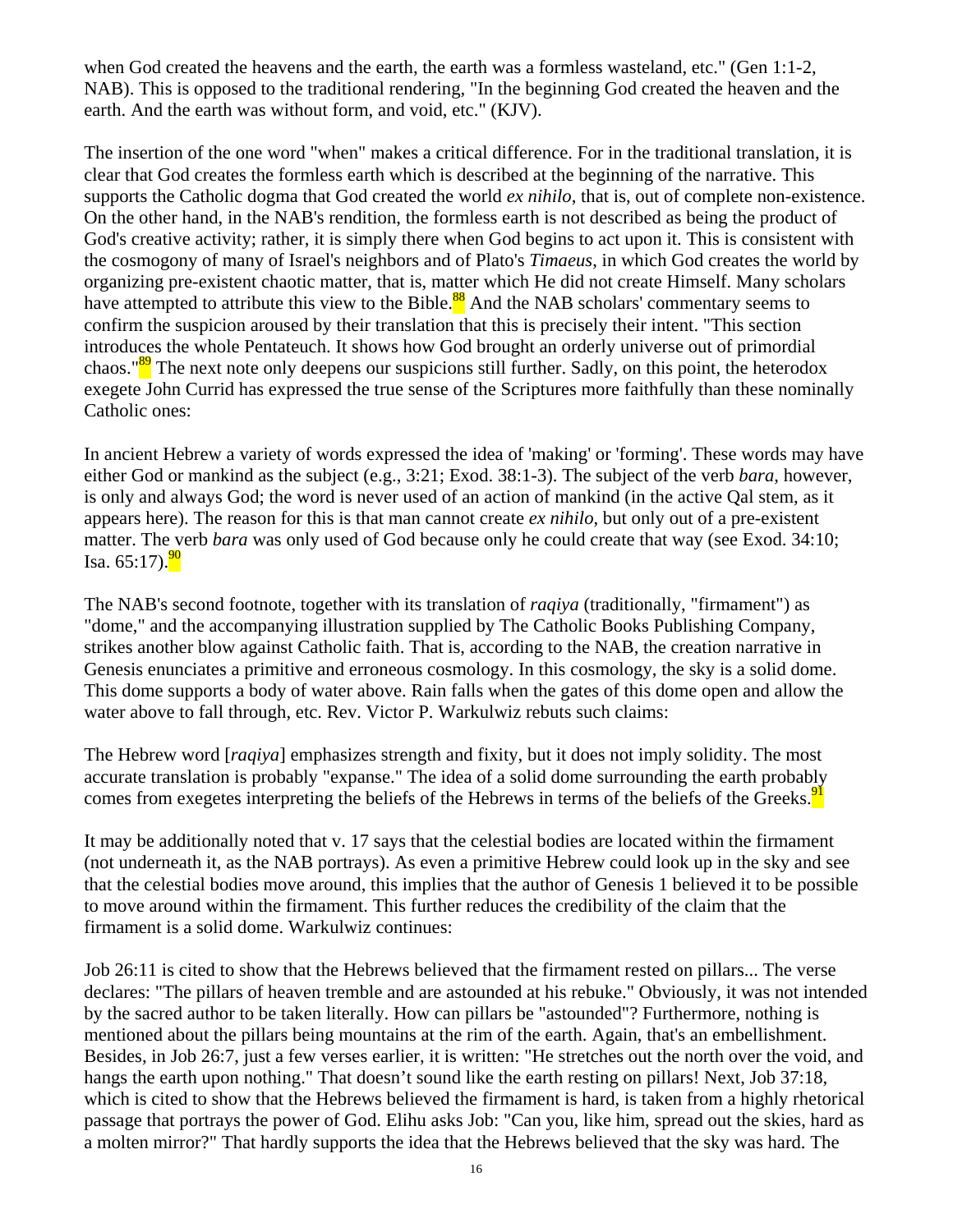hard mirror simile probably refers to the stability and reflective power of the sky. The "fine cloth or tent covering" is taken from similes in Psalms 104:2 and Isaiah 40:22 that are intended to convey the greatness of God and not the nature of the world. $^{92}$ 

In summary, there is no conclusive evidence that the Bible endorses a cosmology which is demonstrably false. Let's move on.

f. Gen. 1:26: "Man is here presented as the climax of God's creative activity; he resembles God primarily because of the dominion God gives him over the rest of creation."

f. Gen. 2:4b‐25: "This section is chiefly concerned with the creation of man. It is much older than the narrative of Genesis 1:1‐2:4a. Here God is depicted as creating man before the rest of his creatures, which are made for man's sake.

The documentary hypothesis strikes again. The disciples of Wellhausen who created the NAB insert a section title right in the middle of v. 2:4, thereby disrupting the clearly deliberate chiasmus by which Moses linked the preceding narrative to the succeeding. Ugly. For according to the JEDP theory, Genesis 1:1-2:4a belongs to the priestly source, and was created by Jews around the time of the Babylonian exile in attempts to convince themselves of the greatness of their God. Genesis 2:4b-25 is another story altogether, from a different tradition and a different age, which represents a different perspective in the Hebrews' quest for truth. Hence the NAB's disruption. Hence also the NAB scholars have no problem in charging the two narratives with a contradiction, namely that they present opposite orders of creation. In Gen 1, man is the last creature to be created, and in Gen 2 he is the first.

However, the two narratives may be brought into harmony. Regarding the allegation that the "second" story places the creation of plants after the creation of man: Genesis 1:11-12 and 2:5 are not dealing with the same categories of vegetation. Genesis 1:11-12 refers to "plants producing seed" and "fruit trees making fruit" whereas Genesis 2:5 refers to the "shrub of the field" and the "plant of the field" (Currid). I contend that "of the field" means "cultivated." Hence, as Genesis 1:11 records, plants existed before man; as Genesis 2:5 records, cultivated plants, i.e., crops, did not. The context of Gen 2:5 reinforces this contention. The statement "for there was no man to cultivate the ground" is a *non sequitur* if the shrubs and plants of the field here mentioned comprise all plants whatsoever (grass, bushes, trees, etc). Such plants do not need men to cultivate them! On the other hand, the statement is perfectly intelligible if we read it as, "no crops had yet sprouted... because there was no man to cultivate them." Thus are the two accounts harmonized.

The allegation that the "second" story places the creation of animals and birds after the creation of man may likewise be refuted. The word *wayyiser*, "formed," which is used in v. 2:19, is a Hebrew *wayyiqtol* construction (*waw* consecutive with imperfect), which we may, if the narrative logic so requires, understand as a pluperfect (so NIV, ESV, Currid; cf. Vulg, DRV). Thus v. 19 would read "And out of the ground the Lord God *had formed* every beast, etc." In this case, Gen 2:19 does not narrate the creation of animals and birds subsequent to the creation of man, but instead refers back to God's having created them at some earlier time, i.e., in Gen 1:20-25.

Thus this reading resolves the second aspect of alleged contradiction between Genesis 1 and 2. The only question which now remains is why Moses would express a pluperfect meaning with a *wayyiqtol* construction instead of with a more straightforward and obvious method. C. John Collins ventures an answer:

Perhaps the simplest explanation comes from the fact that both accounts are strongly anthropocentric: they see man as the pinnacle of God's creative work, the one for whom the earth and its animals exist. Putting the animals' formation in 2:19 directly after 2:18, where God sets about making a helper suitable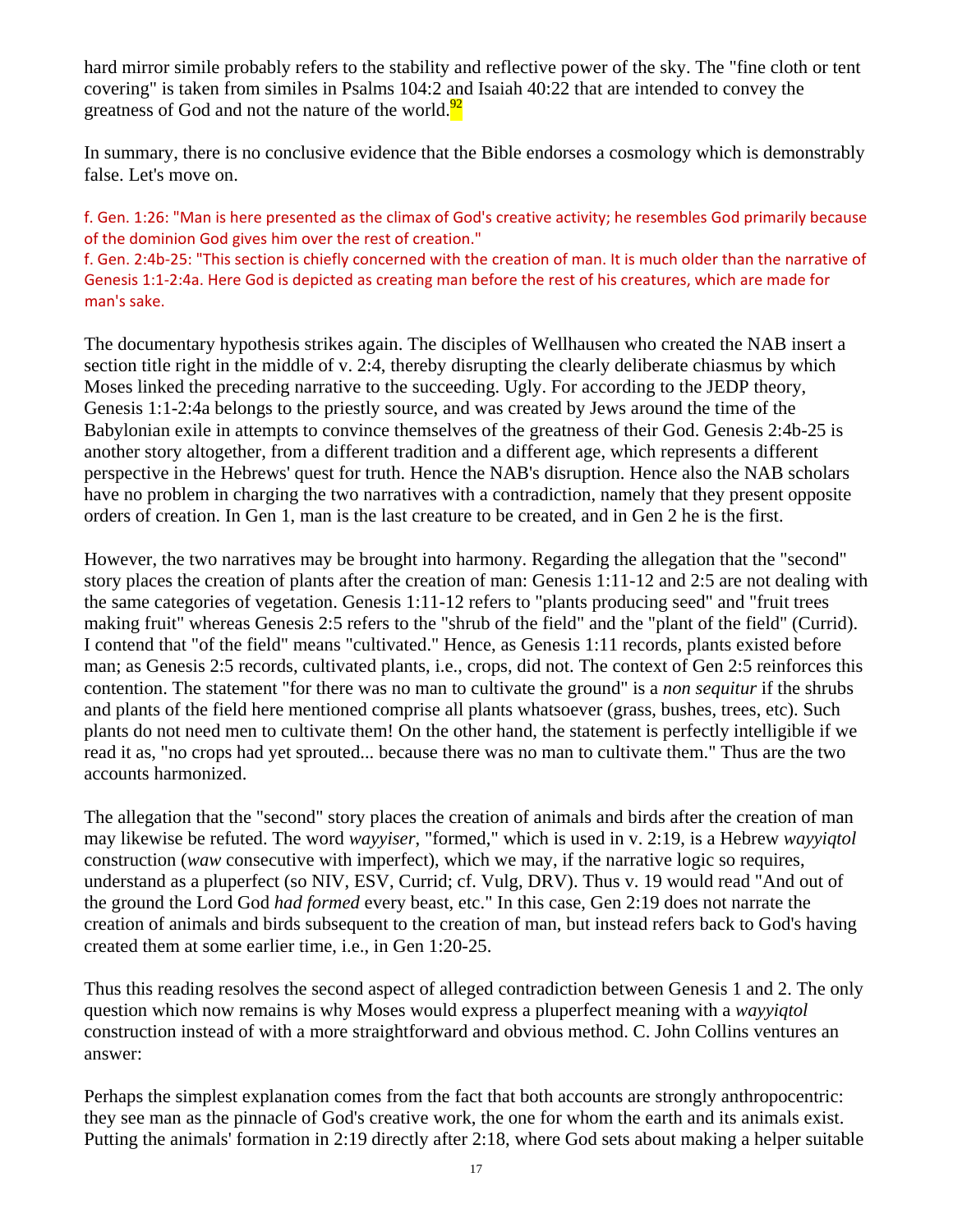for the man, reinforces this point: even though physically the animals were made *before* man, yet conceptually their creation was in anticipation of their subservience to his governance, and therefore in God's mind the animals were a logical consequence of the making of man. Since Genesis 1 had established the physical order so that the audience would not mistake it, the author/editor was free to use this literary device to make this theological point. $\frac{93}{2}$ 

Modern readers like to see everything in chronological order, and thus are tempted to see two different stories in narratives such as Genesis 1-2, which do not fit into our literary paradigm. However, this type of writing is fairly common in ancient near-eastern literature. Quite often such narratives start out with a broad overview of events (Genesis 1) and then take a step chronologically backward, and fill in the details (Genesis 2). The two chapters stand as a unified whole.

f. Gen. 3:15: "*He will strike... at his heel*: since the antecedent for he and his is the collective noun offspring, i.e., all the descendants of the woman, a more exact rendering of the sacred writer's words would be, "They will strike... at their heels." However, later theology saw in this passage more than unending hostility between snakes and men. The serpent was regarded as the devil (Wis 2:24; John 8:44; Rev 12:9; 20:2), whose eventual defeat seems implied in the contrast between head and heel. Because "the Son of God appeared that he might destroy the works of the devil" (1 John 3:8), the passage can be understood as the first promise of a Redeemer for fallen mankind. The woman's offspring then is primarily Jesus Christ."

In the matter of Genesis 3:15 the NAB scholars are not even consistent with their own principles. They heavily imply in this footnote that all the author of Genesis 3:15 intended to communicate was the origin of the "unending hostility between snakes and men." The messianic prophecy which "later theology" read into this passage which was not originally there. Well, do not the NAB scholars understand the duty of the translator to be to faithfully render into English what the original author actually said? Why then do they obscure the original meaning of Genesis 3:15 with an admittedly less than exact rendering, which reflects the eisegesis of later theology rather than the text itself?

God knows. In any case, I feel compelled to defend the NAB's translation of Genesis 3:15 from the NAB's charge of inaccuracy. The pronoun in question is the Hebrew *hu*, a singular pronoun which is quite ambiguous and can mean either he, she, or it (or in rare instances they, cf. Ex 1:10). So, in order to determine the correct rendering we must examine the preceding sentence or clause to find the antecedent noun to which the pronoun refers. In this particular context, there are only two nouns that might be the antecedent to *hu*, namely the woman (*ha-isha*) and the offspring/seed (*zar'ah*).

The NAB translators overstate their case when they claim that *zar'ah* bears a plural sense in this passage and refers to all the descendants of the woman. While *zar'ah* usually refers to plural descendants (cf. Gen 16:10; 22:17; 24:60), it can also refer to an individual (cf. Gen 4:25; 21:13). Moreover, if it bore a plural sense in this passage we would expect it to be accompanied by plural pronouns and verbs, as in Gen 15:13-14. Unless *hu* refers to the woman, however, the seed is accompanied by singular pronouns and verbs. In which case, the singular sense is more likely.

The primary weakness of the position that *hu* refers to the woman is that the verb "shall crush" (*yeshufcha*) is masculine, and verbs normally agree with their subject in gender. Yet, it is possible for a feminine subject to take a masculine verb.

So, the three contenders for the antecedent to *hu*, namely the woman, the seed understood in a singular sense, and the seed understood in the plural sense, each bear some linguistic difficulty. In my limited judgment, the difficulty seems least if we take *hu* to refer to seed in the singular sense, in which case we would render the passage, "he shall crush your head." On the other hand, the testimony of tradition,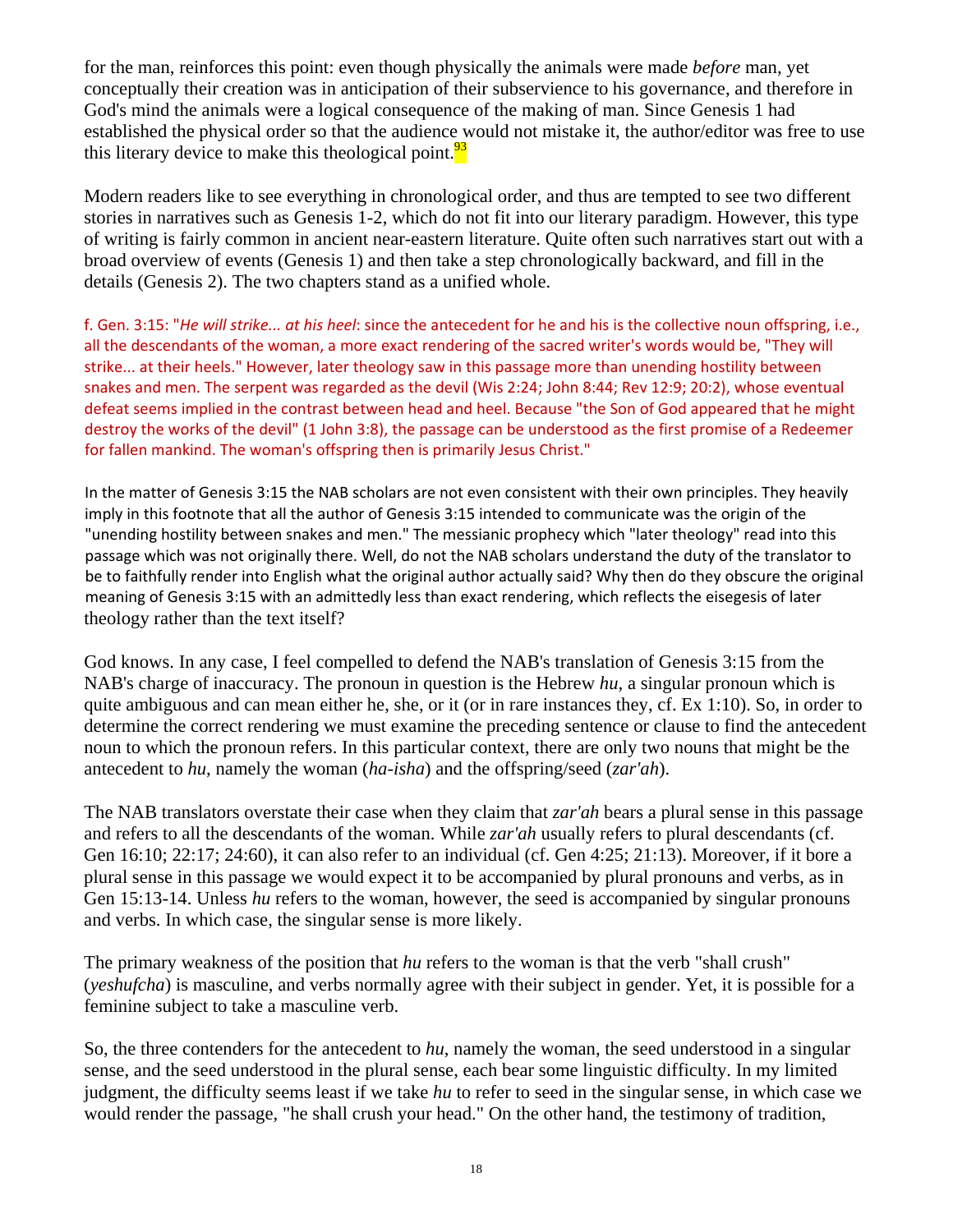which cannot be neglected, favors the rendering "she." But regardless of whether the most accurate rendering is "he" or "she," the ecclesiastical writers are vindicated who

taught that by this divine prophecy the merciful Redeemer of mankind, Jesus Christ, the only begotten Son of God, was clearly foretold: That his most Blessed Mother, the Virgin Mary, was prophetically indicated; and, at the same time, the very enmity of both against the evil one was significantly expressed.<sup>94</sup>

Contrariwise, if, as the NAB claims, "they" is the most accurate representation of what the sacred writer actually intended to say, then Gen 3:15 is not a clear prophecy of the Redeemer. Indeed, according to the NAB, it is merely a pedestrian just-so story about the origin of the "unending hostility between snakes and men" into which later theology eisegeted redemption.

f. Gen. 4:17‐22: "In Genesis 4:12‐16 Cain was presented as the archetype of nomadic peoples. The sacred author in this section follows another ancient tradition that makes Cain the prototype of sedentary peoples with higher material culture."

Once again the documentary hypothesis bears its rotten fruit: the translators charge Scripture with another contradiction. In one tradition, Cain is a nomad, cursed to be a vagabond and a wanderer on the earth (4:12), and in another, he is a man of civilization, building the world's first city (4:17). Perhaps it did not occur to the NAB translators that Cain built his city in *opposition* to the divine command recorded in v. 4:12. Indeed, according to Josephus, Cain procured the wealth of his city by robbery.<sup>95</sup>

f. Gen. 4:25f: "*...At the time... name*: men began to call God by his personal name, Yahweh, rendered as "the LORD" in this version of the Bible. The ancient, so-called Yahwist source used here employs the name Yahweh long before the time of Moses. Another ancient source, the Elohist (from its use of the term Elohim, "God," instead of Yahweh, "Lord," for the pre‐Mosaic period), makes Moses the first to use Yahweh as the proper name of Israel's God, previously known by other names as well; cf Exodus 3:13‐15."

This alleged contradiction could easily be harmonized by simply positing that the name YHWH fell out of use during the time the children of Israel spent in Egypt, and that it was at the burning bush that the use of God's personal Name was restored. Sadly, in the NAB, historical criticism trumps faith every time.

#### f. Gen. 6:1‐4: "This is apparently a fragment of an old legend that had borrowed much from ancient mythology..."

That which is apparent to the NAB is by no means apparent to Catholic tradition, which regards as an error the proposition that the Old Testament contains mythical inventions. $\frac{96}{6}$  On the contrary, upon application of the analogy of faith, it is not difficult to understand this passage, not as an adventitious fragment, but as an integral part of the consistent and factual Genesis narrative. The "sons of God" mentioned here are the men of the godly lineage of Seth, whereas the "daughters of men" are the daughters of Cain. $\frac{97}{1}$  This interpretation is consistent with biblical usage which describes the people of God as sons of God (cf. Deut 32:5; Ps 73:15; 80:17; Hos 1:10), and situates this passage squarely within the general thrust of the Genesis narrative, which is the parallel development of, in St. Augustine's terms, the city of God and the city of man. Furthermore, the sons of God cannot be celestial beings because no being except a man can join a woman in marriage (cf. v. 6:2).

f. Gen. 9:18‐27: "This story seems to be a composite of two earlier accounts; in the one, Ham was guilty, whereas, in the other, it was Canaan. One purpose of the story is to justify the Israelites' enslavement of the Canaanites because of certain indecent sexual practices in the Canaanite religion..."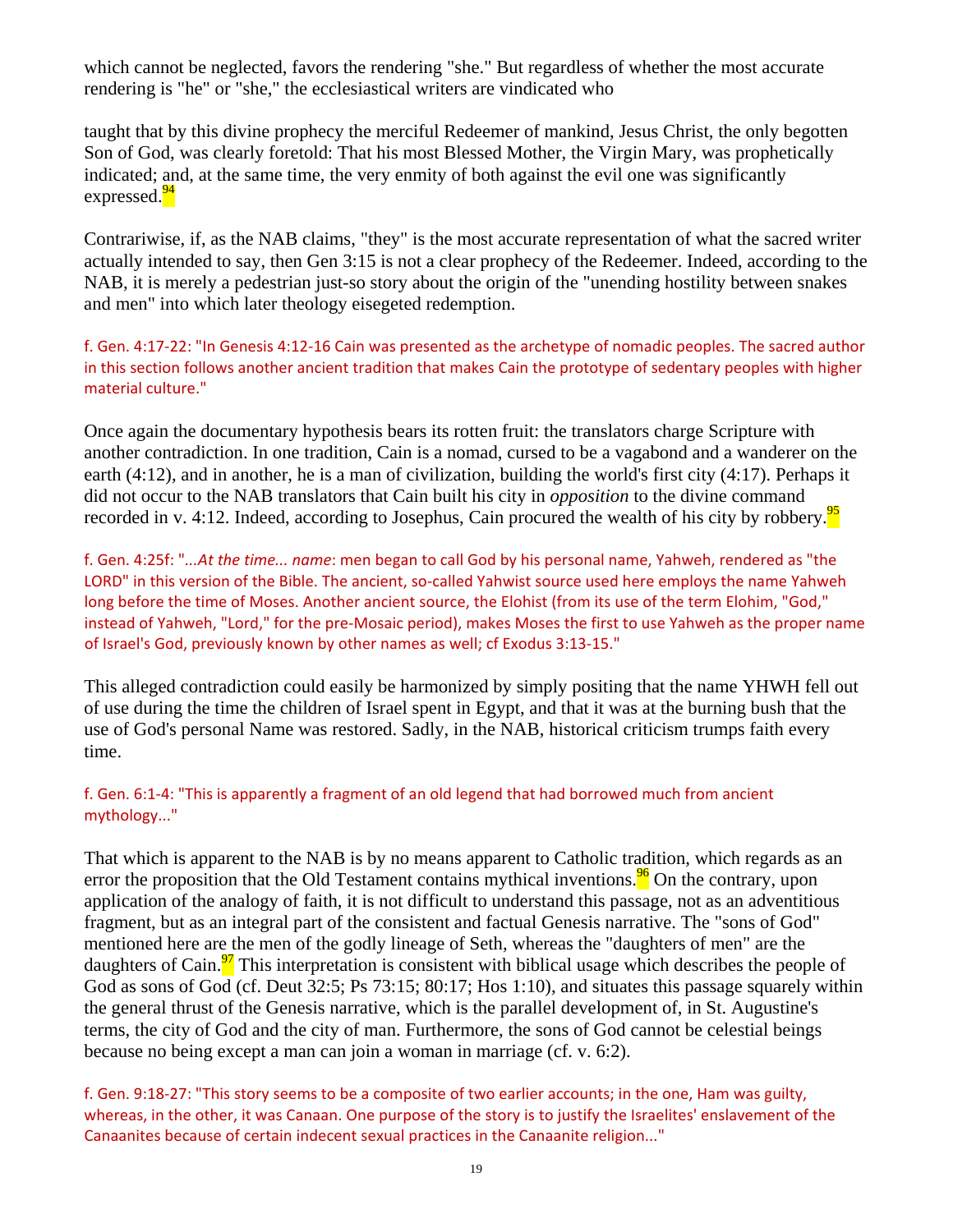It is also possible that Noah punished Ham vicariously by cursing his son Canaan. This would make perfect sense in the context. Ham, the youngest son, had dishonored his father Noah, so Noah decreed that Ham's youngest son would dishonor him.

Note as well, that the NAB here, like Kersten in the introduction, accuses Scripture of the moral abomination of spinning tales in order to justify Hebrew war crimes.

f. Gen. 10:1‐32: "...This chapter is a composite from the Yahwist source (Genesis 10:8‐19, 21, 24‐30) of about the ninth century B.C., and the Priestly source (Genesis 10:1‐7, 20, 22‐23, 31‐32) of a few centuries later. That is why certain tribes of Arabia are listed under both Ham (Genesis 10:7) and Shem (Genesis 10:26‐28)..."

The documentary hypothesis rears its ugly head once again. The translators see two names repeated within a few chapters, and they immediately think contradiction. According to the Priestly source, Sheba and Havilah are descendents of Ham, but according to the Yahwist, they are descendents of Shem. But is it really that unlikely that there were two people named Sheba and two people named Havilah? The NAB is second only to the *Skeptic's Annotated Bible* in its relentless search for contradictions which are simply not there.

#### f. Gen. 11:10‐26: "...Although the ages of the patriarchs in this list are much lower than those of the antediluvian patriarchs, they are still artificial and devoid of historical value..."

Given that the NAB dismisses the biblical data on this subject without argument, or at least without argument they see fit to share, one wonders on what basis they do so.

f. Gen. 12:3: "*Shall find blessing in you*: the sense of the Hebrew expression is probably reflexive, "shall bless themselves through you" (i.e., in giving a blessing they shall say, "May you be as blessed as Abraham"), rather than passive, "shall be blessed in you." Since the term is understood in a passive sense in the New Testament (Acts 3:25; Gal 3:8), it is rendered here by a neutral expression that admits of both meanings..."

To assert that the Old Testament "probably" means one thing, *rather than* what the inspired Apostles Peter and Paul taught that it means, $\frac{98}{10}$  while understandable on the lips of a Jew or a secularist, is, on the lips of an ostensibly believing Christian, simply arrogance of gargantuan proportions. It is equivalent to claiming that one "probably" understands Scripture better than Scripture. Contrast the authentically Christian humility of St. Augustine, who, when he determined that his exegesis of the Old Testament was out of conformity with apostolic exegesis, promptly conformed it.<sup>99</sup>

f. Gen. 12:16: "*Camels*: domesticated camels probably did not come into common use in the ancient Near East until the end of the 2nd millennium B.C. Thus the mention of camels at the time of the patriarchs... is seemingly an anachronism."

Witness once again the perfidy of the NAB: the Bible says that Abraham had domesticated camels in Egypt; the Bible is probably wrong. Once again a faithful Catholic will do much better to turn to a Protestant author than to the NAB for commentary consistent with Catholic doctrine:

The reference in the passage to camels is not anachronistic. Recent studies indicate an early date for the domestication of camels in the Middle East. It appears by around 2700 B.C. in the Persian Gulf region and by 2600 / 2500 B.C. in the Iranian Plateau. Although domestication and herding of camels may have not been common for all peoples of the Near East, it certainly was for the elite, or upper classes of society.<sup>100</sup>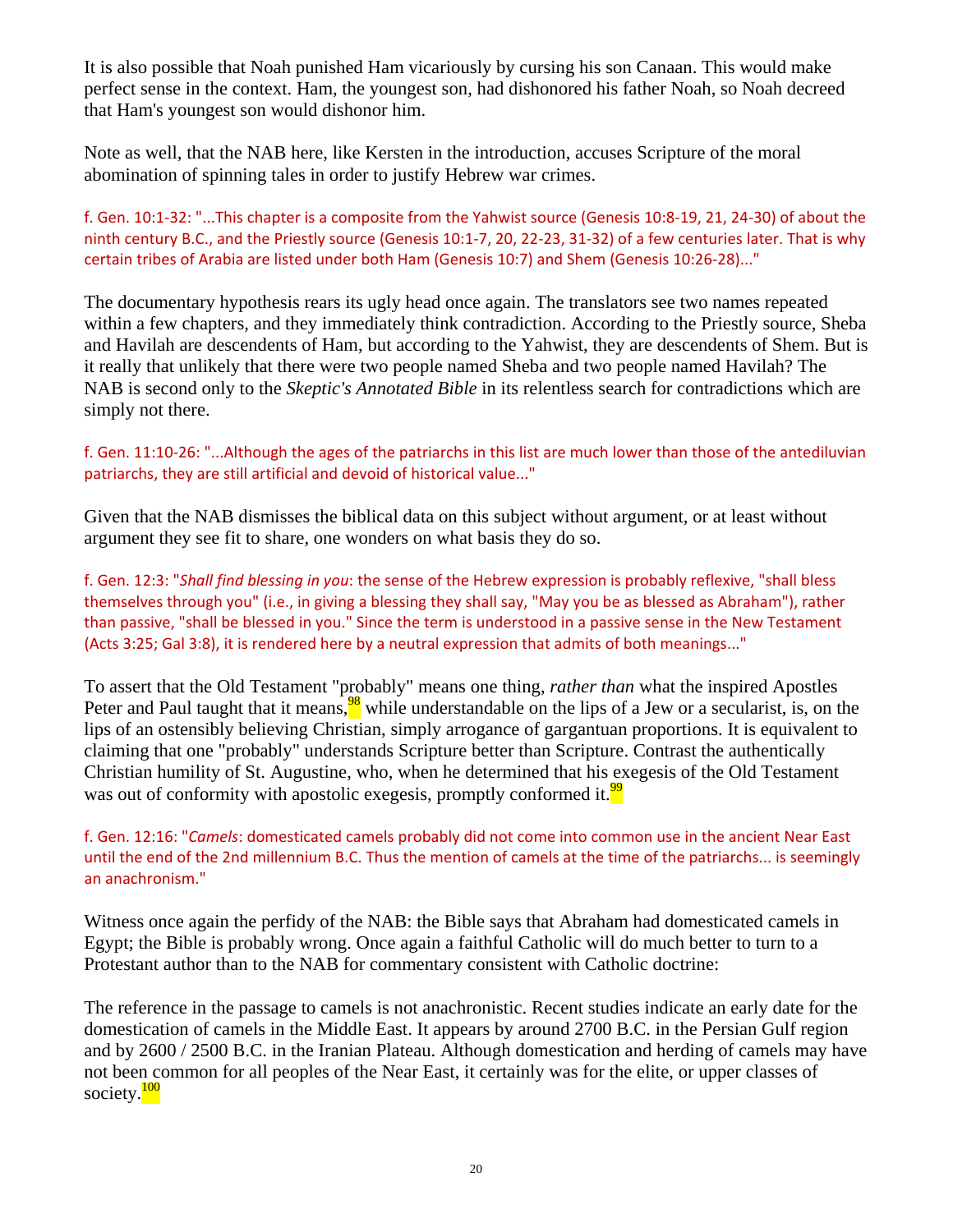Obviously, seven hundred years is more than enough time for the domestication of camels to have spread from the Persian Gulf to Egypt.

f. Gen. 14:13: "*Abram the Hebrew*: elsewhere in the Old Testament, until the last pre‐Christian centuries, the term "Hebrew" is used only by non-Israelites, or by Israelites in speaking to foreigners, since it evidently had a disparaging connotation--something like "immigrant." The account in this chapter may, therefore, have been taken originally from a non‐Israelite source, in which Abraham, a warlike sheik of Palestine, appears as a truly historical figure of profane history."

Contrary to the NAB's assertion, the term "Hebrew" is used by the biblical narrator to refer to the Israelite nation in contrast with foreigners (cf. Gen 43:32; Ex 2:11), not solely when speaking to foreigners. Its appearance in Genesis 14:13 is consistent with this usage. Furthermore, there is no need to suppose that the term is pejorative. It simply means descendants of Eber (cf. Gen  $10:21$ ; 11:14,16).<sup>101</sup>

Note also how little is left of the biblical Abraham after the demythologizing of the NAB. Considered as a "truly historical" figure he is merely a "warlike sheik of Palestine." The NAB posits a radical disparity between the Abram of history and the Abraham of faith.

This is part and parcel of the disparity which the NAB posits between sacred history and profane history in general. It is only profane history which is "truly historical." Sacred history has a more or less loose relationship therewith. This is opposed, of course, to how Catholic Tradition understands the term sacred history, namely that part of actual history which is recorded by the Bible.<sup>102</sup>

f. Gen. 21:14: "*Placing the child on her back*: the phrase is translated from an emended form of the Hebrew text. In the current faulty Hebrew text, Abraham put the bread and the waterskin on Hagar's back, while her son apparently walked beside her. This reading seems to be a scribal attempt at harmonizing the present passage with the data of the Priestly source, in which Ishmael would have been at least fourteen years old when Isaac was born; compare Gn 16, 16 with 21, 5; cf 17, 25. But in the present Elohist story Ishmael is obviously a little boy, not much older than Isaac; cf vv 15, 18."

Here the NAB does what Bart Ehrman does best: engage in tendentious textual criticism whose tendency is opposite Christian orthodoxy. Christian orthodoxy affirms the internal coherence of the biblical narratives. The NAB denies. As such, orthodox Christians will naturally favor the reading of Gen 21:14 in the Hebrew and Latin Bibles, in which this text coheres with the data of Gen 16:16; 21:5, whereas the NAB favors the reading of the Septuagint, in which it does not. Thus is the NAB distinguished from an orthodox Christian Bible.

The NAB supports its textual decision by claiming that it is obvious from vv. 15, 18 that Ishmael is only a little boy in the present story (as opposed to the adolescent he ought to be based on Gen 16:16; 21:5). Not so. Verse 15 says that Sara left Ishmael under a bush. This is perfectly consistent with Ishmael being a teenage boy *who is dying of dehydration*. It is perhaps surprising that Ishmael should succumb to dehydration sooner than his mother, but not entirely implausible. Perhaps Ishmael was chivalrous and insisted that his mother drink more water than he. Next, in verse 18, the Angel of God urges Hagar to lift Ishmael up and hold him by the hand. This, again, is perfectly consistent with his being fifteen.

f. Gen. 26:6‐11: "The Yahwist's version of the wife‐sister episode at Gerar; the Elohist's version (Genesis 20:1‐18) is connected with Abraham and Sarah."

It seems to be an entrenched dogma of those who adhere to the JEDP theory that whenever Genesis contains two similar stories, they must really be two different versions of the same story, written by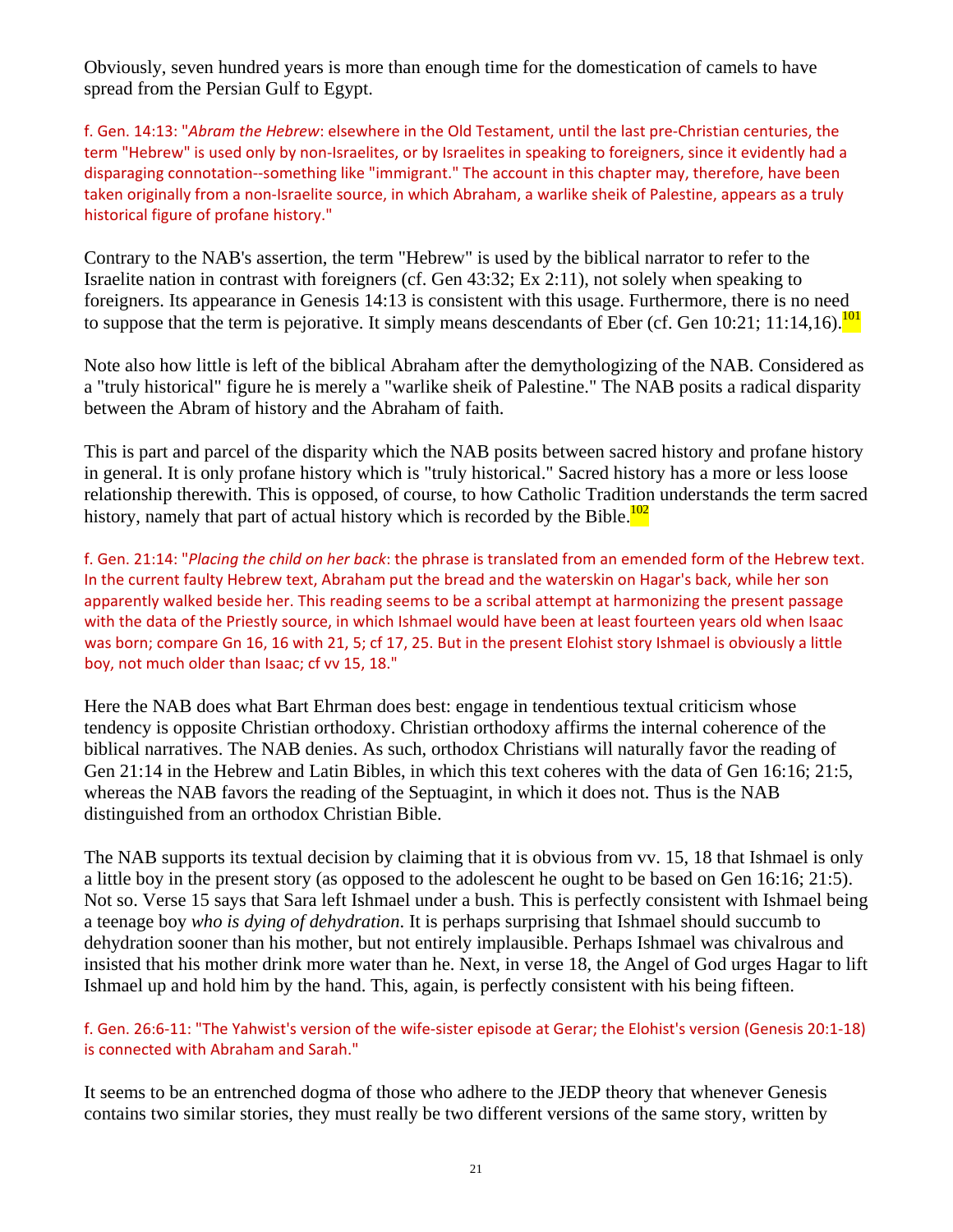different authors and then redundantly concatenated in the canonical text. They claim the same thing about the two stories of the wells at Beer-Sheba. Does history never repeat itself?

f. Gen. 36:31: "*Before any king reigned over the Israelites*: obviously this statement was written after the time of Saul, Israel's first king."

On the contrary, Moses write this, aware of the promise that God had made to Abraham and Jacob (cf. Gen 17:16; 35:11) that kings would come from their loins. Moses knew that Israel would be reigned over by kings (cf. Deut 17:14-15). Moreover, given that God had also promised that the descendants of Esau would serve the descendants of Jacob (cf. Gen 25:23), it was quite natural that Moses would find it remarkable that Edom had become a kingdom and had been ruled by a succession of kings while Israel was still without a homeland.

f. Gen. 37:21‐36: "The chapter thus far is from the Yahwist source, as are also Genesis 37:25‐28a. But Genesis 37:21‐24 and Genesis 37:28b‐36 are from the Elohist source. In the latter, Reuben tries to rescue Joseph, who is taken in Reuben's absence by certain Midianites; in the Yahwist source, it is Judah who saves Joseph's life by having him sold to certain Ishmaelites..."

f. Gen. 37:28: "*They sold Joseph... silver*: in the Hebrew text, these words occur between out of the cistern and (they) took him to Egypt at the end of the verse."

In this instance the NAB scholars' emendation is pure conjecture. Without support from the Hebrew, the Septuagint, the Syriac, or the Vulgate, they have changed the text of Scripture in order to reinforce their perceived contradiction. This emendation qualifies as a perversion.

Essentially, they see two conflicting stories weaved together in Genesis 39. In the Yahwist story, Judah convinces his brothers to sell Joseph to some Ishmaelite traders instead of killing him. In the Elohist story, on the other hand, Reuben convinces his brothers to throw Joseph into a cistern, intending to return and rescue him at a later time. However, before he can do so Joseph is kidnapped by Midianites. Because the NAB scholars believe they can detect elements of incoherence between these two disparate stories, they believe they are justified in sharpening that incoherence by reversing what they perceive as a clumsy editorial attempt to blend the two stories into a consistent whole.

So, my task is to demonstrate that the Hebrew *textus receptus* contains absolutely no elements of incoherence, and thus that there is no need to suppose two conflicting source stories and no justification for a conjectural emendation. In that vein, the first part of the NAB's allegation of contradiction, namely that in the "two" stories it is a different one of Joseph's brothers who tries to save his life, is inane. It is not inconceivable that two of Joseph's brothers could have balked at the prospect of murdering him, and conceived independent plans to save his life.

The second part, namely that in one story Joseph is sold to the Ishmaelites whereas in the other he is kidnapped by Midianites, is a bit more difficult, especially if one relies solely on the NAB. This is where the translators change the Scripture to reinforce their views. They rearrange the verse into two neat, contradictory parts. The first part says that Joseph's brothers sold him to the Ishmaelites for twenty pieces of silver. The second says that some Midianite traders passed by, pulled Joseph out of the cistern, and took him to Egypt. However, the NASB translates the verse literally: "Then some Midianite traders passed by, so they [Joseph's brothers] pulled him up and lifted Joseph out of the pit, and sold him to the Ishmaelites for twenty shekels of silver. Thus they brought Joseph into Egypt." Obviously this is quite a different statement. It becomes clear that Moses is simply using the names Ishmaelite and Midianite interchangeably, to refer to the same group of people. The Bible also uses these names interchangeably in Judges 8:22-24. $\frac{103}{103}$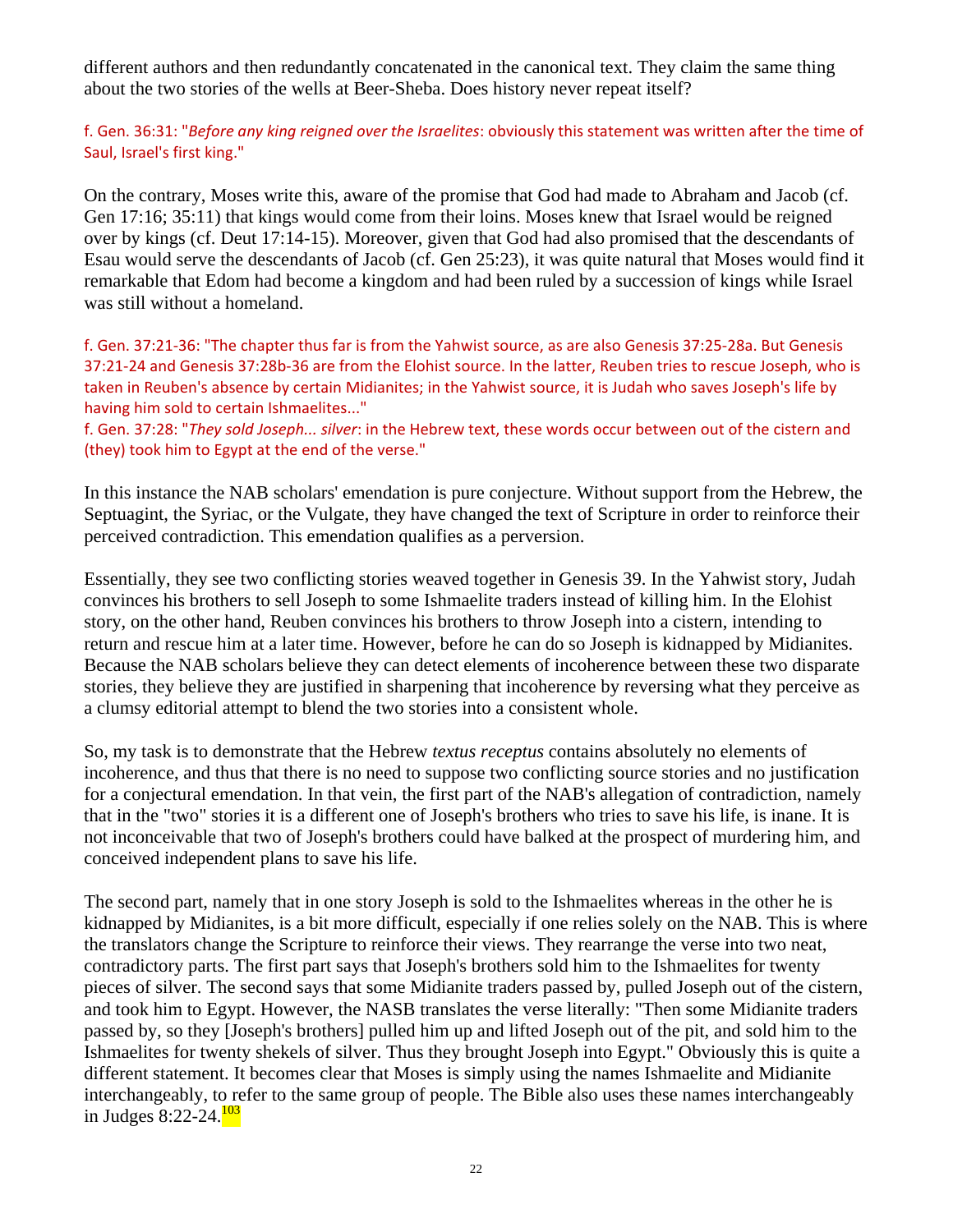f. Gen. 42:27‐28: "These two verses are from the Yahwist source, whereas the rest of the chapter is from the Elohist source, in which the men find the money in their sacks (not "bags"‐‐a different Hebrew word) only when they arrive home (v 35); cf Gen 43:21."

While sacks and bags are indeed two different Hebrew words, their semantic domains surely overlap, just as the English words sack and bag, and as such can be used interchangeably, as they are here.

There is a legitimate difficulty in this passage. If, as Gen 43:21 says, all the brothers found their money in their sacks on the journey home, why do they express surprise at finding their money in their sacks when they arrive? Currid thinks the brothers staged this event in order to impress upon their father the gravity of the situation. $\frac{104}{101}$  This seems a reasonable supposition to me.

f. Gen. 45:9‐15: "In these verses, as in Genesis 46:31‐47:5a, all from the Yahwist source, Joseph in his own name invites his father and brothers to come to Egypt. Only after their arrival is Pharaoh informed of the fact. On the other hand, in Genesis 45:16‐20, from the Elohist source, it is Pharaoh himself who invites Joseph's kinsmen to migrate to his domain."

The NAB reads Genesis 46:31-47:5a as an account of Pharaoh being informed of unexpected guests in his kingdom. It could also be read as an account of Pharaoh being informed that his instructions had been executed - the guests whom he had invited had arrived - and inquiring for additional information about them. Similarly, the NAB reads Genesis 45:16-20 as an account of Pharaoh conceiving, independently of Joseph, the plan to invite Joseph's kinsmen to Egypt. It could also be read as an account of Pharaoh confirming and adding detail to Joseph's plan.

### **V. Exodus**

The second book of the Pentateuch is called Exodus (Greek, departure), because it tells the story of the exodus of the Hebrews from the land of Egypt. Under the leadership of Moses, the sons of Israel are freed from slavery to Pharaoh and experience God's providential care as they journey through the wilderness to the Promised Land.

One of the salient features of this book, which we believe on the testimony of Tradition to have been written by Moses, $\frac{105}{105}$  is the miraculous way in which God provides for His people. He parts the Red Sea so they can cross over on dry land; He provides them meat for their journey; He sends them miraculous bread from heaven to sustain them; He supplies miraculous water from the rock to quench their thirst.

The NAB commentary, ever skeptical, repeatedly casts doubt on the reality of these miracles. Rather than simply affirming that God intervened in the order of nature, the NAB instead suggests natural explanations for these phenomena which seem to obviate such intervention. Granted, the NAB does not forthrightly assert that the "miracles" of Exodus are mere natural phenomena, as Schmidtke did, and was rebuked for doing.<sup>106</sup> But the NAB leaves the reader with that impression nonetheless.

f. Exod. 7:14: "Most of the ten plagues of Egypt seem to be similar to certain natural phenomena of that country; but they are represented as supernatural at least in their greater intensity and in their occurring exactly according to Moses' commands."

Modernists frequently refuse to be dogmatic. Rather than take a firm stance one way or the other, they prefer to hint and suggest, to dance around their true position. They state that the ten plagues are "represented" as supernatural by the author of Exodus. But is his representation accurate? Or is he exaggerating? Recall that according to the NAB, the Bible is frequently inaccurate in its representation of things.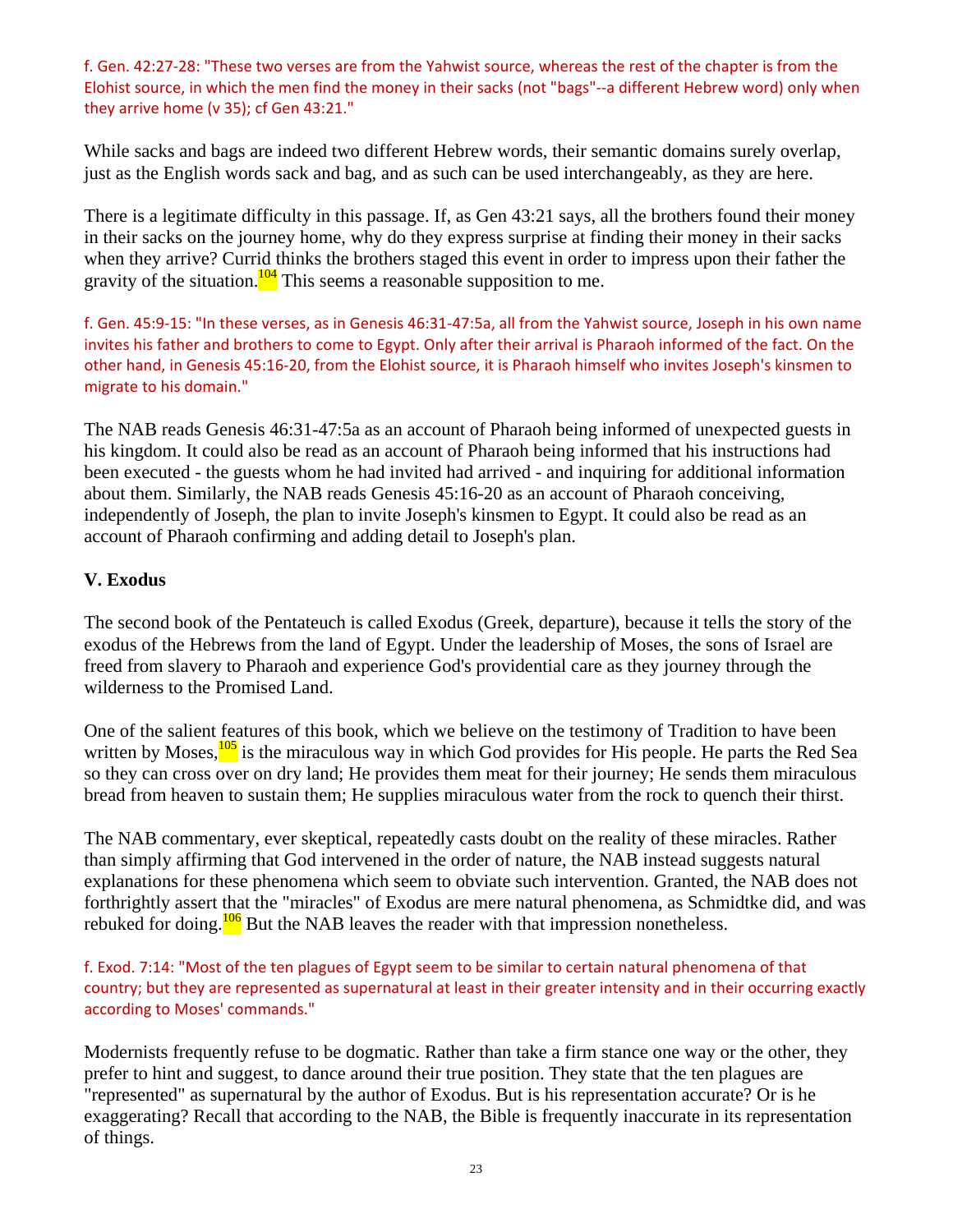f. Exod. 10:19: "*The Red Sea*: according to the traditional translation, but the Hebrew is literally, "the Reed Sea"; hence the Red Sea of Exodus was probably a body of shallow water somewhat to the north of the present deep Red Sea."

So the Jews merely crossed a "body of shallow water" on their escape from Egypt. How shallow? Shallow enough to wade through? So much for the miracle of the parting of the Red Sea, if that is the NAB's meaning. Of course, this simply raises the question of how Pharaoh's armies managed to drown themselves in this "shallow water," which would seem to be a greater miracle than the parting of the Red Sea itself.

Whatever the NAB's meaning, there is generous exegetical support for the traditional identification of the biblical *Yam Suf* with the body of water presently known as the Red Sea. First, we read in Exodus 10:14 the Lord made locusts swarm over the whole land of Egypt and settle down on every part of it. Then, in v. 19 we read that the Lord sent a strong west wind which cast the locusts into the *Yam Suf*. If the *Yam Suf* were a lake situated to the north of the Gulf of Suez, then a west wind would not drive locusts from all over Egypt into it. Rather, a west wind would drive the locusts primarily into the Red Sea. Second, 1 Kings 9:26 and Numbers 21:4 both indicate that the *Yam Suf* includes the present day Gulf of Aqaba. This indicates that the ancient Hebrews identified the *Yam Suf* as the entire body of water which surrounds the Sinai Peninsula to the south, i.e., the Red Sea. Third, Numbers 33:8-10 records that, after passing through the midst of the sea, the Jews traveled three days' journey to Marah, then traveled to Elim, then traveled again and camped by the *Yam Suf*. No body of water in the vicinity, besides the Red Sea, is sufficiently large that the Jews would still be on its coast after so much traveling. Finally, while *suf* can mean "reed" it may also mean "seaweed." This is consistent with the proposition that the *Yam Suf* refers to the Red Sea.

#### f. Exod. 10:21: "*Darkness*: at times a storm from the south, called the *khamsin*, blackens the sky of Egypt with sand from the Sahara; the dust in the air is then so thick that the darkness can, in a sense, 'be felt."'

Once again the NAB appears to suggest that what Scripture portrays as a supernatural event might only have been a natural phenomenon. When Exodus informs us that God caused darkness to overshadow the land - a pitch-black darkness at that - the NAB seems to imply that it might have only been "a storm from the south" that darkened the sky "with sand from the Sahara," which is no great miracle at all. Of course, this is the polar opposite of how Scripture itself understands this passage, as Wisdom of Solomon ch. 17 describes this event in the most vivid and explicitly supernatural terms. The darkness is said to come from the pits of hell itself, while the Egyptians are tormented by demonic apparitions.

#### f. Exod. 16:4: "*Bread from heaven*: as a gift from God, the manna is said to come down from the sky. Cf Psalm 78:25; Wisdom 16:20. Perhaps it was similar to a natural substance that is still found in small quantities on the Sinai peninsula, but here it is, at least in part, clearly miraculous..."

Did the manna really fall, in a miraculous fashion, from the heavens? The NAB concedes that it "is said to come down from the sky." But is the saying true? The NAB further concedes that "here it is, at least in part, clearly miraculous," yet given its consistent attacks on the veracity of the biblical narratives I am still left with the suspicion that by "here" the NAB means, "in this narration, which does not necessarily correspond to historical reality."

f. Exod. 22:1‐2: "*If a thief is caught*: this seems to be a fragment of what was once a longer law on housebreaking, which has been inserted here into the middle of a law on stealing animals... *He must make full restitution*: this stood originally immediately after Exodus 21:37."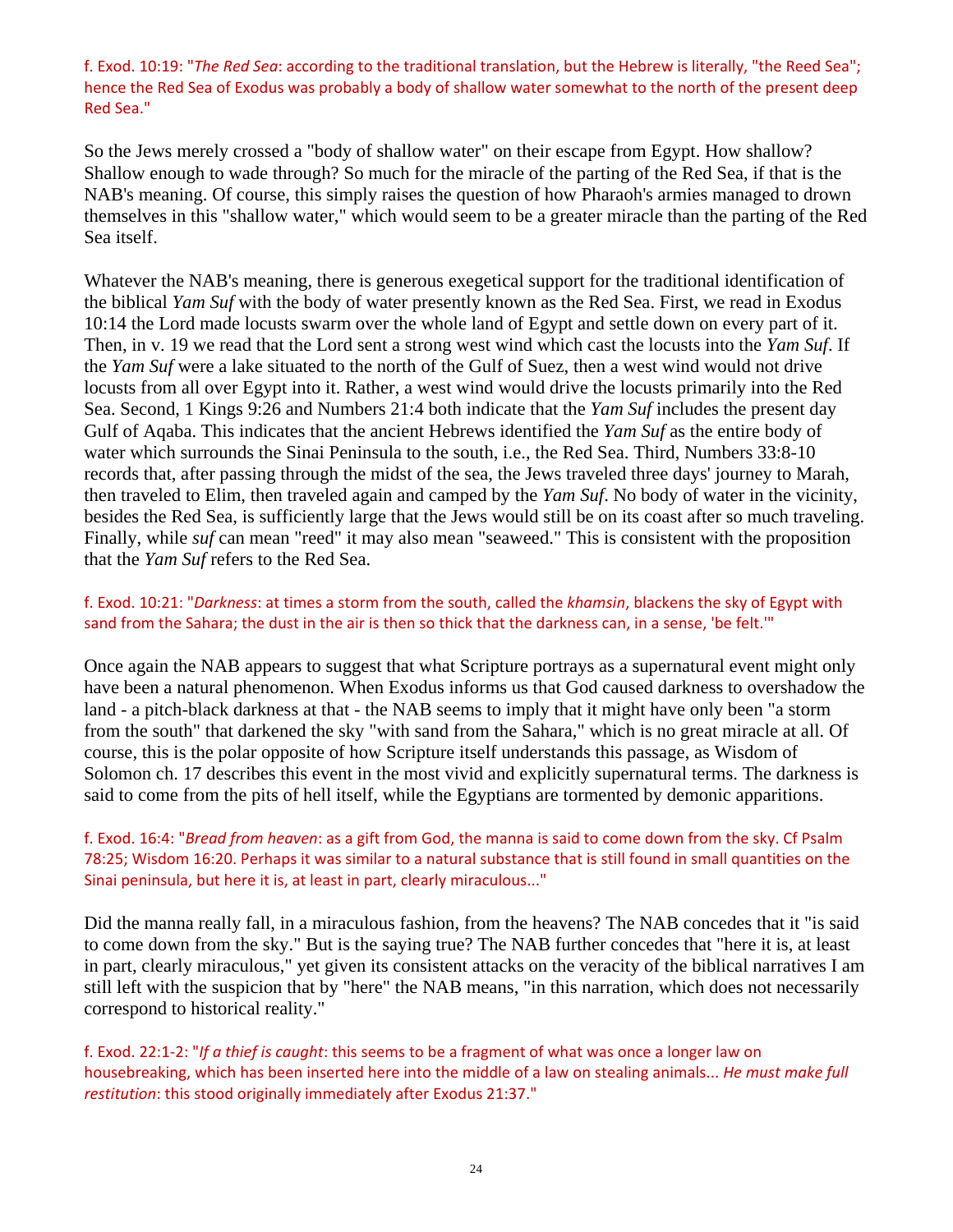The NAB commentators seem to be incapable of making it through one book of the Bible without suggesting once or twice that it was written, compiled, and edited by several people over an extended period of time. Moreover, as usual, they make no attempt to justify their assertion.

f. Exod. 29:27‐30: "These verses are a parenthetical interruption of the ordination ritual; Exodus 29:31 belongs logically immediately after Exodus 29:26."

f. Exod. 29:38‐42: "A parenthesis inserted into the rubrics for consecrating the altar; Exodus 29:43 belongs directly after Exodus 29:37."

This is yet more unwarranted commentary on the purely human editing process that shaped the book of Exodus. One need only read the passages in question to realize that the NAB commentators are unjustified in their breezy certainty regarding where these verses originally went or where they "logically" belong. Well did St. Pius X say of them:

"The traces of [the redaction process], [the modernists] tell us, are so visible in the books that one might almost write a history of them. Indeed this history they do actually write, and with such an easy security that one might believe them to have with their own eyes seen the writers at work through the ages amplifying the Sacred Books. To aid them in this they call to their assistance that branch of criticism which they call textual, and labour to show that such a fact or such a phrase is not in its right place, and adducing other arguments of the same kind. They seem, in fact, to have constructed for themselves certain types of narration and discourses, upon which they base their decision as to whether a thing is out of place or not. Judge if you can how men with such a system are fitted for practicing this kind of criticism"<sup>107</sup>

The sacred text is perfectly coherent as it stands.

Ben Douglass February 5, Anno Domini MMIX

[1] Leo XII, *Ubi Primum* (May 5, 1824), 17, in Claudia Carlen, IHM, ed., *The Papal Encyclicals, Vol. I* (Ann Arbor, MI: The Pierian Press, 1990) pp. 199-203.

[2] Pius VIII, *Traditi Humilitati* (May 24, 1829), 5, in Carlen, *op. cit.*, pp. 221-224.

[3] Gregory XVI, *Inter Praecipuas* (May 8, 1844), 2, in Carlen, *op. cit.*, pp. 267-271. In this encyclical, Gregory also references letters of Pope Pius VII to the archbishops of Gniezno (June 1, 1816) and Mohilev (September 4, 1816)

[4] Bl. Pius IX, *Qui Pluribus* (November 9, 1846), 14, in Carlen, *op. cit.*, pp. 277-284.

[5] Bl. Pius IX, *Nostis et Nobiscum* (December 8, 1849), 14, in Carlen, *op. cit.*, pp. 295-303.

[6] Leo XIII, *Officiorum ac Munerum* (January 25, 1897), III, 7-8, in *The Great Encyclical Letters of Pope Leo XIII* (New York, NY: Benziger Brothers, 1903) pp. 407-421.

[7] All quotations in this article, unless otherwise indicated, will be from the *Saint Joseph Edition of the New American Bible* (New York, NY: Catholic Book Publishing Co., 1992), hereafter, *The St. Joseph NAB*.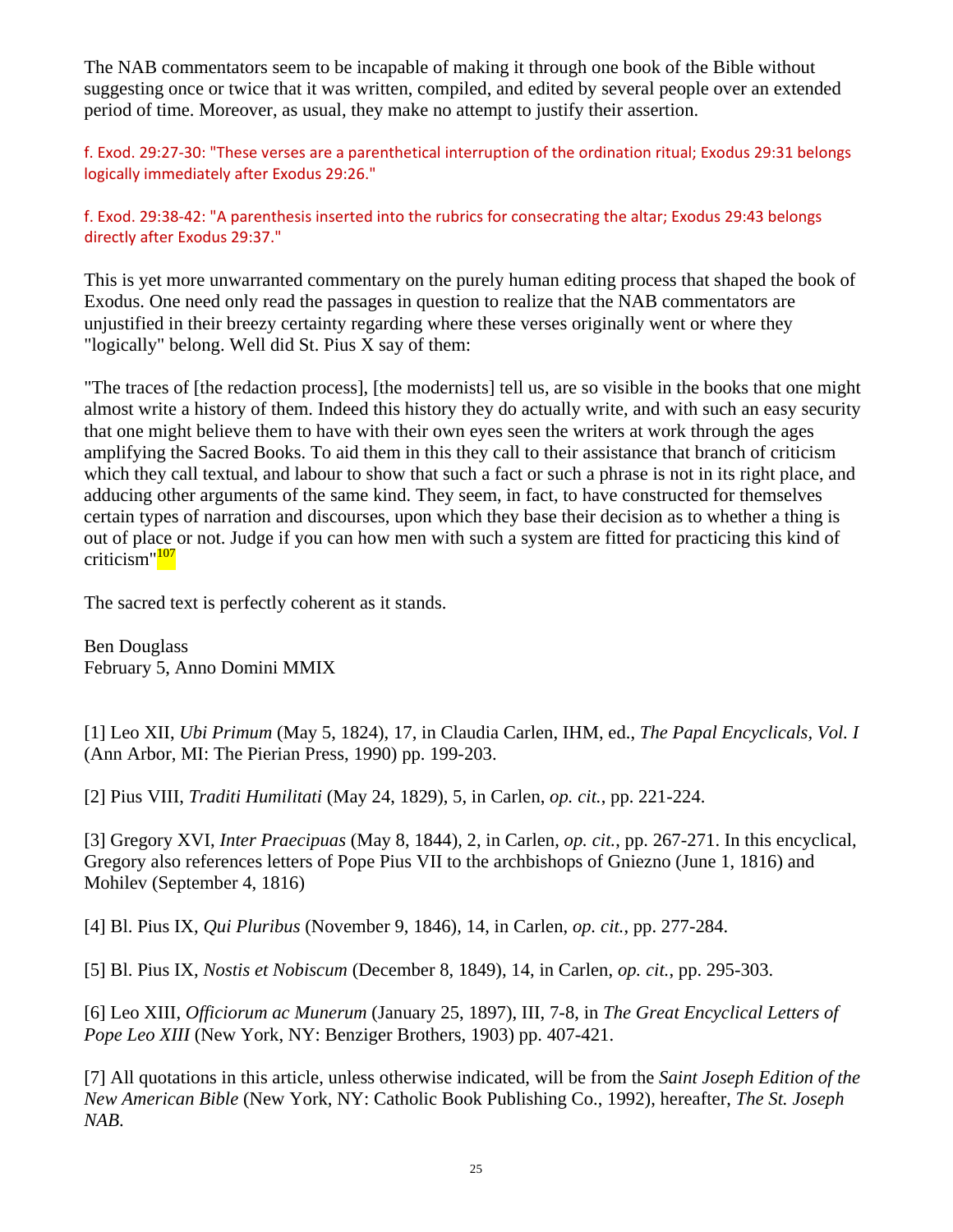[8] Cf. *DeRev*; *PD*, 20-21; *LS*, 11; *SP*, 13, 19, 21; Pius XII, *Divino Afflante Spiritu*, 3; *HG*, 22. St. Irenaeus beautifully sums up the faith of the Church when he states, simply, "the Scriptures are indeed perfect, since they were spoken by the Word of God and His Spirit" (*Against Heresies*, Book II, Ch. 28, Par. 2, in *ANF*, Vol. I, p. 399).

[9] St. Francis de Sales, *The Catholic Controversy*, trans. Henry Benedict Mackey, O.S.B. (Rockford, IL: TAN Books, 1989) p. 88.

[10] Oecumenius, *Commentary on the Apocalypse*, trans. John H. Suggit [Washington, D.C.: The Catholic University of America Press, 2006] p. 108.

[11] As Leo XIII warned, "[T]he young, if they lose their reverence for the Holy Scripture on one or more points, are easily led to give up believing in it altogether" (*PD*, 18).

[12] The NAB boasts one imprimatur for the original translation of the whole Bible (1970), one for the revised New Testament (1986), and one for the revised Psalms (1991).

[13] It must be noted that Paul VI's blessing applies only to the original version of the NAB, not to the revised New Testament and Psalms, which were completed after his death. Furthermore, it is unclear to what extent Pope Paul VI personally examined the text and commentary of the NAB before granting it his blessing. English was not his strongest language. Paul VI himself taught the orthodox, Catholic doctrine of Scripture. Cf. Rev. Brian W. Harrison, O.S., *The Teaching of Pope Paul VI on Sacred Scripture* (Rome: Pontificium Athenaeum Sanctae Crucis, 1997).

[14] "The New American Bible," http://www.vatican.va/archive/ENG0839/\_INDEX.HTM, 11/11/2002.

[15] Cf. St. Francis de Sales, *Introduction to the Devout Life* (Rockford, IL: TAN Books, 1994) p. 208.

[16] *SJNAB*, p. [42]. The *SJNAB*, for some reason, paginates the front matter with numbers in brackets, rather than with the standard Roman numerals. This author is tempted to speculate that the cause is to be traced to the anti-Roman attitude.

[17] The *SJNAB* has given prominent Muslim apologist Shabir Ally this false impression ("Confessions of the New American Bible," http://www3.sympatico.ca/shabir.ally/new\_page\_19.htm). Ally, as is his custom, seizes upon this product of liberal "Christian" scholarship in order to attack the Bible.

[18] Pius XII, *Divino Afflante Spiritu*, 37. This analogy is particularly useful because it contains within itself the refutation of all attempts to limit or circumscribe Scripture's inerrancy. Some, for instance, will argue that Scripture is only inerrant when it treats of certain subject matters such as faith or morals; others will argue that Scripture is only inerrant as regards its overall salvific purpose, not as regards particular details; still others will argue that Scripture is only inerrant in what it *asserts*, i.e., in what it says with deliberate reflection and with explicit intention to teach, as opposed to what it merely *states*, casually, carelessly, and in passing (*obiter dicta*). I pose the following questions to proponents of these theories. Is Christ only sinless with respect to certain categories of sin? Is Christ only sinless as regards His overall purpose to redeem the human race, as opposed to being free of all particular sins? Is Christ only sinless when He acts with full knowledge and deliberate consent, such that it is possible to impute to Him involuntary, venial faults? I submit that each proposition described above is equally heretical.

[19] *DeRev*, Par. 5. The description of biblical inspiration as divine "dictation" is well attested in the patristic, conciliar, and papal sources. Cf. St. Augustine, *Harmony of the Gospels*, Book I, Ch. 35; St. Gregory the Great, *Moralia, or Commentary on the Book of Blessed Job*, Preface, 2; The Council of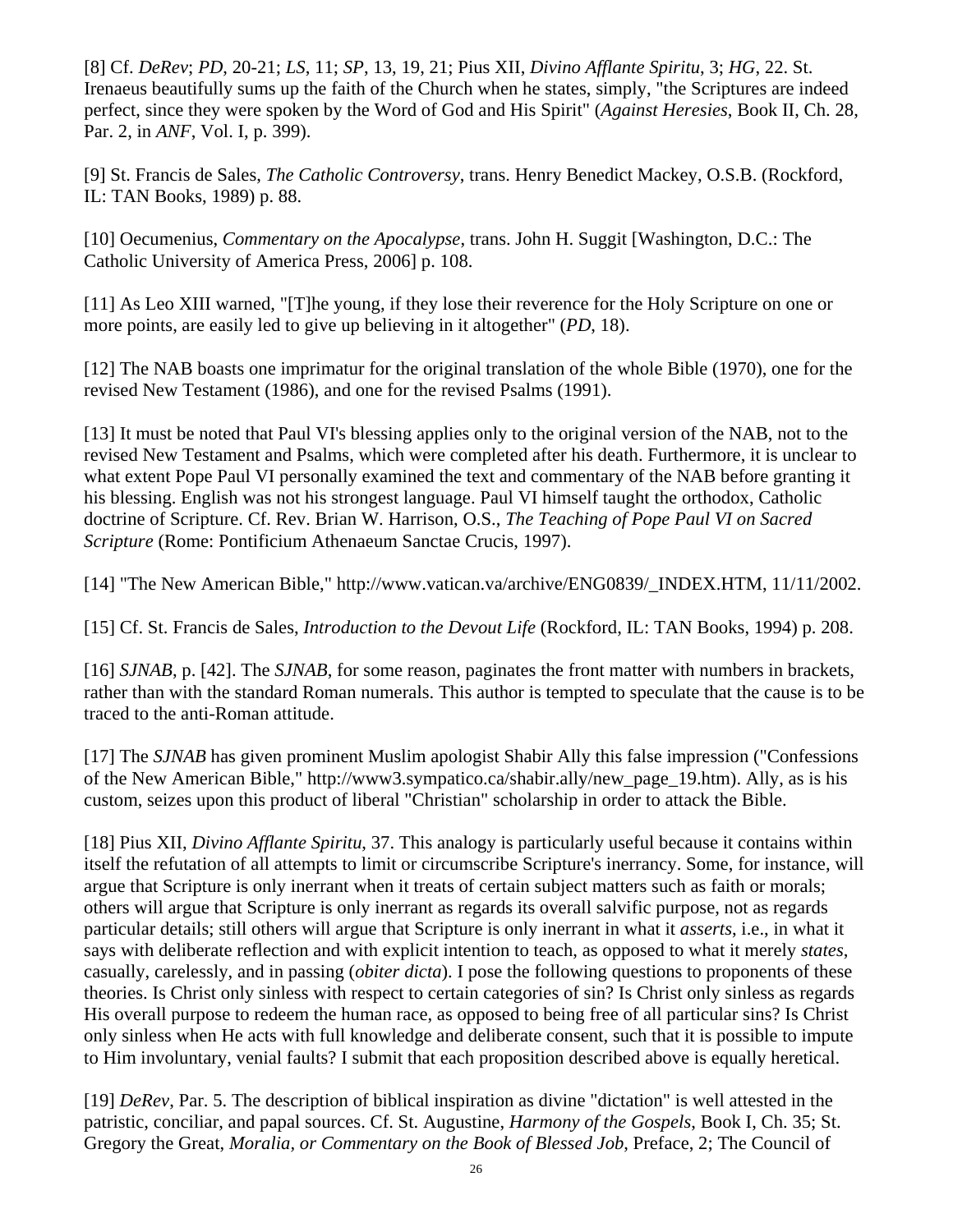Trent, Session 4, Decree Concerning the Canonical Scriptures; *PD*, 5, 20; Benedict XV, *In Praeclara Summorum*, 5; *SP*, 8; Pius XII, *Menti Nostrae*, 42.

[20] *PD*, 1.

[21] *Ibid.*, 20. Benedict XV says much the same thing in *SP*, 8-9: "You will not find a page in [St. Jerome's] writings which does not show clearly that he, in common with the whole Catholic Church, firmly and consistently held that the Sacred Books - written as they were under the inspiration of the Holy Spirit - have God for their Author, and as such were delivered to the Church. Thus he asserts that the Books of the Bible were composed at the inspiration, or suggestion, or even at the dictation of the Holy Spirit; even that they were written and edited by Him. If we ask how we are to explain this power and action of God, the principal cause, on the sacred writers we shall find that St. Jerome in no wise differs from the common teaching of the Catholic Church. For he holds that God, through His grace, illumines the writer's mind regarding the particular truth which, 'in the person of God,' he is to set before men; he holds, moreover, that God moves the writer's will - nay, even impels it - to write; finally, that God abides with him unceasingly, in unique fashion, until his task is accomplished." St. Pius X condemns the contrary proposition in *LS*, 9: "They display excessive simplicity or ignorance who believe that God is really the author of the Sacred Scriptures."

[22] *SJNAB*, p. [18].

[23] Cf. *PDG*, 22.

[24] *SJNAB*, p. [18].

[25] Vatican II Dogmatic Constitution, *Dei Verbum* (On Divine Revelation), Ch. 3, Par. 11.

[26] *SJNAB*, p. [18].

[27] *DeRev*, Pars. 6-7; *Dei Verbum*, Ch. 3, Par. 11.

[28] *SJNAB*, p. [18].

[29] *HG*, 22. Cf. *SP*, 19: "For while conceding that inspiration extends to every phrase - and, indeed, to every single word of Scripture - yet, by endeavoring to distinguish between what they [the modernists] style the primary or religious and the secondary or profane element in the Bible, they claim that the effect of inspiration - namely, absolute truth and immunity from error - are to be restricted to that primary or religious element. Their notion is that only what concerns religion is intended and taught by God in Scripture, and that all the rest - things concerning 'profane knowledge,' the garments in which Divine truth is presented - God merely permits, and even leaves to the individual author's greater or less knowledge. Small wonder, then, that in their view a considerable number of things occur in the Bible touching physical science, history and the like, which cannot be reconciled with modern progress in science!"

[30] Cf. Luke Timothy Johnson, "The Bible's Authority for and in the Church" in William P. Brown, ed., *Engaging Biblical Authority* (Louisville, KY: Westminster John Knox Press, 2007) pp. 62-72.

[31] Since God is simple, His attributes are identical with His essence. Therefore the statements "God is justice" and "God is love" (1 John 4:8) are equally true.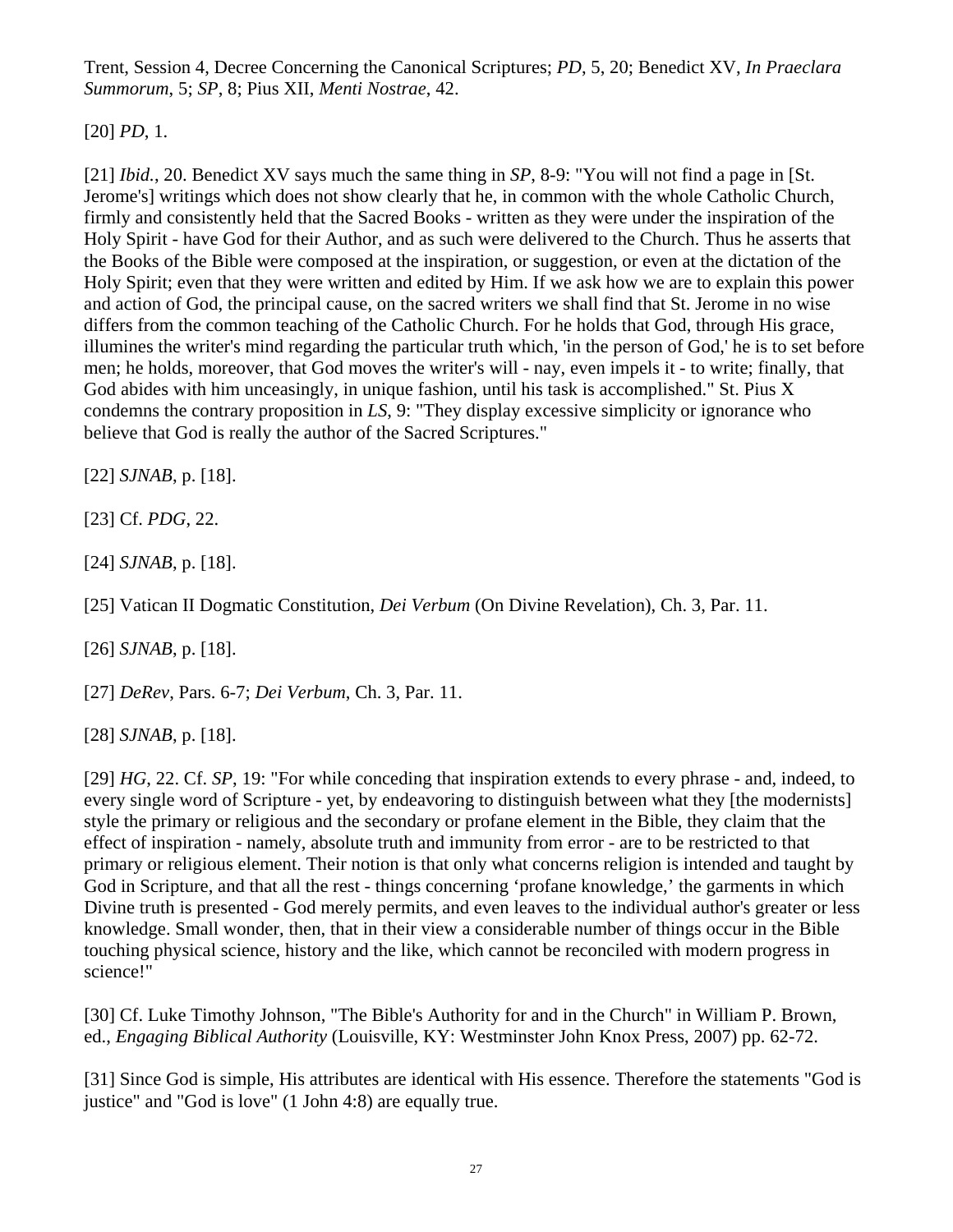[32] St. Thomas Aquinas, *Summa Theologica*, I-II, Q. 100, Art. 8, ad 3 (New York, NY: Benziger Brothers, Inc.: 1947). For a helpful, if incomplete, explanation of God's purposes in ordering the Jews to destroy the pagan nations of Canaan, see Roy Schoeman, *Salvation is from the Jews* (San Francisco, CA: Ignatius Press, 2003) pp. 46-51. See also Bishop Richard Challoner's comment on 1 Samuel 15:3, cited *infra*, footnote 114.

[33] *SJNAB*, p. [19].

[34] Evelyn Waugh, *Brideshead Revisited* (New York, NY: Knopf, 1993) pp. 122-123.

[35] *SJNAB*, p. [19].

[36] *Ibid.*, p. [24]. Cf. *LS*, condemned proposition 64: "Scientific progress demands that the concepts of Christian doctrine concerning God, *creation*, revelation, the Person of the Incarnate Word, and Redemption be re-adjusted." Emphasis mine.

[37] Bunyan's *Pilgrim's Progress* is a famous example of this genre.

[38] *SJNAB*, p. [19].

[39] Council of Trent, Sess. V, Canon 1.

[40] St. Pius X, *Motu Proprio Praestantia Scripturae* (Acta Sanctae Sedis [1907] 724ff; Enchiridion Biblicum 278f; Denzinger 2113f): "We now declare and expressly enjoin that all without exception are bound by an obligation of conscience to submit to the decisions of the Pontifical Biblical Commission, whether already issued or to be issued hereafter, exactly as to the decrees of the Sacred Congregations which are on matters of doctrine and approved by the Pope; nor can anyone who by word or writing attacks the said decrees avoid the note both of disobedience and of rashness or be therefore without grave fault" (in *CCHS*, p. 67).

[41] Decree "Concerning the Historical Character of the First Three Chapters of Genesis" (Acta Sanctae Sedis 1 [1909] 567ff; Enchiridion Biblicum 332ff; Denzinger 2121ff): "II: Notwithstanding the historical character and form of Genesis, the special connection of the first three chapters with one another and with the following chapters, the manifold testimonies of the Scriptures both of the Old and of the New Testaments, the almost unanimous opinion of the holy Fathers and the traditional view which the people of Israel also has handed on and the Church has always held, may it be taught that: the aforesaid three chapters of Genesis Contain not accounts of actual events, accounts, that is, which correspond to objective reality and historical truth, but, either fables derived from the mythologies and cosmogonies of ancient peoples and accommodated by the sacred writer to monotheistic doctrine after the expurgation of any polytheistic error; or allegories and symbols without any foundation in objective reality proposed under the form of history to inculcate religious and philosophical truths; or finally legends in part historical and in part fictitious freely composed with a view to instruction and edification? Answer: In the negative to both parts. III: In particular may the literal historical sense be called in doubt in the case of facts narrated in the same chapters which touch the foundations of the Christian religion: as are, among others, the creation of all things by God in the beginning of time; the special creation of man; the formation of the first woman from the first man; the unity of the human race; the original felicity of our first parents in the state of justice, integrity, and immortality; the command given by God to man to test his obedience; the transgression of the divine command at the instigation of the devil under the form of a serpent; the degradation of our first parents from that primeval state of innocence; and the promise of a future Redeemer? Answer: In the negative" (in *CCHS*, pp. 68-69).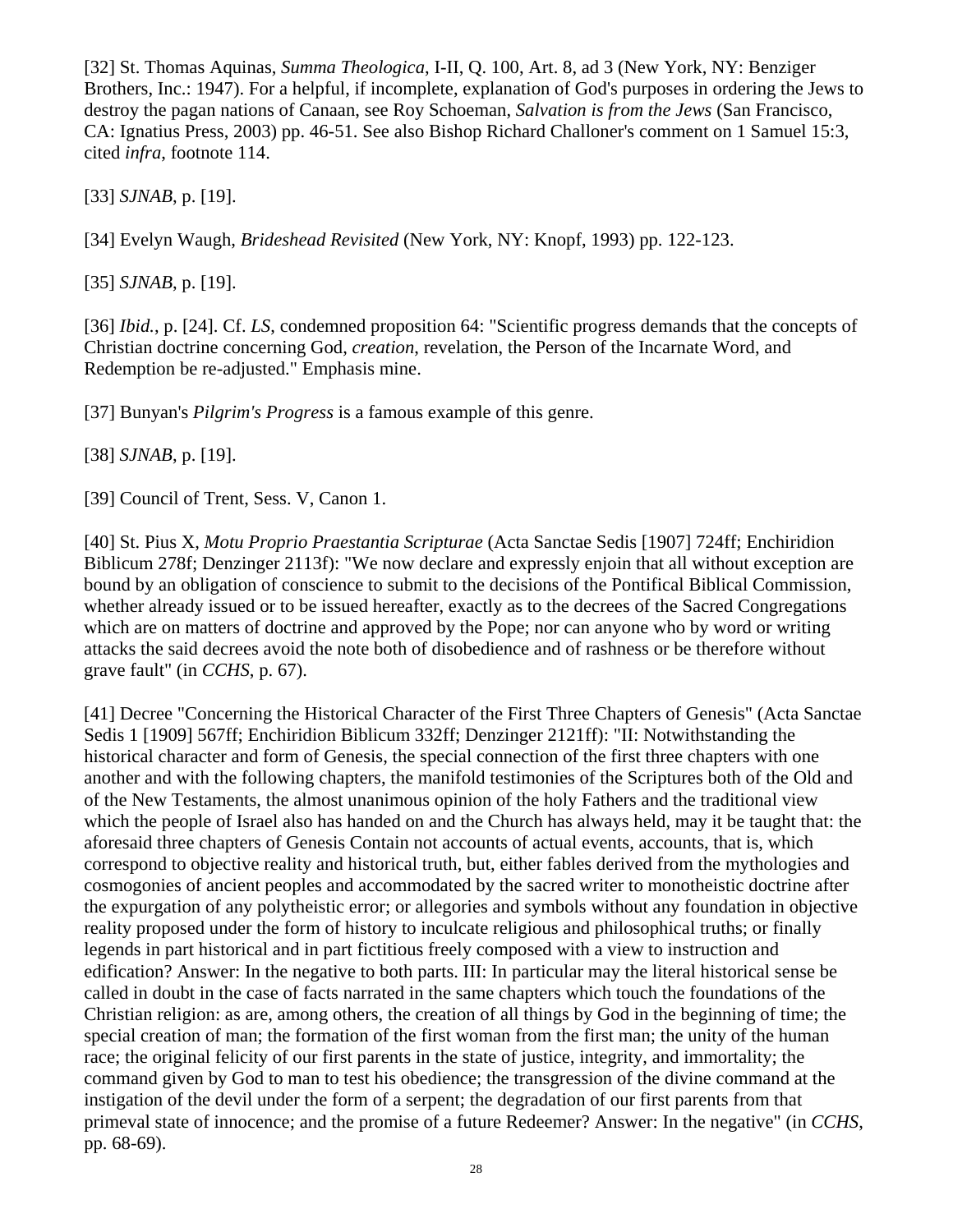[42] "When, however, there is question of another conjectural opinion, namely polygenism, the children of the Church by no means enjoy such liberty. For the faithful cannot embrace that opinion which maintains that either after Adam there existed on this earth true men who did not take their origin through natural generation from him as from the first parent of all, or that Adam represents a certain number of first parents. Now it is no way apparent how such an opinion can be reconciled with that which the sources of revealed truth and the documents of the Teaching Authority of the Church propose with regard to original sin, which proceeds from a sin actually committed by an individual Adam and which, through generation, is passed on to all and is in everyone as his own... [T]he first eleven chapters of Genesis, although properly speaking not conforming to the historical method used by the best Greek and Latin writers or by competent authors of our time, do nevertheless pertain to history in a true sense, which however must be further studied and determined by exegetes; the same chapters... in simple and metaphorical language adapted to the mentality of a people but little cultured, both state the principal truths which are fundamental for our salvation, and also give a popular description of the origin of the human race and the chosen people. If, however, the ancient sacred writers have taken anything from popular narrations (and this may be conceded), it must never be forgotten that they did so with the help of divine inspiration, through which they were rendered immune from any error in selecting and evaluating those documents" (*HG*, 37-38).

[43] *SJNAB*, p. [20].

[44] St. Augustine, *The Confessions*, trans. Maria Boulding, O.S.B. (New York, NY: Vintage Books, 1998) p. 80.

[45] *PD*, 18.

[46] St. Pius X, in *PDG* 36, condemned the following modernist error: "In the Sacred Books there are many passages referring to science or history where manifest errors are to be found. But the subject of these books is not science or history but religion and morals. In them history and science serve only as a species of covering to enable the religious and moral experiences wrapped up in them to penetrate more readily among the masses. The masses understood science and history as they are expressed in these books, and it is clear that had science and history been expressed in a more perfect form this would have proved rather a hindrance than a help." He had this to say about the modernist position: "We, Venerable Brethren, for whom there is but one and only truth, and who hold that the Sacred Books, *written under the inspiration of the Holy Ghost, have God for their author* (Conc. Vat., De Revel., c. 2) declare that this is equivalent to attributing to God Himself the lie of utility or officious lie, and We say with St. Augustine: *In an authority so high, admit but one officious lie, and there will not remain a single passage of those apparently difficult to practice or to believe, which on the same most pernicious rule may not be explained as a lie uttered by the author willfully and to serve a purpose* (*Epist.* 28)" (*ibid.*, 37, italics his; cf. *SP*, 19).

[47] *The Literal Meaning of Genesis*, Book I, Ch. 21, Par. 41, quoted in *PD*, 18.

[48] Some have attempted to distinguish between the sacred authors' "assertions" and their mere "statements", such that the former are guaranteed to be immune from all error, whereas the latter are not. Such persons argue that the author of Genesis 1 made a number of erroneous statements about cosmology in passing, which he assumed were true but which he did not explicitly intend to teach. Thus, he stated, but did not assert, that God created the earth in six days, for example.

This is a fatuous distinction. There is no sound, objective criterion by which one might determine which statements the Biblical authors truly "affirmed," and as such this distinction leads to exegetical anarchy. Furthermore, in addition to being unworkable, this distinction is theologically impossible as well.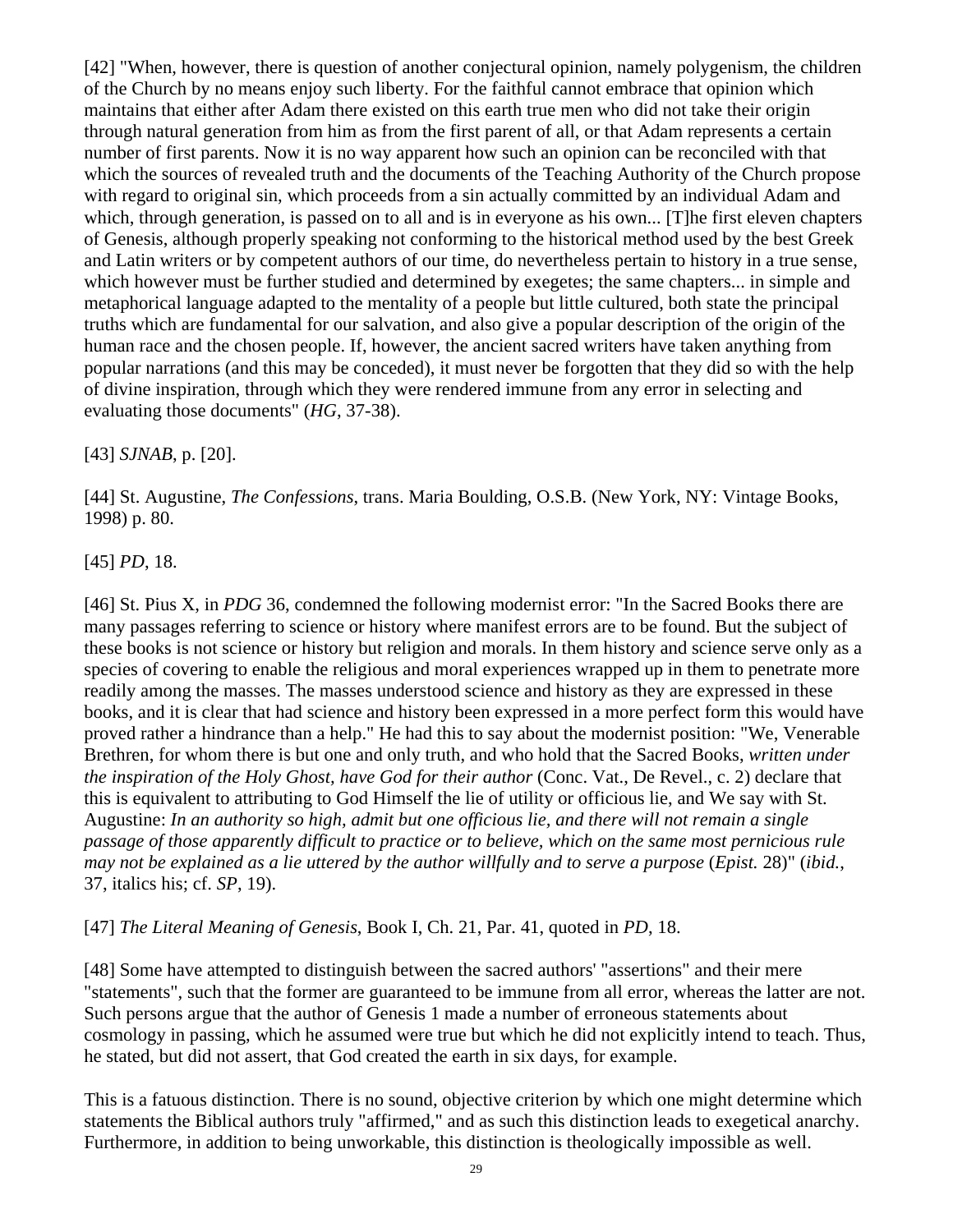Humans may enunciate careless *obiter dicta* which, upon reflection, we realize that we do not stand behind; God, however, does not, and He is the author of the entire Scripture. Finally, Holy Mother Church has rejected this distinction, and when she did so, she certainly did intend to teach. According to "the Catholic dogma of the inspiration and inerrancy of the Sacred Scriptures... everything affirmed, stated, or implied by the sacred writers must be held as affirmed, stated or implied by the Holy Spirit" [...*dogmate item catholico de inspiratione et inerrantia sacrarum Scripturarum, quo omne id, quod hagiographus asserit, enuntiat, insinuat, retineri debet assertum, enuntiatum, insinuatum a Spiritu Sancto*]. Vatican II's Constitution *Dei Verbum*, in its first footnote to Article 11, cites two documents which make this statement: Biblical Commission, Decree of June 18, 1915: Denzinger 2180 (3629): EB [Enchiridion Biblicum] 420; Holy Office, Epistle of Dec. 22, 1923: EB 499. The translation quoted above is from Rev. Brian W. Harrison, O.S., "The Truth and Salvific Purpose of Sacred Scripture according to *Dei Verbum*, Article 11," *Living Tradition*, No. 59 (1995).

St. Gregory of Nazianzus likewise refutes the contention that Scripture contains unaffirmed *obiter dicta* when he states, "We however, who extend the accuracy of the Spirit to the merest stroke and tittle, will never admit the impious assertion that even the smallest matters were dealt with haphazard by those who have recorded them" ("Oration II," par. 105, in *NPNF*, Ser. II, Vol. VII, p. 225).

[49] *SJNAB*, p. [20].

[50] *Ibid.*

[51] *Ibid.*

[52] *Ibid.*

[53] "The Psalmist contrasts the felicity of the conqueror, with the misery of the citizens, without approving of his conduct" (W. F. Berthier, in *HOT*, p. 794).

[54] *SJNAB*, p. [20].

[55] *SJNAB*, p. [21].

[56] *SJNAB*, pp. [21]-[24].

[57] "To hear [the modernists] talk about their works on the Sacred Books, in which they have been able to discover so much that is defective, one would imagine that before them nobody ever even glanced through the pages of Scripture, whereas the truth is that a whole multitude of Doctors, infinitely superior to them in genius, in erudition, in sanctity, have sifted the Sacred Books in every way, and so far from finding imperfections in them, have thanked God more and more the deeper they have gone into them, for His divine bounty in having vouchsafed to speak thus to men. Unfortunately, these great Doctors did not enjoy the same aids to study that are possessed by the Modernists for their guide and rule, - a philosophy borrowed from the negation of God, and a criterion which consists of themselves" (*PDG*, 34).

[58] "Jerome maintains that belief in the Biblical narrative is as necessary to salvation as is belief in the doctrines of the faith; thus in his Commentary on the Epistle to Philemon he says: 'What I mean is this: Does any man believe in God the Creator? He cannot do so unless he first believe that the things written of God's Saints are true.' He then gives examples from the Old Testament, and adds: 'Now unless a man believes all these and other things too which are written of the Saints he cannot believe in the God of the Saints' (S. Jerome, *In Philem.*, 4)" (*SP*, 24).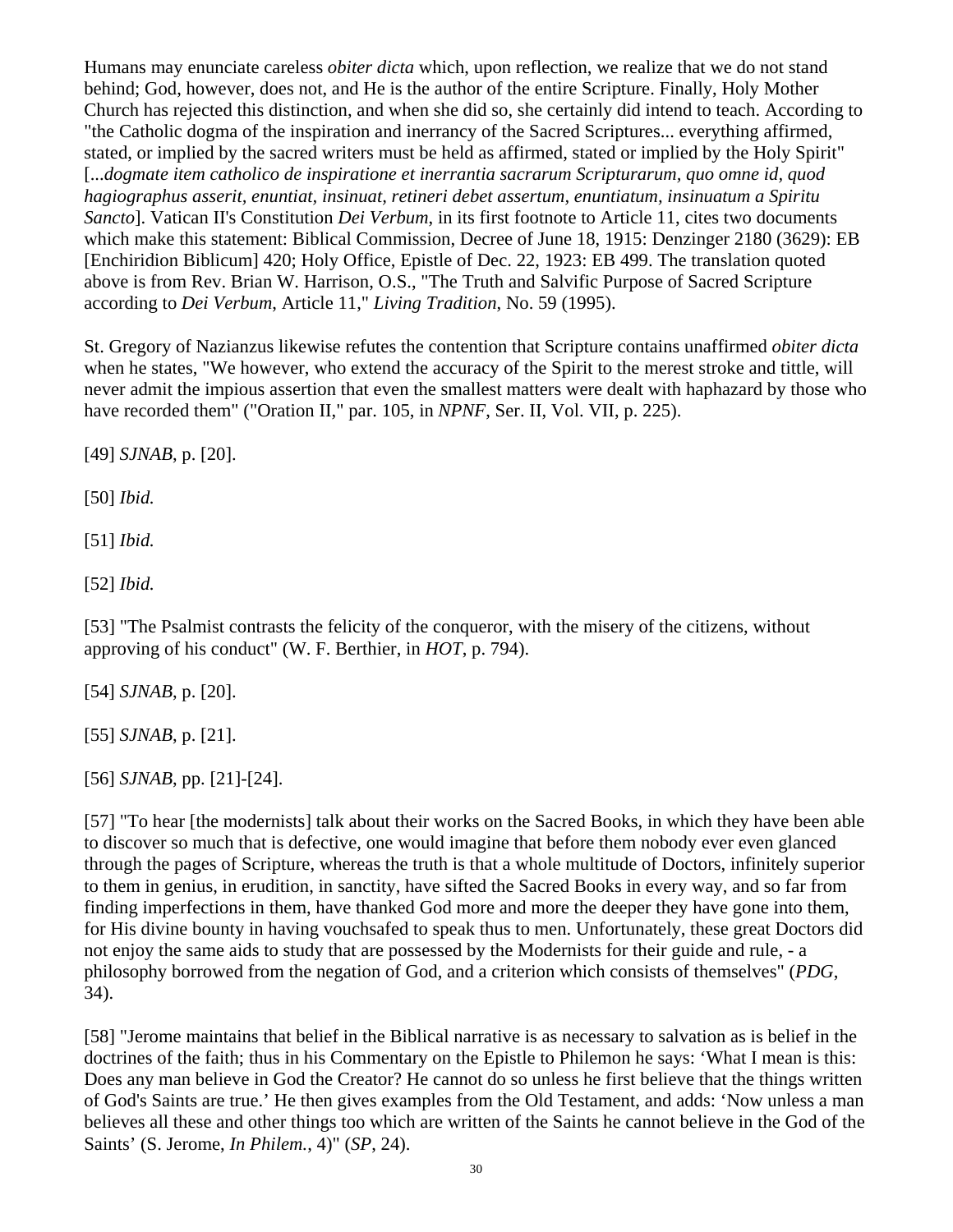[59] "As to Enoch and Elias and Moses, our belief is determined not by Faustus' suppositions, but by the declarations of Scripture, resting as they do on foundations of the strongest and surest evidence... To give you in a word, without argument, the true reason of our faith, as regards Elias having been caught up to heaven from the earth, though only a man, and as regards Christ being truly born of a virgin, and truly dying on the cross, our belief in both cases is grounded on the declaration of Holy Scripture, which it is piety to believe, and impiety to disbelieve... The reason of our believing Him to have been born of the Virgin Mary, is not that He could not otherwise have appeared among men in a true body, but because it is so written in the Scripture, which we must believe in order to be Christians, or to be saved" (St. Augustine, *Reply to Faustus the Manichaean*, Book XXVI, Pars. 3, 6, and 7, in *NPNF*, Ser. I, Vol. IV, pp. 321, 323).

[60] Greek historians often introduced their works with a brief note on their methodology and intentions, much like Luke 1:1-4. One wonders if Arrian intended to write a catechism of Alexander the Great, or Thucydides a catechism of the Peloponnesian War (cf. *The Campaigns of Alexander*, 1:1; *History of the Peloponnesian War*, 1:22).

[61] This is the only possible justification for departing from a literal hermeneutic, according to the rule laid down by St. Augustine and confirmed by Leo XIII in *PD*, 15.

[62] "What can we say of men who in expounding the very Gospels so whittle away the human trust we should repose in it as to overturn Divine faith in it? They refuse to allow that the things which Christ said or did have come down to us unchanged and entire through witnesses who carefully committed to writing what they themselves had seen or heard. They maintain - and particularly in their treatment of the Fourth Gospel - that much is due of course to the Evangelists - who, however, added much from their own imaginations; but much, too, is due to narratives compiled by the faithful at other periods, the result, of course, being that the twin streams now flowing in the same channel cannot be distinguished from one another" (*SP*, 27).

[63] St. Pius X, in *LS*, condemned the following propositions: "13. The Evangelists themselves, as well as the Christians of the second and third generation, artificially arranged the evangelical parables. In such a way they explained the scanty fruit of the preaching of Christ among the Jews. 14. In many narrations the Evangelists recorded, not so much things that are true, as things which, even though false, they judged to be more profitable for their readers. 15. Until the time the canon was defined and constituted, the Gospels were increased by additions and corrections. Therefore there remained in them only a faint and uncertain trace of the doctrine of Christ." In *PDG*, 34, he directly attacked the notion of the Gospels having been created by transfiguring actual history with theological interpretation: "The result of this dismembering of the Sacred Books and this partition of them throughout the centuries is naturally that the Scriptures can no longer be attributed to the authors whose names they bear. The Modernists have no hesitation in affirming commonly that these books, and especially the Pentateuch and the first three Gospels, have been gradually formed by additions to a primitive brief narration - by interpolations of theological or allegorical interpretation, by transitions, by joining different passages together."

[64] *SJNAB*, pp. [24]-[25].

[65] Protestants have often alleged that (a) the teachings of the Catholic Church cannot be infallible because they are not consistent over time, and (b) the Church's claim to be under the authority of the Word of God is disingenuous. If Kersten's description of Catholicism were accurate, both of these criticisms would be true, for in his view, (a) the Church's teaching on Scripture has changed, and (b) the Church can correct what is erroneous in Scripture.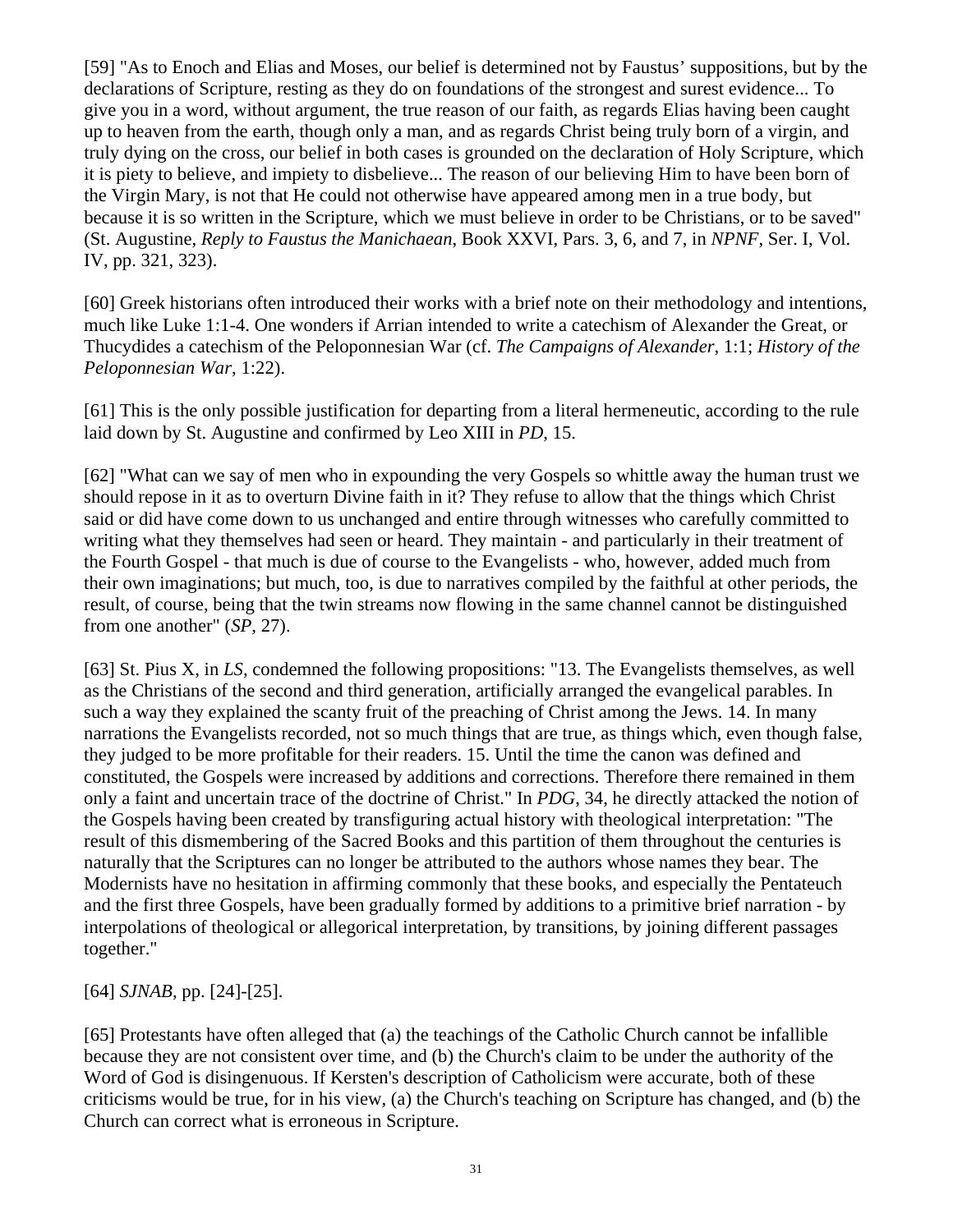[66] John Henry Cardinal Newman, *An Essay on the Development of Christian Doctrine* (London: Basil Montagu Pickering, 1878) pp. 203ff.

[67] AAS 26 [1934] 130f, in *CCHS*, p. 74.

[68] On the Mosaic Authorship of the Pentateuch (ASS 39 [1906-07] 377f; EB 174ff; Dz 1997ff): "I: Are the arguments gathered by critics to impugn the Mosaic authorship of the sacred books designated by the name of the Pentateuch of such weight in spite of the cumulative evidence of many passages of both Testaments, the unbroken unanimity of the Jewish people, and furthermore of the constant tradition of the Church besides the internal indications furnished by the text itself, as to justify the statement that these books are not of Mosaic authorship but were put together from sources mostly of post-Mosaic date? Answer: In the negative" (in *CCHS*, p. 68).

[69] AAS 26 [1934] 130f, in *CCHS*, p. 74.

[70] E.g., at Gen 37:28. Contrast the authentic Scriptural piety of St. Augustine: "For I confess to your Charity that I have learned to yield this respect and honor only to the canonical books of Scripture: of these alone do I most firmly believe that the authors were completely free from error. And if in these writings I am perplexed by anything which appears to me opposed to truth, I do not hesitate to suppose that either the manuscript is faulty, or the translator has not caught the meaning of what was said, or I myself have failed to understand it" (St. Augustine, Letter 82:3). St. Augustine saw apparent inconsistency as evidence of textual corruption. The NAB scholars see apparent harmonization as evidence of textual corruption.

[71] *SJNAB*, p. 1.

[72] Cf. Umberto Cassuto, *The Documentary Hypothesis* (Jerusalem, Israel: Shalem Press, 2006); Duane Garrett, *Rethinking Genesis: The Sources and Authorship of the First Book of the Pentateuch* (Grand Rapids, MI: Baker, 1991); Gleason Archer, *A Survery of Old Testament Introduction* (Chicago, IL: Moody, 1996).

[73] Cf. Josh 1:7–8; 8:32–34; Judg 3:4; 1 Kings 2:3; 2 Kings 21:8; 2 Chron 25:4; Ezra 6:18; Neh 8:1; Dan 9:11–13.

[74] Rudolf Schnackenburg, *The Gospel According to St. John, Vol. 2* (New York, NY: The Seabury Press, 1980) p. 129.

[75] Cf. also Matt 19:7–8; Luke 24:27, 44; John 1:17; 7:19; Acts 6:14; 13:39; 15:5; 2 Cor 3:15; Heb 10:28.

[76] Baba Bathra 14b, Soncino edition. "The portion of Balaam" refers to Balaam's oracles in Numbers 23-24.

[77] *Confessions*, Book XI, Ch. 3.

[78] Cf. Ex 17:14; 24:4–7; 34:27; Num 33:2; Deut 31:9, 22, 24.

[79] *KD*, Vol. 1, p. 11.

[80] *Ibid.*, pp. 11-12.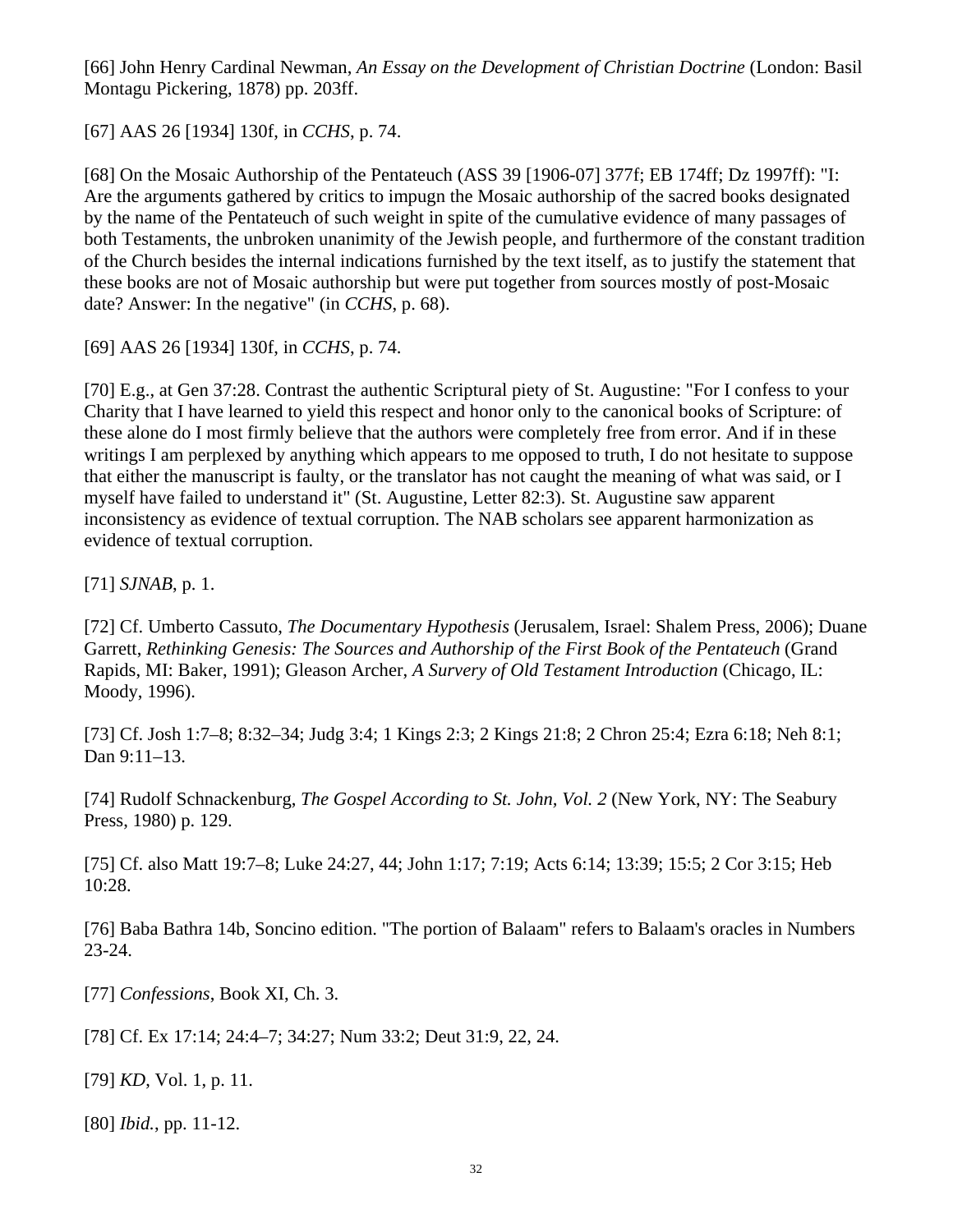[81] *Ibid.*, pp. 10.

[82] John D. Currid, *A Study Commentary on Genesis, Volume 1* (Darlington, England: Evangelical Press, 2003) pp. 29-30.

[83] *Ibid.*, p. 3.

[84] *Ibid.*

[85] *Ibid.*

[86] Cf. *supra*, footnote 45.

[87] *KD*, Vol. 1, p. 9.

[88] Cf. Jon D. Levenson, *Creation and the Persistence of Evil: The Jewish Drama of Divine Omnipotence* (San Francisco, CA: Harper & Row, 1988).

[89] *SJNAB*, p. 4.

[90] Currid, *op. cit.*, p. 59.

[91] Rev. Victor P. Warkulwiz, M.S.S., *The Doctrines of Genesis 1-11* (New York, NY: iUniverse, 2007) p. 42.

[92] *Ibid.*, p. 43.

[93] C. John Collins, "The *Wayyiqtol* as 'Pluperfect': When and Why," *Tyndale Bulletin* 46.1 (1995) 117-140.

[94] Bl. Pope Pius IX, *Ineffabilis Deus*.

[95] *Antiquities of the Jews*, Bk. I, Ch. 2, Par. 2.

[96] Bl. Pope Pius IX, *The Syllabus of Errors*, 7.

[97] "*The sons of God*. The descendants of Seth and Enos are here called *Sons of God* from their religion and piety: whereas the ungodly race of Cain, who by their carnal affections lay groveling upon the earth, are called the children of men. The unhappy consequence of the former marrying with the latter, ought to be a warning to Christians to be very circumspect in their marriages; and not to suffer themselves to be determined in their choice by their carnal passion, to the prejudice of virtue or religion." (Bishop Richard Challoner, in *HOT*, p. 20)

[98] It would of course be perfectly legitimate to assert that the Old Testament means something *in addition to* what the inspired Apostles taught that it means. However, to assert that it means one thing *rather than* what the Apostles taught implies that the Apostles found a meaning there which was not there in fact, and hence interpreted incorrectly.

[99] *Retractationes*, 1:9:3.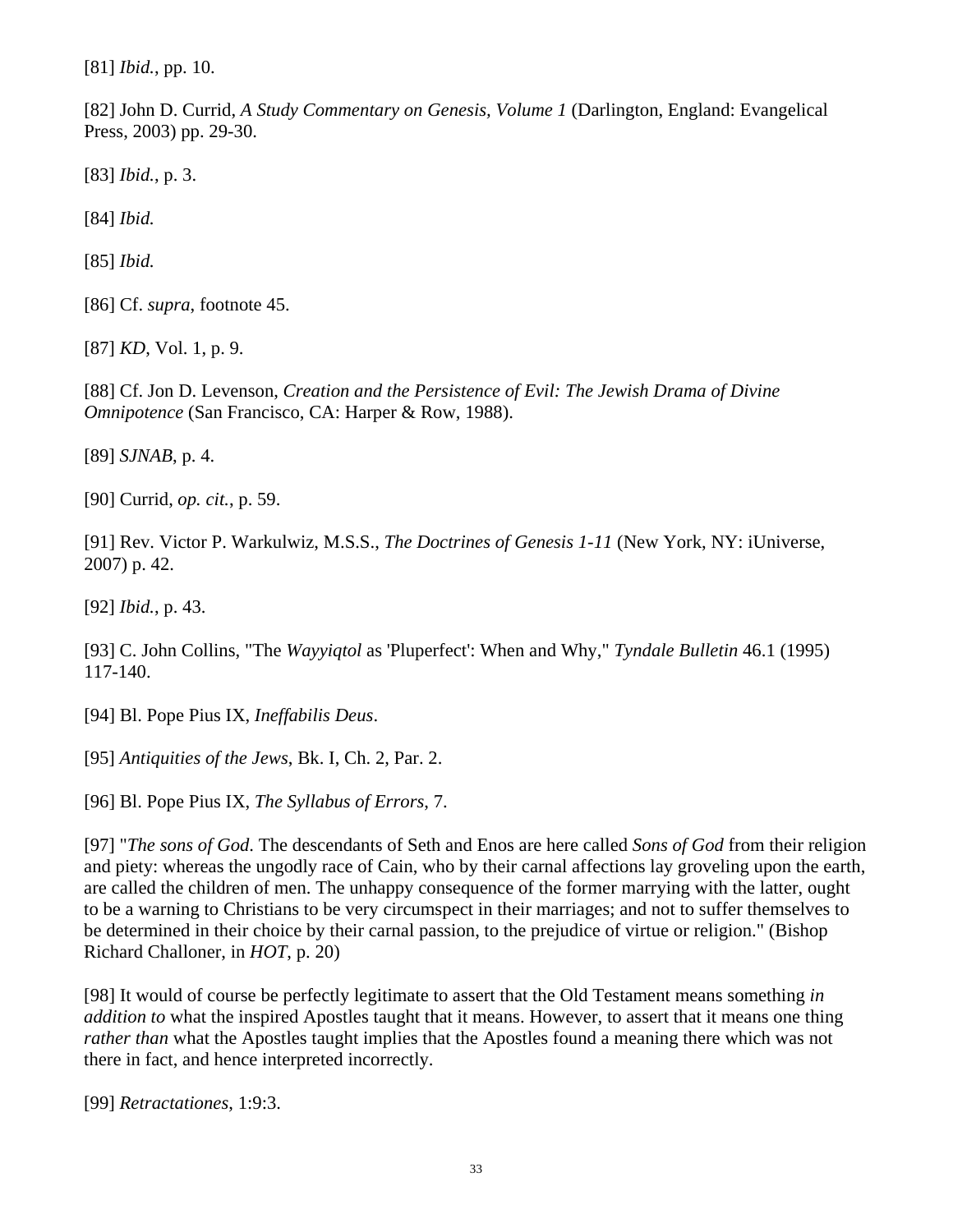[100] Currid, *op. cit.*, p. 262. Currid cites P. Wapnish, 'Camel Caravans and Camel Pastoralists at Tell Jemmeh', *Journal of Ancient Near Eastern Studies* 13 (1981): 101-21.

[101] *Ibid.*, p. 280.

[102] For example Sulpicius Severus, in *Sacred History*, takes it for granted that sacred history is just as rooted in fact as the profane variety: "I address myself to give a condensed account of those things which are set forth in the sacred Scriptures from the beginning of the world and to tell of them, with distinction of dates and according to their importance, down to period within our own remembrance. Many who were anxious to become acquainted with divine things by means of a compendious treatise, have eagerly entreated me to undertake this work. I, seeking to carry out their wish, have not spared my labor, and have thus succeeded in comprising in two short books things which elsewhere filled many volumes. At the same time, in studying brevity, I have omitted hardly any of the facts... I will not shrink from confessing that, wherever reason required, I have made use of profane historians to fix dates and preserve the series of events unbroken, and have taken out of these what was wanting to a complete knowledge of the facts, that I might both instruct the ignorant and carry conviction to the learned" (*Sacred History*, 1:1). Cf. *SP*, 22: "Those, too, who hold that the historical portions of Scripture do not rest on the absolute truth of the facts but merely upon what they are pleased to term their relative truth, namely, what people then commonly thought, are - no less than are the aforementioned critics - out of harmony with the Church's teaching, which is endorsed by the testimony of Jerome and other Fathers."

[103] Midian was Abraham's son by his wife Keturah, and Ishmael his son by Hagar, so Midianites are not Ishmaelites technically. However, it is possible that Ishmaelite became a generic term for all tribes descended from Abraham besides Israel, and is used in this sense here. Another possibility, which the NAB itself entertains in its footnote to Judges 8:24, is that Ishmaelite can denote nomads, in addition to its more specific ethnic specification.

[104] John D. Currid, *A Study Commentary on Genesis, Volume 2* (Darlington, England: Evangelical Press, 2003) pp. 291-292.

[105] Cf. *supra*, "Prolegomena to Genesis."

[106] This was among the reasons cited by the Pontifical Biblical Commission for its decision to reprobate *Die Einwanderung Israels in Kanaan*. The Commission stated: "doing violence to the sacred texts, [Schmidtke] explains many miracles of the Old Testament as purely natural events" (AAS 26 [1934] 130f, in *CCHS*, p. 74).

[107] *PDG*, 34.

# **PART II**

# **VI. 1 Samuel**

The NAB pulls its usual tricks in the First Book of Samuel. There is a bit of demythologizing, one (that I have detected) deliberate mistranslation, a claim that the book was complied by a faceless editor rather than written by the man whose name it bears, and, as always, many allegations of contradiction and error, in one case even of moral error. I will here attempt to refute them. Now, I may only be one layman, fighting against an array of polyglot doctored priests, but I will draw inspiration from the story of David and Goliath, which, incidentally, is contained in 1 Samuel, and, trusting in David's intercession, attempt an upset victory.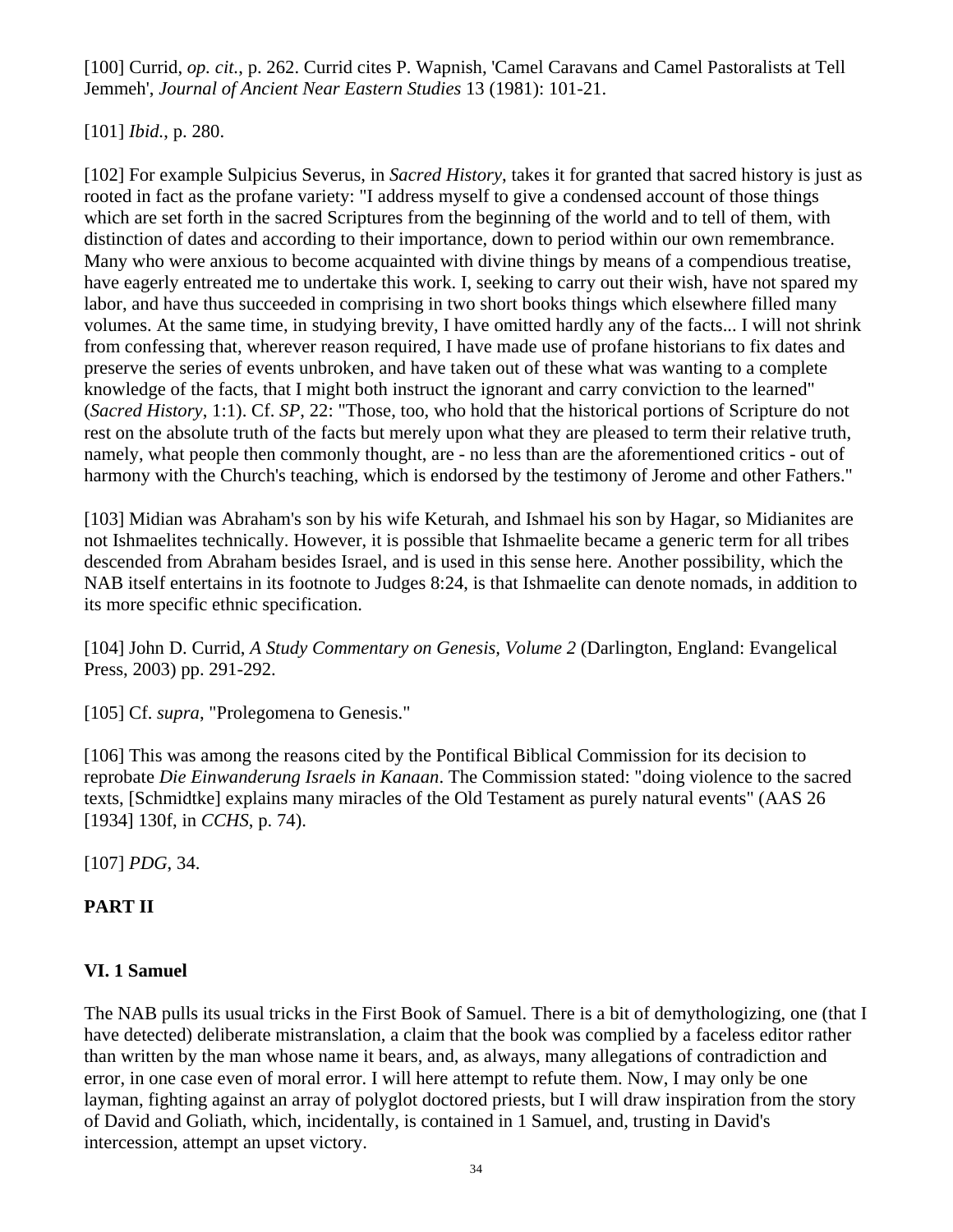#### f. 1 Sam. 2:1‐10: "A hymn attributed to Hannah, the mother of Samuel, as her thanksgiving to God because she has borne a son despite her previous sterility..."

Notice that this hymn is only "attributed to Hannah, the mother of Samuel." God forbid that we say Hannah actually recited these words!

f. 1 Sam. 8:1: "From this chapter on, the First Book of Samuel gives us two and sometimes three viewpoints on most of the events with which it is concerned, such as the appointment of Saul as king, the reasons for his downfall, his relationship with David, even the circumstances of Saul's death (1 Sam 31; 2 Sam 1). The choice of Saul as king is seen, in 1 Sam 8, followed by 1 Sam 10:17‐27 and 1 Sam 12 as motivated by the people's defection from the proper service of God; this later editorial approach incorporates not only narratives with which it is consistent, but also early traditions (1 Sam 9:1-10, 16 and 1 Sam 11) which portray the events and their motivation quite differently."

These allegations of contradiction are entirely baseless. First, the idea that 1 and 2 Samuel contain irreconcilable reports of Saul's death is about as inane as these types of claims come. 1 Samuel records what actually happened; 2 Samuel records what an Amalekite *said* happened. The Amalekite was lying. He made up a story in hopes of garnering from King David some type of reward.<sup>110</sup> However, his plan backfired, and David executed him.

Second, the alleged contradiction between 1 Samuel 16:19-23 and 1 Samuel 17:55-58, regarding whether or not Saul knew David prior to his battle with Goliath, can also be satisfactorily reconciled. David was a young boy when he served as Saul's armor bearer (vv. 16:19-23), and the Scripture does not tell us how much time elapsed between the events narrated in ch. 16 and the events narrated in ch. 17. Perhaps months or even years passed, and David's appearance changed significantly in that time. Perhaps he grew his first beard. "Furthermore," Merrill adds, "Saul's mental and emotional condition, always aberrational at best, would certainly have been aggravated in this hour of stress, perhaps to the point of his not recognizing even an old friend."<sup>111</sup>

I will deal with the claim regarding the disparate accounts of Saul's accession to power in detail below.

### f. 1 Sam. 10:5: "*In a prophetic state*: in an ecstatic condition due to strong feelings of religious enthusiasm induced by a communal observance, possibly accompanied by music and dancing."

Rather than attribute the "prophetic state" to a movement of God's Spirit, the NAB suggests that it is merely "an ecstatic condition due to strong feelings of religious enthusiasm induced by a communal observance." This is redolent of the Modernist principle of vital immanence, which explains every religious experience as internal "feelings of religious enthusiasm" rather than supernatural grace. $\frac{112}{112}$ Religious experience comes from within, in this view, and is induced by natural, psychological means: the Hebrew prophets whip themselves up into a freny like the priests of Ba'al.

#### f. 1 Sam. 10:8: "By inserting this verse, with its seven days, an editor has prepared for one narrative of the rejection of Saul (1 Sam 13:8‐15) in the very context of Saul's anointing."

Again, without evidence or argument, the NAB scholars simply assert that "an editor" inserted this verse. How, pray tell, do they know?

f. 1 Sam. 11:12‐14: "With these verses, an editor has harmonized the account of the acknowledgment of Saul as king at Mizpah (1 Sam 10:17-24) with the public acclamation at Gilgal (1 Sam 11:15) after the defeat of the Ammonites (1 Sam 11:1‐11)..."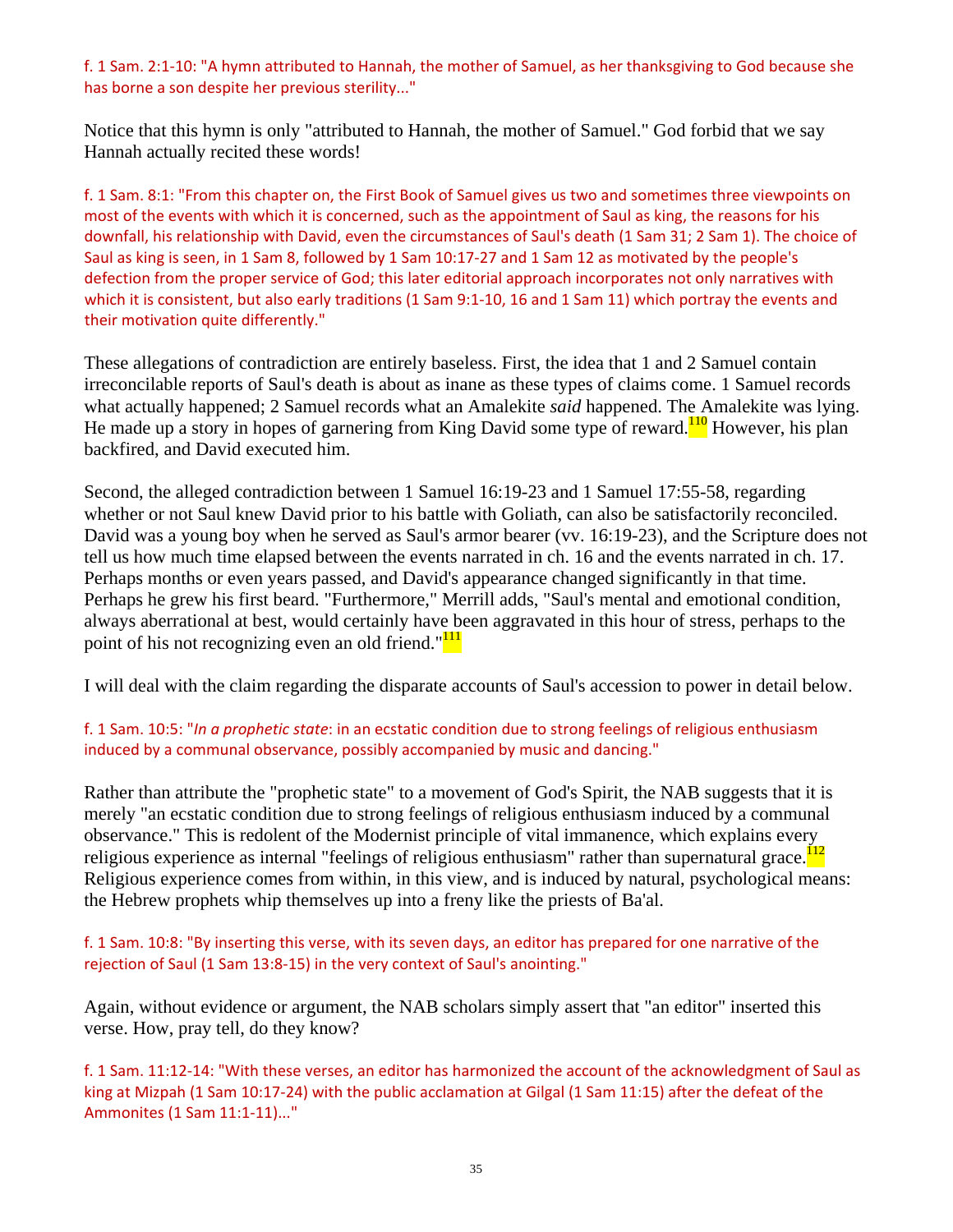The ubiquitous "editor" strikes again, this time to harmonize two allegedly disparate accounts. In the one, teaches the NAB, Saul is enthroned at Mitzpah after being chosen by lot, whereas in the other he is enthroned at Gilgal after saving the Jews of Jabesh-gilead. But the text as it stands is a unified whole. There is quite simply no contradiction there. Saul is chosen for king by lot at Mitzpah (vv. 10:20f), but many of the Jews do not accept him (v. 10:27). However, after he demonstrates his leadership by winning a decisive military victory (vv. 11:1-11), he gains the people's unqualified support, so the prophet Samuel decides to renew the kingdom by repeating the coronation rites. There is no need to posit two disparate sources, and one desperate editor; the narrative is perfectly coherent as is.

What is more, the NAB has deliberately mistranslated Scripture in v. 11:14 in order to make their charge of contradiction seem more plausible. The NAB scholars, alone in the wide field of biblical translation, have chosen to render *chadash* in this verse as inaugurate, instead of "reaffirm" (NIV), "renew," (NAS, KJV, DRV, RSV), *egkainidzo* (LXX, renew, cf. 1 Mac 4:36; Ps 50:12; Sir 36:6), or the like. And given that they translate the word properly elsewhere,  $\frac{113}{13}$  this error cannot be ascribed to incompetence. It is evident that they have purposely chosen to mistranslate *chadash* in order to **make** Scripture to be in error. As I explained above, they believe that vv. 10:24ff and 11:15 were originally two independent and contradictory accounts of Saul's one-and-only coronation, but that an editor weaved them together and attempted to harmonize them by positing that, while both events happened, the second rite of coronation was merely a renewal of the first. But the NAB scholars have seen through the editor's thin veneer; they have pierced the scrim and descried the original, contradictory sources from which the final product was made; they know that 1 Samuel 11:14f did not originally describe a "renewal" of Saul's kingship but the inauguration thereof, therefore they are perfectly justified in manhandling and mistranslating the word of God, that we might be able to see as clear as they.

f. 1 Sam. 15:3: "...The interpretation of God's will here attributed to Samuel is in keeping with the abhorrent practices of blood revenge prevalent among pastoral, seminomadic peoples such as the Hebrews had recently been. The slaughter of the innocent has never been in conformity with the will of God."

Here the NAB outright charges Scripture with a moral error. Samuel, speaking as God's prophet, tells Saul that God wishes him to "attack Amalek" and to kill all the "men and women, children and infants," yet the NAB scholars blatantly assert that this "has never been in conformity with the will of God." Evidently, they believe they know the mind of God better than inspired Scripture, which is God speaking.<sup>114</sup>

Ironically, the liberal Catholics of yesteryear attempted to open the Bible to charges of scientific and historical error by carving for it a limited domain of inerrancy, viz., matters of faith and morals.<sup>115</sup> Observe how at present they wax bolder and more radical in their attenuation of the ancient faith: now Scripture contains moral errors as well. Indeed, Fr. Raymond Brown went so far as to assert that the Bible contains erroneous "time-conditioned religious beliefs." $\frac{116}{10}$  This progression is illustrative that the liberals must not be given an inch with respect to the doctrine of the Bible; else there will be nothing left by and by.

### f. 1 Sam. 16:14: "*An evil spirit sent by the LORD*: the Lord permitted Saul to be tormented with violent fits of rage."

This is more demythologizing. What the Bible narrates as supernatural, the NAB explains as natural. Saul was not actually possessed or obsessed by a fallen angel with an intellect and will, but only "tormented with violent fits of rage." The Douay, by contrast, takes this passage at face value.<sup>117</sup>

f. 1 Sam. 17:54: "At the time supposed by this narrative, Jerusalem was still Jebusite, and David had no military tent of his own; the verse is a later gloss."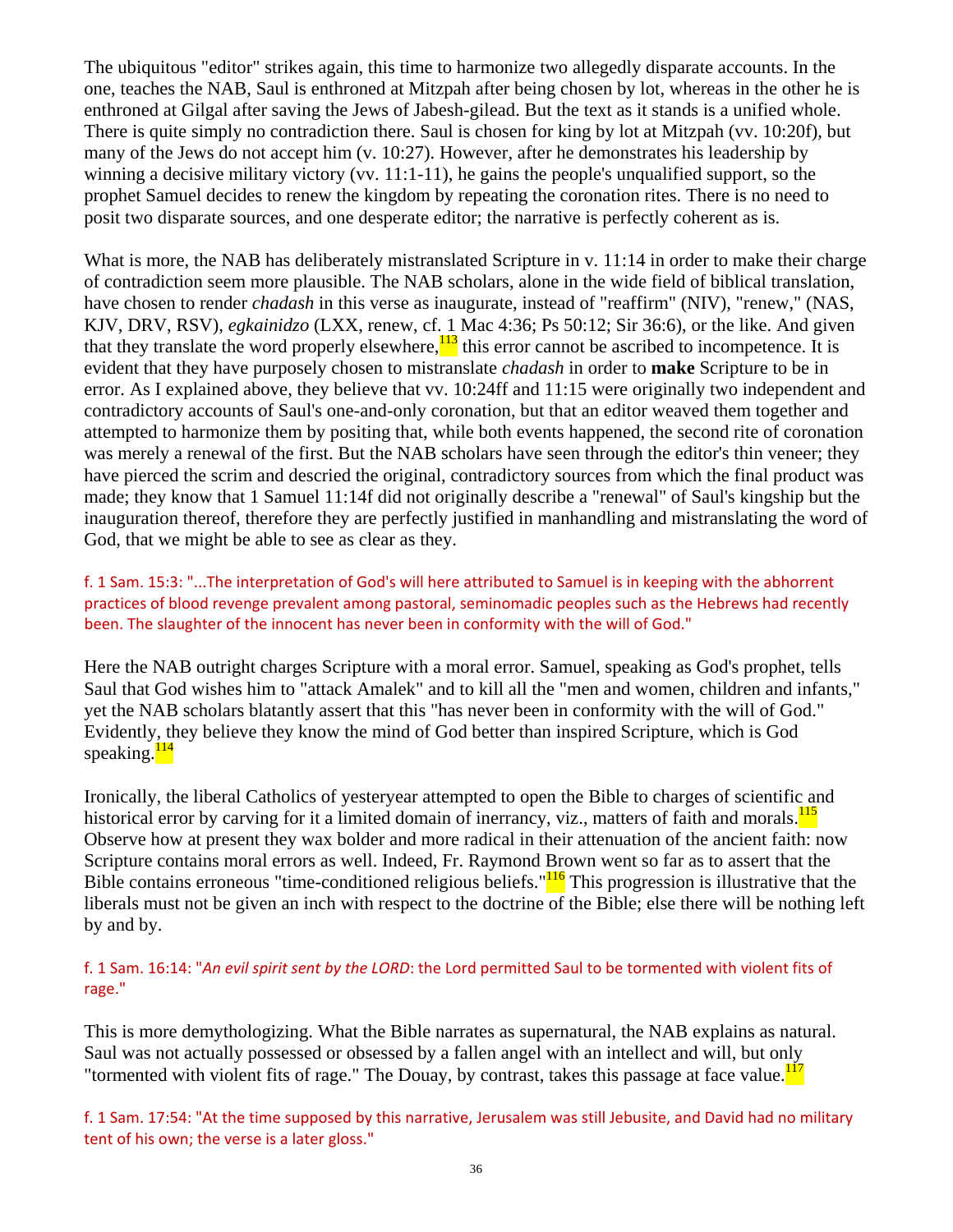Judges 1:21 records that the Benjaminites attempted to take Jerusalem, but were unable to completely dislodge the Jebusites. This resulted in the Benjaminites and Jebusites dwelling side by side. As such, at "the time supposed by this narrative," part of Jerusalem would have been under Benjaminite control. As for David's "tent," this need not refer to a military tent; the Hebrew word *ohel* may refer simply to a dwelling place (cf. vv. 4:10; 13:2), in this case David's house in Bethlehem.<sup>118</sup> These two facts being established, the NAB's argument that this verse is a later gloss collapses.

May he who harps God for us in the eagle-eye win grace for the vindication of His word.<sup>119</sup>

# **VII. Daniel**

Daniel is the kind of book by which the martyr's ardor is fanned to flame. Its heroes are men of exemplary courage and piety, preferring to be cast into a raging furnace or a den of lions rather than bow before false gods. They endure persecution with humility and contrition, all the while thanking the Lord for sending them such just chastisements for their sins. And they triumph, and for their fidelity they receive from God their just reward.

Hence, as the great soldier-priest Mattathias died, wishing to encourage his sons to "show zeal for the law, and give your lives for the covenant of our fathers" (1 Macc 2:50), he called to their minds (after the deeds of Abraham and others) the deeds recorded in this book. "Hannaniah, Azariah, and Mishael believed and were saved from the flame. Daniel because of his innocence was delivered from the mouth of the lions. And so observe, from generation to generation, that none who put their trust in him will lack strength" (vv. 59-61).

Moreover, Daniel is the kind of book with which souls are won. Its historical prophecies are exquisite in their precision, predicting hundreds of years of history in great detail. In fact, Daniel is probably the best book in the entire Bible for proving divine inspiration to the nonbeliever, for it even identifies by name the nations to which some of its prophecies refer. Yet more extraordinarily, in places the book of Daniel even provides the time frames in which the events it describes will transpire. It is truly an awe inspiring work.

David Goldstein, the secular Jew turned Catholic evangelist, describes how the book of Daniel moved him to embrace the Christian faith:

Especially was I impressed with the prophecy of Daniel, in which he foretold the exact time when the vision and the prophecy would be fulfilled; when the Saint of Saints would be anointed; when the Messiah would be here, in accordance with God's promise, for in the fullness of that time Christ our Lord was born. $120$ 

Suffice to say, the NAB vitiates Daniel. Yet again it espouses the claims of the enemies of Christianity; it teaches that Daniel was written in the second century B.C. during the reign of Antiochus Epiphanes, after the events which it "predicts" had already transpired. $121$  This view devastates the moral and prophetic force of this book. Suddenly the fingerprints of divine foreknowledge and inspiration which are the visions of statues, animals, and horns are no more than creative summaries of past history. Suddenly this book of amazing foresight has none at all, and even its hindsight is in question. Suddenly this motive of credibility does not seem so credible.

Thankfully, the preponderance of the internal and external evidence is not on the NAB's side. **First**, the author explicitly and repeatedly identifies himself as Daniel, the same Daniel who experienced the events narrated in this book (vv. 7:28; 8:1,15,27; 9:2; 12:4-5). This does not convince the NAB, which insists that this "book takes its name, not from the author, who is actually unknown, but from its hero." $\frac{122}{2}$  But what about the author's repeated and insistent self-identification is so difficult to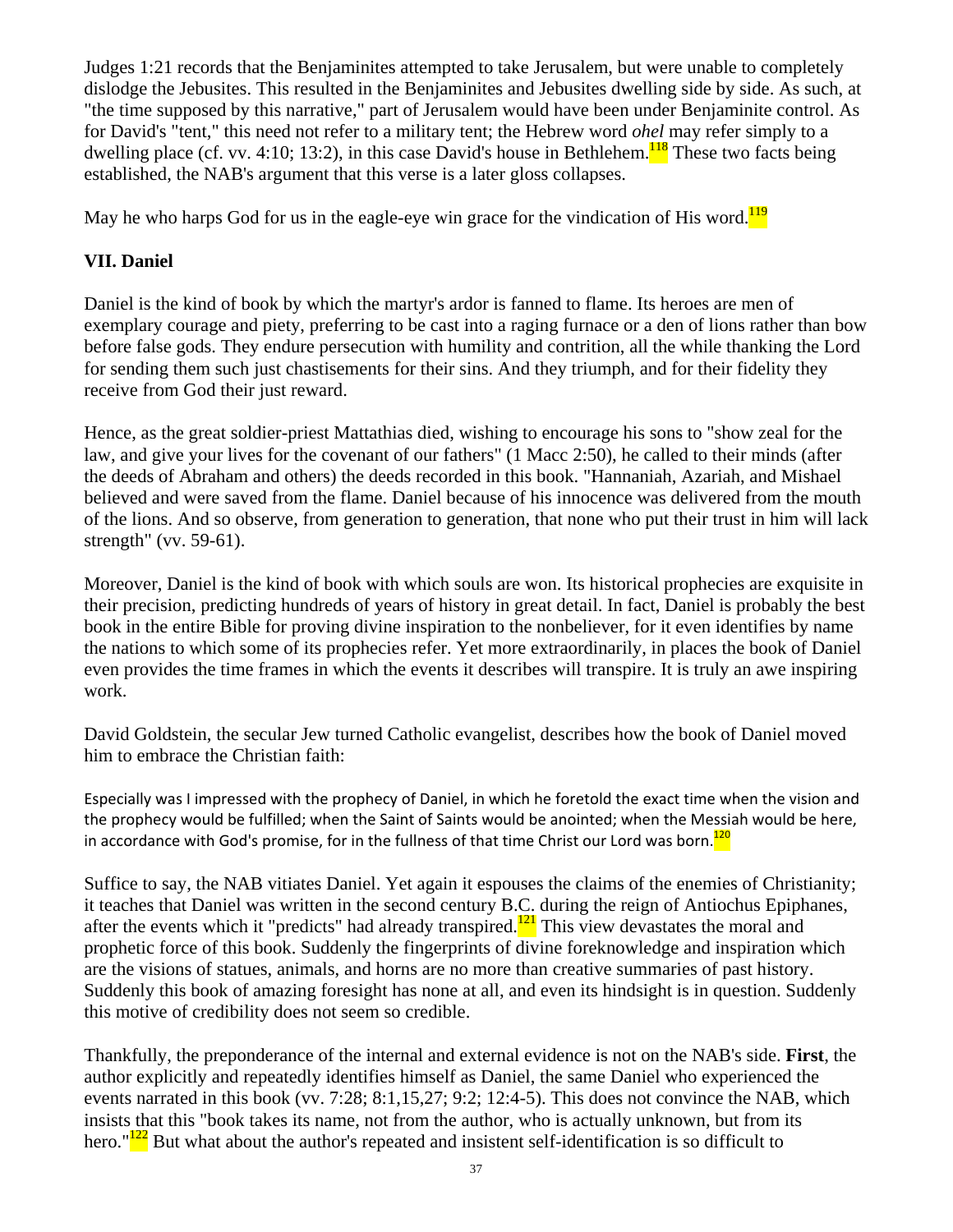understand? If Daniel were not indeed the author of Daniel, this would not be pseudonymity but *pseudoi*, lies.

**Second**, Daniel is mentioned by his sixth century B.C. contemporary Ezekiel, as one renowned for wisdom and righteousness (Ezek 14:14, 20; 28:3). Ezekiel even expected the King of Tyre to know of him, which presupposes that Daniel was a well known figure among pagans as well as Jews.

The NAB, to avoid the force of this argument, must insist that Ezekiel is talking about a different Daniel. "The Daniel named here may be the traditional just judge of the ancient past, celebrated in Canaanite literature... but is not the hero of Dn 1-12."<sup>123</sup> This objection approaches absurdity. Ezekiel mentions Daniel alongside Noah and Job as men who exemplify the righteousness by which men save themselves and others from destruction. The prophet Daniel was particularly apt for inclusion in this list, for by his righteousness he had saved himself and his friends from death at the hands of Nebuchadnezzar (vv. 2:17-18), just as Noah had saved his family from the flood and Job had preserved himself and his wife from the attacks of Satan. On the other hand, the Daniel described in the Canaanite Ras Shamra tablets is a worshipper of Ba'al, and hence Ezekiel could not have considered him righteous in the same sense as Noah and Job. $\frac{124}{12}$  Why, for that matter, would Ezekiel include a pagan in his list of righteous men, when he could have included Joseph or Moses? Furthermore, it strikes me as too convenient for the NAB's position that the Bible should be entirely silent about this other Daniel until just the time at which, according to the traditional position, the prophet Daniel came to prominence.

**Third,** Our Lord taught that the prophecies contained in the book of Daniel were spoken by the prophet named Daniel (Matt 24:15). Here we see once again that the NAB scholars apparently will not allow Jesus' authority to extend to literary criticism. Finally, subsequent tradition is unanimous in attributing Daniel to its protagonist, as witnessed by Josephus $\frac{125}{25}$  and St. Jerome.<sup>126</sup>

Since the NAB makes no attempt in its introduction to justify its claim that Daniel was written during the Maccabean Rebellion, I will here explain and refute some of the arguments which have historically been advanced in favor of this position. The first is that the prophecies are too accurate, and hence could not possibly have been composed until after the events they describe had already occurred. This argument, obviously, rests on a false premise.

The second argument is that the Aramaic of Daniel, which contains loan words from Greek and Persian, belongs to the second and not the sixth century B.C. However, the three Greek words each name musical instruments which were played before Nebuchadnezzar's golden image (vv. 3:5,7,10,15). Given the contact which existed between the Greek and Babylonian civilizations, $\frac{127}{2}$  it is not at all surprising that Nebuchadnezzar should have possessed Greek musical instruments at his court. Next, Daniel's use of Persian words is sufficiently explained by his surviving several years after the Persian conquest of Babylon, during which time many Persian loan words passed into Aramaic.<sup>128</sup> Kenneth Kitchen demonstrates conclusively that Daniel's Aramaic can be dated anywhere from the late sixth (its traditional date of composition) to the second century B.C., and probably precedes the third century  $B.C.<sup>129</sup>$ 

Finally, it is alleged that Daniel contains historical mistakes which an eyewitness to these events would not have made. Yet recent discoveries have vindicated this divinely inspired work. For example, the Babylonian king Belshazzar who is mentioned throughout the book was until recently otherwise unknown to history. None of the great historians of antiquity such as Xenophon and Herodotus were aware of him; they knew only of Nabonidus and preceding kings. In the past this led many to deny the historical reliability of Daniel. However, the recently discovered Nabonidus Chronicle reports that Nabonidus entrusted the kingship to his son, the crown prince Bel-shar-usus (Belshazzar) while he spent several years absent in Arabia. Belshazzar was ruling in Babylon as de-facto king at the time that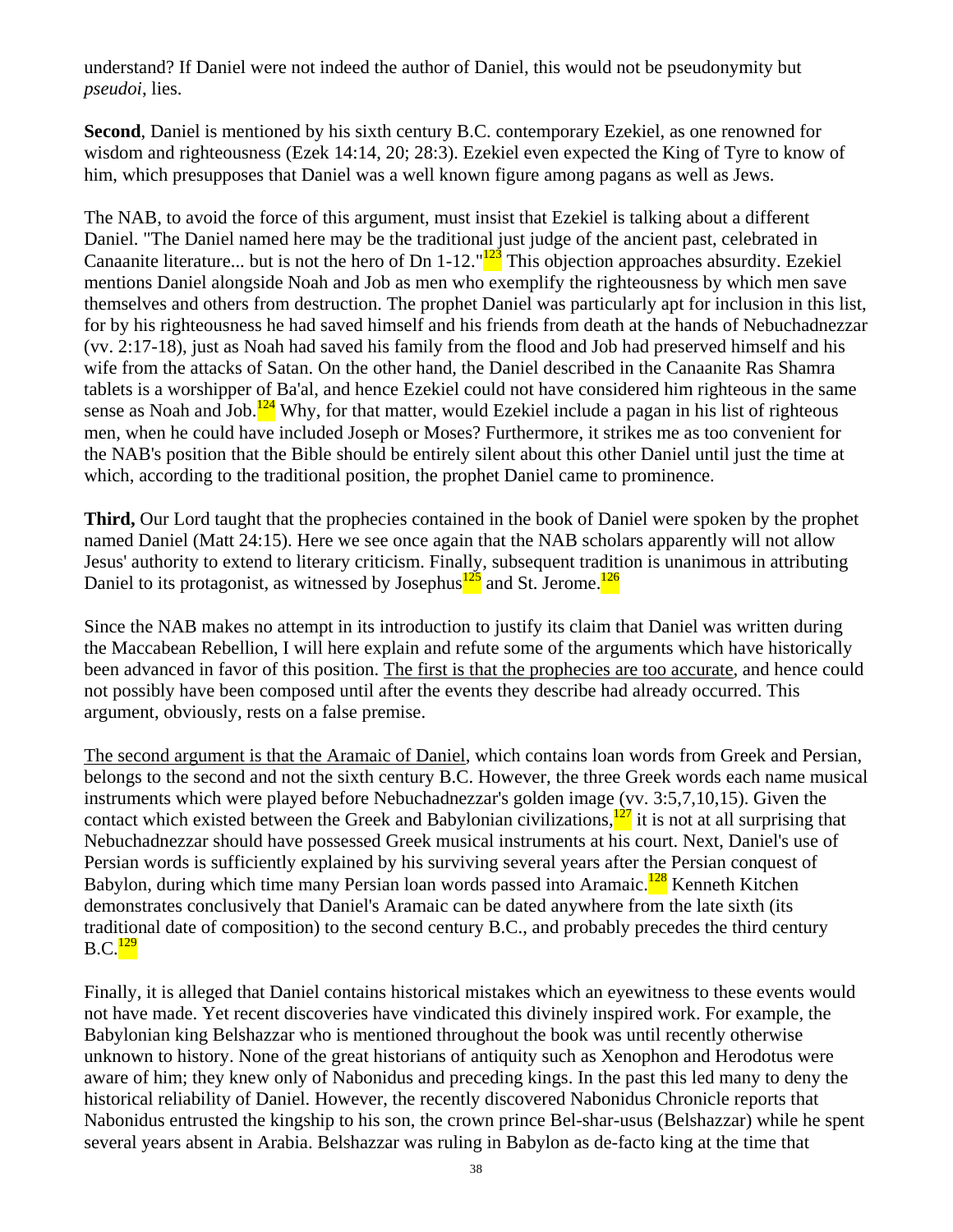Babylon fell.<sup>130</sup> Now, as the great historians of antiquity are completely unaware of this king, it is abundantly evident that his memory faded into obscurity soon after his kingdom was destroyed. Hence it would be highly improbable that this information would have been known to an obscure Maccabean Jew who was three hundred years yet further removed from these events than the aforementioned historians. Second century B.C. folk narrators do not typically know more of sixth century B.C. history than fifth century B.C. historians. Hence, the most natural explanation of the data is that Daniel was there. He was an eyewitness to these events, and he wrote down what he saw.

The other main charge of historical inaccuracy centers on the character of Darius the Mede, who, according to Daniel, succeeded to the kingdom of Babylon at the age of 62. It is an established fact of history that the Persian king Cyrus conquered Babylon. Moreover, Cyrus had already overthrown the Median sovereign a few years before. So it is problematic that Daniel describes a man named Darius the Mede as becoming king over Babylon upon its fall. However, the Nabonidus Chronicle records that Cyrus appointed a man named Gubaru as sub-governor of Babylon immediately after it came under his power. It is possible that Darius the Mede was simply another name for him. $131$  Yet another possible explanation is supplied by D. J. Wiseman, who has argued that Darius the Mede was Cyrus himself.<sup>132</sup> Cyrus was 62 when he conquered Babylon, his mother was a Mede, and ancient Near Eastern Kings often bore more than one name. Hence Wiseman translates Dan 6:28 appositionally: "Daniel prospered in the reign of Darius, even (namely, or i.e.) the reign of Cyrus the Persian." This solution appears best.

#### f. Dan. 2:1‐49: "The chronology of Daniel 2:1 is in conflict with that of Daniel 1:5, 18 and in Daniel 1:25 Daniel appears to be introduced to the king for the first time..."

Supposedly vv. 1:5 and 1:18 put the first meeting between Nebuchadnezzar and Daniel during the third year of Nebuchadnezzar's reign, whereas 2:1 puts it in the second. However, according to the Babylonian reckoning, "the year in which a king was crowned was the year of accession, whereas the next full year was the first year of his reign."<sup>133</sup> This alleged contradiction melts away as soon as one learns that historical fact. Nebuchadnezzar took Daniel to Babylon during the year of his accession, and three years later, when Daniel's training was complete, it was the second year of his reign. So we see that the two chronologies can be harmonized quite easily. Moreover, far from being evidence of historical inaccuracy, this is actually evidence that Daniel was written by a Babylonian, not a Maccabean, Jew, for a Maccabean Jew would not have used Babylonian dates. This is especially true with regards to Daniel 1:1, where the use of the Babylonian reckoning puts him in *prima facie* contradiction to Jeremiah (cf. Jer 25:1, 9; 46:2).

#### f. Dan. 2:2: "*Chaldeans*: here probably astrologers, who were so associated with the Chaldeans in the Hebrew mind that in the later language they are sometimes simply called by the name of that people."

This is another of the many arguments put forth in favor of the proposition that Daniel was written by a Maccabean Jew: Daniel's use of the term "Chaldean" as referring specifically to astrologers is an anachronism in the sixth century B.C. But this is essentially an argument from silence. Apart from Daniel, the first known instance of such a usage of the word is in the writings of Herodotus circa 450 B.C.<sup>134</sup> It is not altogether improbable that "Chaldean" could have been used in this way 87 years before.

f. Dan. 2:36‐45: "The four successive kingdoms in this apocalyptic perspective are the Babylonian (gold), the Median (silver), the Persian (bronze), and the Hellenistic (iron). The last, after Alexander's death, was divided among his generals (Daniel 2:41‐42)..."

The NAB's exegesis of this prophecy is quite novel; historically the four kingdoms have been understood as Babylon, Medo-Persia, Greece, and Rome.<sup>135</sup> Moreover, by this exegesis the NAB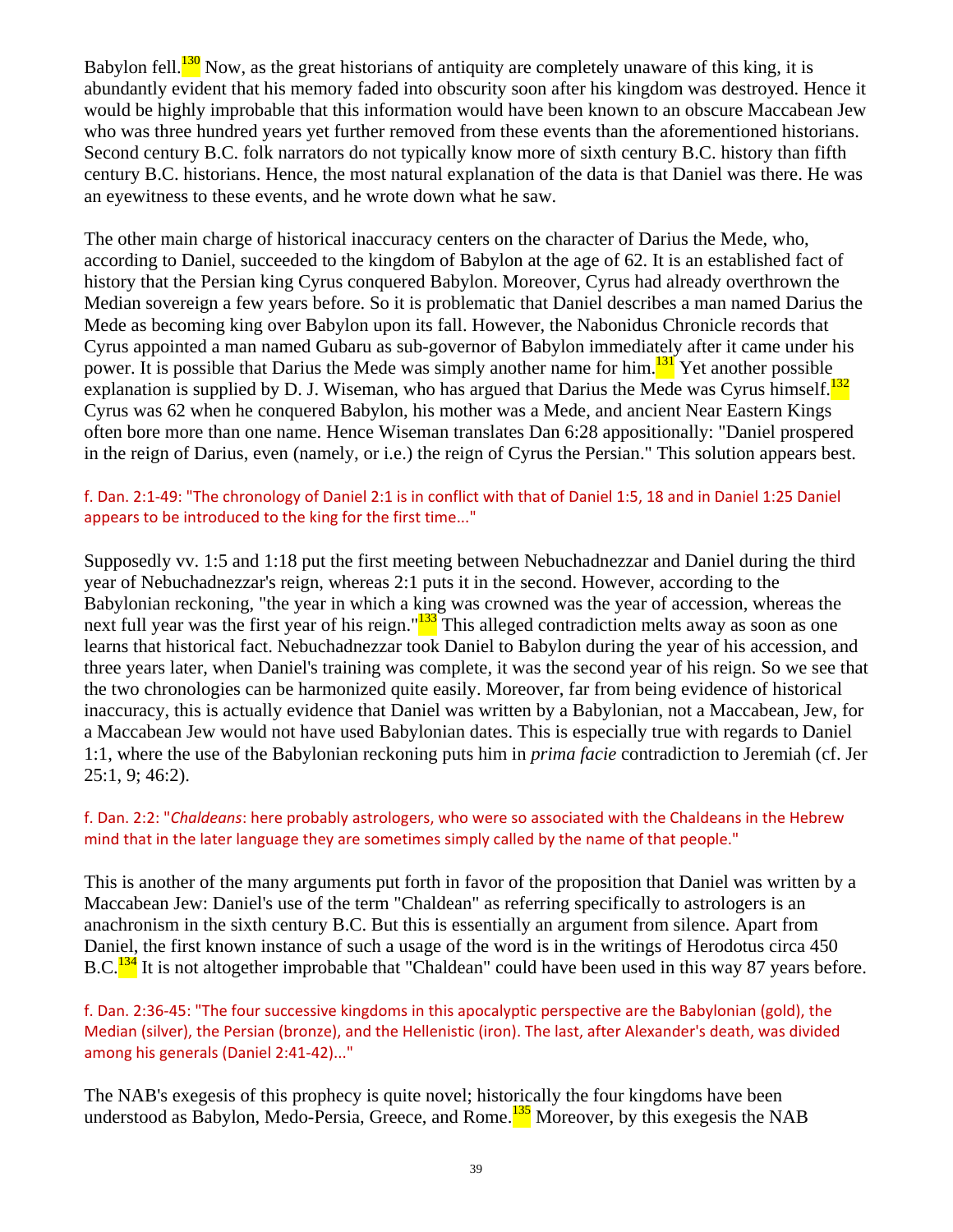commentators strip their Maccabean Daniel of the last vestiges of his prophetic foresight, not even allowing him to predict the events of the next few years!

There are several problems with this reading. First, the Median Empire did not succeed the Babylonian Empire; the Medes lost their sovereignty to the Persians some years before the Euphrates was ever diverted and mighty Babylon fell.<sup>136</sup> Second, the Book of Daniel, in vv. 8:3,20, treats the Medo-Persian kingdom as a whole, depicting it as a ram with two horns, one larger than the other. One would think that Daniel would be consistent, and treat it as a whole here as well. $\frac{137}{137}$  Third, Daniel 2:44-45 states that within the lifetimes of the kings of the fourth empire of this prophecy God would establish His messianic kingdom on earth. Christ Himself interpreted this passage as a reference to His person and mission (Luke 20:18). Yet by His time the Greek empire had long since been conquered by Rome. Hence the fourth kingdom is Rome. The NAB's interpretation simply does not line up with the facts.

#### f. Dan. 7:5: "*A bear*: represents the Median empire, its three tusks symbolizing its destructive nature..."

The bear could much better be interpreted as Medo-Persia than Media. If it is interpreted as Media one is left floundering as to the meaning of the statement that "[the bear] was raised up on one side." However, if one interprets it as Medo-Persia then it makes perfect sense as a parallel to vv. 8:3,20; it signifies the superiority of the Persians in the kingdom. In addition, the "three tusks... in its mouth" could better be translated as three ribs between its teeth (cf. Amos 3:12; Ps 124:6; Job 29:17; Jer 51:44). Thus it would signify the three main conquests of the Medo-Persian Empire, namely Lydia, Babylon, and Egypt. $\frac{138}{138}$ 

f. Dan. 7:6: "*A leopard*: used to symbolize the swiftness with which Cyrus the Persian established his kingdom. *Four heads*: corresponding to the four Persian kings of Daniel 11:2."

The leopard could also symbolize the swiftness with which Alexander the Great established his kingdom, in which case its four heads would correspond to the four smaller kingdoms which Alexander's generals carved out for themselves after his death. This is by far the more natural interpretation, as Daniel soon goes into great detail about these events (vv. 8:8-9; 8:20-21; 11). Keil further notices that "the four heads do not rise up one after another [as the four succeeding Persian kings of the NAB's interpretation], but that they all exist contemporaneously on the body of the beast, and therefore can only represent four contemporary kings, or signify that this kingdom is divided into four kingdoms."<sup>139</sup>

f. Dan. 7:7f: "...The ten horns represent the kings of the Seleucid dynasty, the only part of the Hellenistic empire that concerned the author. The little horn is Antiochus IV Epiphanes (175‐163 B.C.), the worst of the Seleucid kings, who usurped the throne."

#### f. Dan. 7:25: "The reference is to the persecutions of Antiochus IV and his attempt to force the Jews to give up their customs and to adopt Hellenistic ways (1 Macc 1:33‐34).

If one accepts this erroneous interpretation, one is forced to conclude that Daniel believed that God would establish His Messianic kingdom immediately after the overthrow of Antiochus Epiphanes (cf. Daniel 7:25-27). Obviously, this did not happen. Furthermore, the Seleucid Empire cannot properly be described as "devouring the whole earth, trampling it down and crushing it" (Dan 7:23). Rather, we must interpret this kingdom of ten horns the same way we interpret it in the book of Revelation, as bearing dual fulfillment in the Roman Empire and the kingdom of Antichrist.

f. Dan. 9:24: "...*A most holy*: an expression used almost always of an object, the altar or the temple, but once (1 Chron 23:13) of Aaron the high priest. The author sees the definitive establishment of the kingdom of God, realized in the reconsecration of the temple after Antiochus' desecration, or personified in the holy community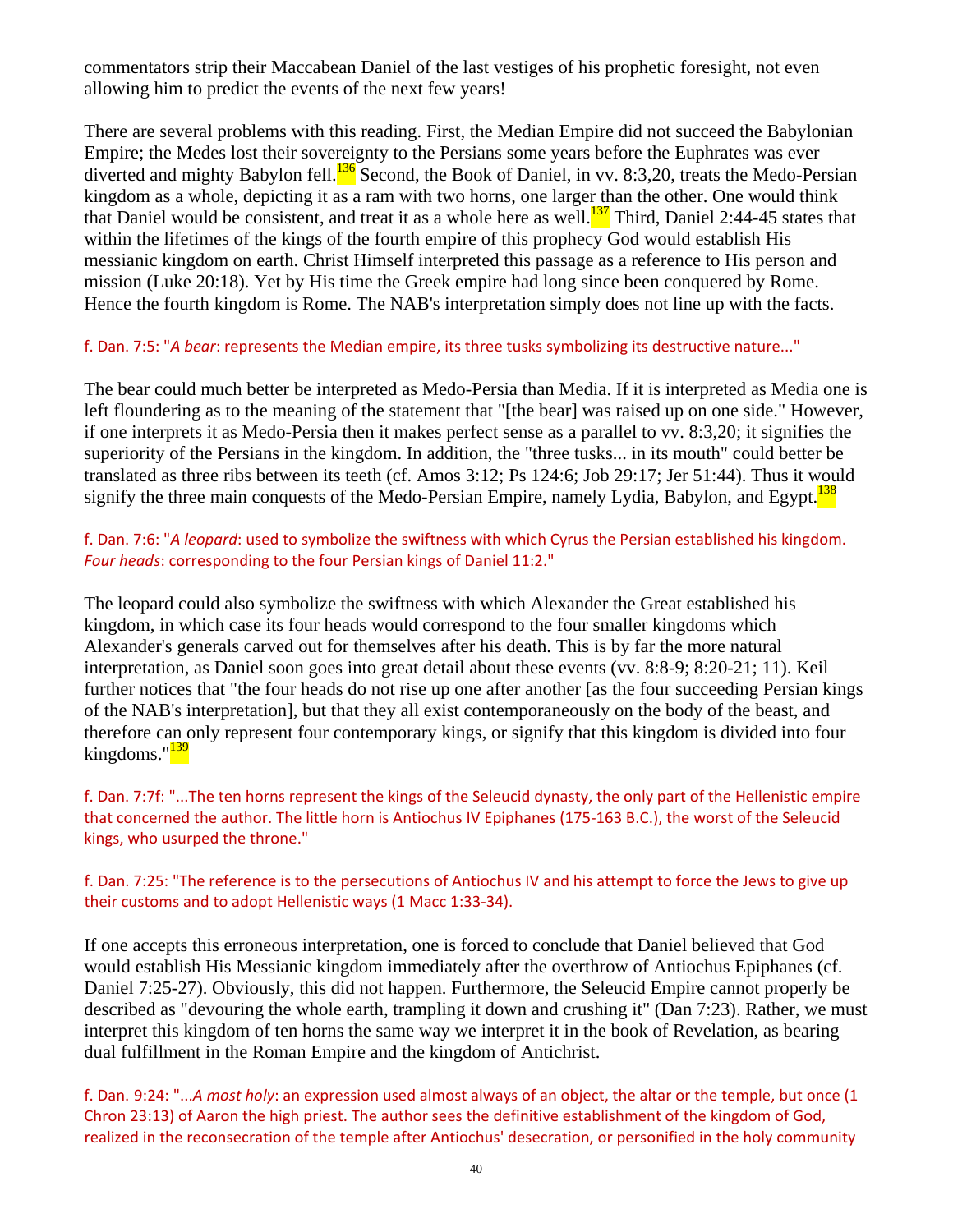(like the Son of Man of Daniel 7). The Fathers of the Church almost unanimously understood the reference to be to Christ, the final realization of the prophecy."

f. Dan. 9:25: "*From the utterance... to be rebuilt:* from the time of Jeremiah's prophecy. *One... anointed and a leader*: either Cyrus, who was called the anointed of the Lord to end the exile (Isaiah 45:1), or the high priest Joshua who presided over the rebuilding of the altar of sacrifice after the exile (Ezra 3:2)..."

f. Dan. 9:26: "*An anointed*: doubtless the high priest Onias III, murdered in 171 B.C., from which the author dates the beginning of the persecution..."

Once again the NAB commentators espouse an interpretation foreign to the patrimony of the Catholic Church. By taking care to specify that the Fathers of the Church *almost* unanimously understood the reference to be to Christ, they studiously avoid the condemnation of the First Vatican Council.<sup>140</sup> Yet, one suspects that, whatever exception or exceptions the NAB might be able to find, the consensus of patristic exegesis of this passage amounts to unanimity in the sense envisioned by the conciliar decree.

This prophecy is about Jesus Christ, not indirectly through its quasi-messianic themes, as the NAB teaches, but directly and exclusively, and I will prove it. First, though at first glance God's decree that at some point in the future Jerusalem would be restored (Jeremiah 30:18) seems a likely candidate for the starting point of the 70 weeks, closer examination rules it out. For this we must consult other translations, as the NAB takes liberties with the text of Daniel 9:25. It translates it, in part, as "from the utterance of the word that Jerusalem *was to be* rebuilt," whereas literal translations all render this section as "from the issuing of a decree *to* restore and rebuild Jerusalem" or some such. This is why this is important: the NAB's rendering makes this prophecy sound like a reference to a general proclamation that Jerusalem would at some point be rebuilt; the literal rendering makes it sound like a reference to a specific command i.e. "go, rebuild and restore Jerusalem." God's decree in Jeremiah 30:18 meshes with the NAB's version, but not with the literal version, as He did not command Jeremiah to build.

To what then, does Daniel 9:25 refer? It refers to Atraxerxes' decree to Nehemiah to rebuild the Holy City (Nehemiah 2:3-8), which took place on Nisan 1, 444 B.C.<sup>141</sup> This is when the 70 weeks (i.e. 490) years) begin. And if we convert the prophetic years of 360 days into precise solar years of 365.242 days, adding the 69 weeks which Gabriel tells us will pass between the decree of Atraxerxes and the coming of Messiah (anointed one) the Prince places us exactly on the date of Christ's triumphal entry into Jerusalem. $\frac{142}{2}$  So, the anointed one of v. 25 is none other than Christ Himself. Moreover, with this hermeneutic, unlike that of the NAB, we have no need to posit that the anointed ones referred to in vv 24, 25, and 26 are three different people or things; they all refer to Christ. He was cut off and killed, and then a few years later the Romans came and destroyed the city and the sanctuary.

f. Dan. 11:5‐45: "These verses describe the dynastic histories of the Ptolemies in Egypt... and the Seleucids in Syria... In Daniel 11:10-20 is described the struggle between the two kingdoms for the control of Palestine... Finally, Daniel 11:21‐45 describe the career of Antiochus IV and his persecution, in details that have been seen above."

Indeed, this prophecy is incredibly precise. Yet if it were written after the events it describes had already transpired it would be nothing more than a pious fraud.

# **VIII. Matthew**

Sadly, the New Testament does not fare much better than the Old under the historical critical knife of the New American Bible; just as the translators enthusiastically embrace Julius Wellhausen's four source theory for the composition of the Pentateuch, so too do they embrace a German multi-source theory for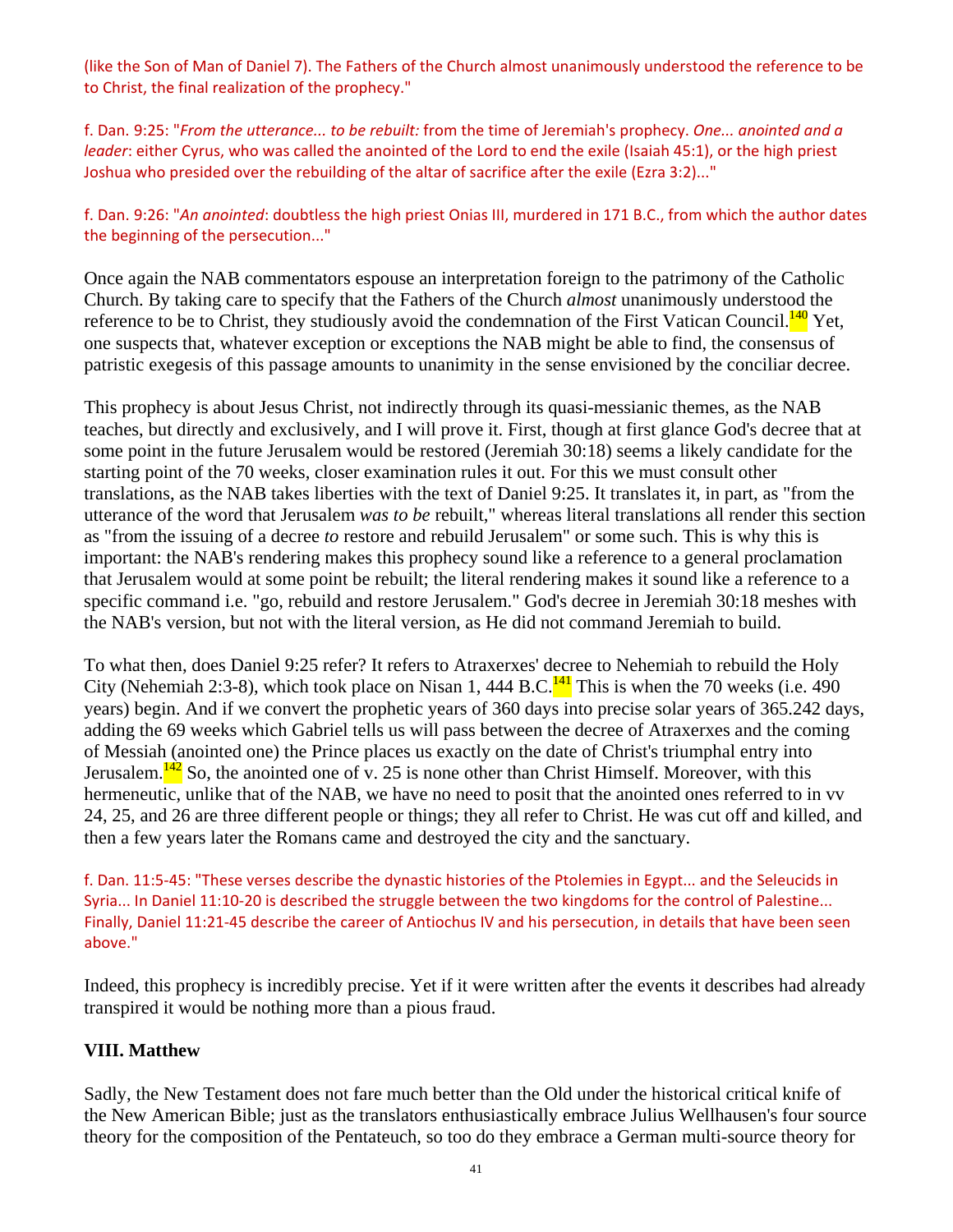the composition of the Gospel of Matthew. This time the sources are only three (Mk, Q, and M), but nevertheless the force of the two theories is the same: Scripture was not written by eyewitnesses and is not entirely trustworthy as history.

In accord with its German theory, the NAB rejects the unanimous patristic tradition which ascribes this Gospel to St. Matthew the Apostle. Contrariwise, this tradition is convincing for the Catholic Church.<sup>143</sup> Indeed, it is sufficiently well attested that it should be convincing on the grounds of rational historical criticism alone.

Papias, Bishop of Hierapolis, writing near the beginning of the second century,  $\frac{144}{4}$  affirmed that Matthew put the stories of the words and deeds of the Lord Jesus into an ordered arrangement in the Hebrew language.<sup>145</sup> Moreover, Papias based this affirmation on testimony from the previous Christian generation. Later in the second century, St. Irenaeus of Lyons confirmed, "Matthew also issued a written Gospel among the Hebrews in their own dialect, while Peter and Paul were preaching at Rome, and laying the foundations of the Church." $\frac{146}{16}$  Origen likewise, at the beginning of the third century, witnessed to the same tradition. $147$ 

Yet the NAB, without any external evidence, hypothesizes that the Gospel of Matthew was composed by an anonymous Syrian Christian around 80 A.D. This author used for his sources the Gospel of Mark, a hypothesized collection of the sayings of Christ known as Q which was also used by the author of Luke, and certain oral and written traditions known only to him. $148$  He also fabricated certain things. $149$ In sum, the NAB posits that our Gospel of Matthew is but partially and remotely apostolic in origin, as it is the product of the synthesis of numerous oral and written traditions with a few flights of fancy thrown into the mix.

The NAB commentators cite as support for this theory the fact that the Gospel of Matthew contains a great deal of the same material as the Gospel of Mark. They assume that the author of Matthew took this material from Mark (indeed they do not interact at all with other possible explanations for the coincidence of so much material in these two Gospels, such as their mutual transmission of stereotyped apostolic anecdotes). And as an apostle, writing from memory, would not have had to rely for his material on Mark, who was not an eyewitness to Christ's earthly ministry, the NAB concludes that the author of Matthew was not an apostle. This argument, obviously, requires Matthew to have been written after Mark; this the NAB fails to prove.

Incidentally, not that it resolves the question of Gospel priority, but we may here consider a Jewish parody of Christianity which ironically supports an early date of composition for the Gospel of Matthew. Obviously the Gospel must be older than the parody which mocks it. So, since this story, attributed to Gamaliel II, appears to be from the 70s or 80s A.D., the Gospel according to Matthew must be even older. The story reads:

On the morrow came R. Gamaliel and brought [a Christian judge] a Libyan ass, and told him that he did not wish to let his sister inherit. Said the judge: "After thy sister left I consulted the law again, and found that the new law said: 'I did not come to abolish the Mosaic law, neither to increase nor to diminish it.' [cf. Matt 5:17] Hence it must remain as in the old law, that where a son is left a sister must not inherit." Said Ema Shalom to the judge: "May God make thy light as bright as a candle." [cf. Matt 5:15‐16] Said R. Gamaliel to her (in the presence of the judge): "An ass came along and extinguished thy candle."<sup>150</sup>

Gamaliel II lived into the early second century, so he could have written the story at a later date. However, since the story mentions the division of his father's estate, this implies that it takes place before or soon after his father's death, which would presumably precede his own by a few decades.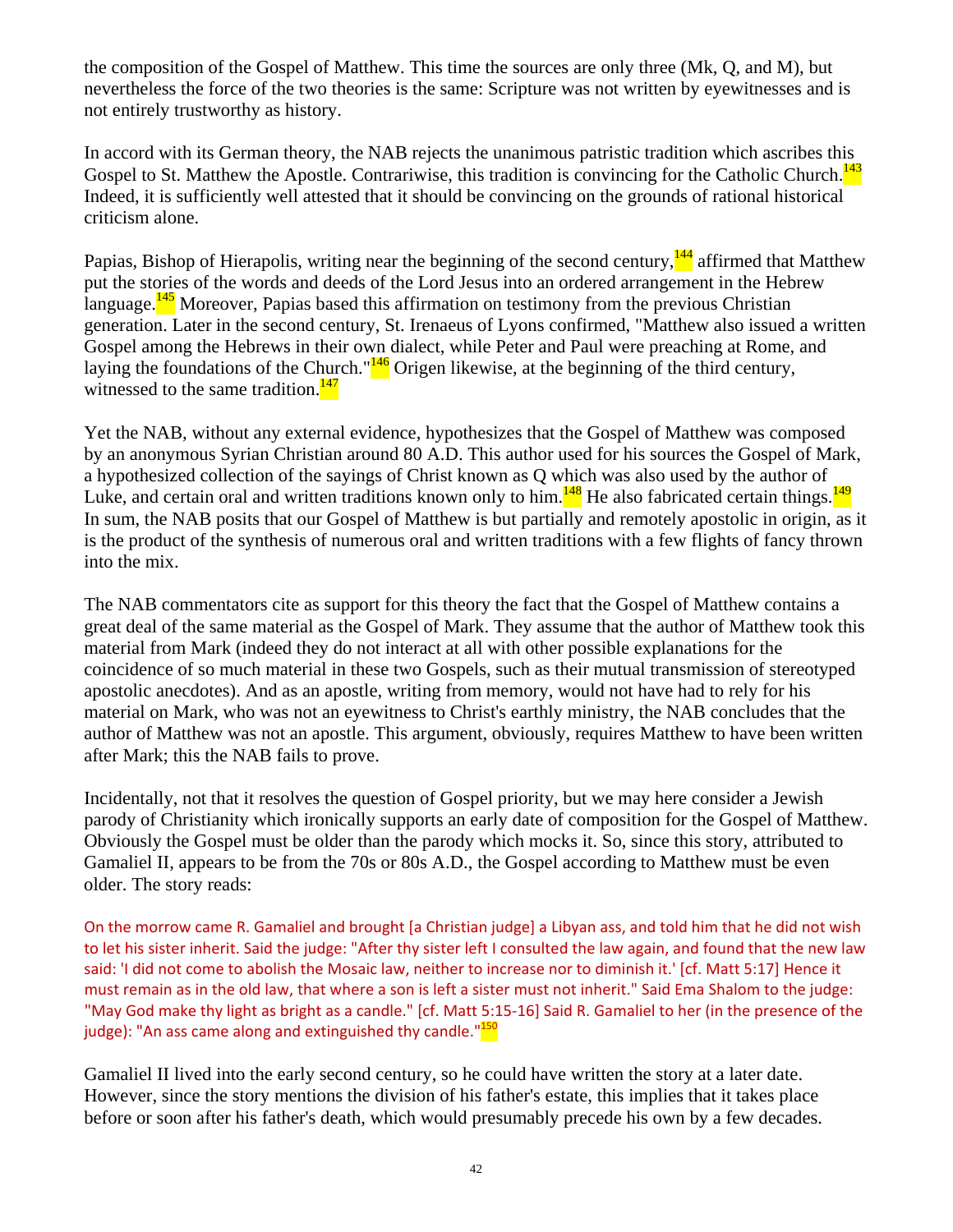Hence, even if Gamaliel wrote the story near the end of his life, he saw nothing odd about having his characters quoting the Gospel of Matthew much earlier.

Regarding the postulate of the Q source: it is just that, a postulate. There is no hard evidence of it ever having existed. Its only justification is that Matthew and Luke contain a number of sayings of Jesus which Mark and John do not. But this fact admits of other explanations besides shared dependence on a particular documentary source.

Lastly, the NAB commentators cite Matt 22:7 as evidence for the post-A.D. 70 date of composition, in which Jesus alludes to the impending destruction of Jerusalem. This is an incoherent argument. If one grants that Jesus foresaw the future, He could easily have uttered this parable in the early 30s A.D. And the NAB commentators do not seem to preclude Jesus' foreseeing the future, as they grant at least the *possibility* that the Gospel of Mark, in which also Jesus predicts the destruction of Jerusalem, was written before 70 A.D. So, could Jesus predict the destruction of Jerusalem or could He not? If He could, how is Matt 22:7 evidence that Matthew was written after 70 A.D.<sup>9151</sup>

As we continue through the commentary proper, note how many times the NAB will run afoul of St. Pius X's condemnations in *Lamentabili Sane*, quoted above.<sup>152</sup>

#### f. Matt. 2:1‐12: "The future rejection of Jesus by Israel and his acceptance by the Gentiles are retrojected into this scene of the narrative."

This is what happens when one abandons the traditional Catholic teaching that the Gospels were written by the men whose names they bear. Suddenly one need no longer believe that the events they record actually occurred, but may reduce them to pseudo-historical theological allegory: some Christian made up the story to illustrate a point. And apparently, by the way, that Christian was so historically illiterate he did not realize that Herod was not a Jew and hence was ill suited for rhetorical use as the prototypical Jewish rejecter of Christ.

f. Matt. 4:12‐17: "...In order to accommodate Jesus' move to Capernaum to the prophecy [of the light rising upon Zebulun and Naphtali (Isaiah 8:22‐9:1)], Matthew speaks of that town as being 'in the region of Zebulun and Naphtali' (Matthew 4:13), whereas it was only in the territory of the latter, and he understands the sea of the prophecy, the Mediterranean, as the sea of Galilee."

Like Renan, the NAB commentators presume to correct Sacred Scripture's self-understanding. They do so rashly. First, the borders between Zebulon and Naphtali had long since been erased by the time of St. Matthew, so he made no error by combining them as one territory in which Capernaum was situated. Second, it is not certain that Matthew identified the sea of Isaiah's prophecy as Galilee. That he described Capernaum with the adjective *parathalassian* (seaside), referring to its proximity to Galilee, is not conclusive proof that when he proceeded to quote Isaiah's prophecy mentioning "the sea" he thereby understood Galilee. Third, it is not certain that the sea of Isaiah's prophecy is in fact the Mediterranean rather than Galilee; therefore if Matthew identified it as Galilee he could very well have been right (as indeed, he must be, for he is inspired). Isaiah's *derek-hayyam* may mean either "the way to the sea" or "the way by the sea." The road to which he referred ran by Galilee and to the Mediterranean. Hence the sea to which he referred may have been Galilee or the Mediterranean.

#### f. Matt. 4:20: "Here and in Matthew 4:22, as in Mark (Mark 1:16‐20) and unlike the Lucan account (Luke 5:1‐11), the disciples' response is motivated only by Jesus' invitation, an element that emphasizes his mysterious power."

There in absolutely no need to charge Scripture with a contradiction solely because one Gospel omits an element of a narrative which another Gospel contains. In fact, the story in the Gospel of Luke about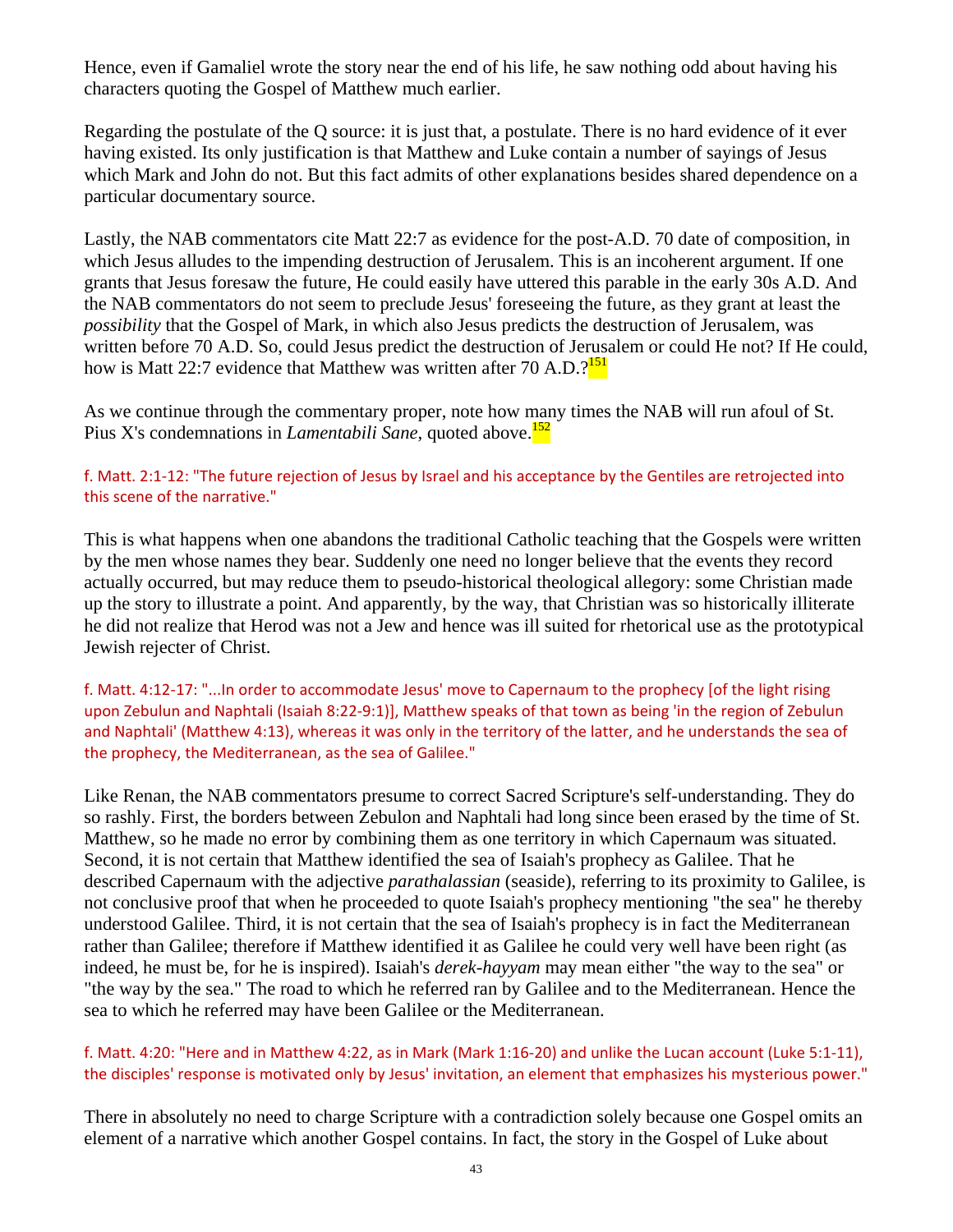Jesus going out into the water with Simon fits nicely between vv. 18 and 19 of Matthew. One need only do a little work to find amongst the Gospels a satisfactory harmony. These scholars would do well to listen to St. Augustine's advice to Faustus.<sup>153</sup>

f. Matt. 5:1‐7:29: "The first of the five discourses that are a central part of the structure of this gospel. It is the discourse section of the first book and contains sayings of Jesus derived from Q and from M. The Lucan parallel is in that gospel's "Sermon on the Plain" (Luke 6:20‐49), although some of the sayings in Matthew's "Sermon on the Mount" have their parallels in other parts of Luke…"

## f. Matt. 5:1-2: "Unlike Luke's sermon, this is addressed not only to the disciples but to the crowds (see Matthew 7:28)."

Since I dealt with the three-source theory above, I will here confine myself solely to answering these footnotes' two charges of contradiction, namely that in Matthew this sermon takes place on a mountain whereas in Luke it is delivered on a plain, and that in Matthew Jesus addresses the crowds whereas in Luke He speaks solely to His disciples.

As to the former, the Greek words *topou pedinou*, which the NAB translators here interpret as "plain," do not have the same semantic range as that English word; rather they simply signify a stretch of level ground. The NAB translators know this, as demonstrated by their translation of Luke 6:17. So we see that the alleged contradiction vanishes as soon as one bothers to carefully examine the text. There is nothing contradictory about the statements, "He gave a speech on a mountain" and "He gave a speech on a stretch of level ground." One can find stretches of more or less level ground on mountainsides. And certainly if I were hiking down a mountain, and wanted to stop somewhere to give a sermon, this is the sort of spot which I would choose.

As to the latter, a quick look at the two verses preceding Luke 6:20 obliterates the claim that Jesus is there depicted as speaking only to His disciples, and not to the crowds. We learn that "there was a great throng of people... who had come to hear Him... and all the people were trying to touch Him." Indeed, verse 20 does say that Jesus looked at His disciples when He began His sermon, but the preceding verses make it absolutely obvious that there were many, many other people in attendance. An apologist might look at his wife as he begins his opening statement; that does not mean that she is the only person watching the debate.

f. Matt. 5:3‐12: "...Although modified by Matthew, the first, second, fourth, and ninth beatitudes have Lucan parallels (Matt 5:3; Lk 6:20; Matt 5:4; Lk 6:21, 22; Matt 5:6; Lk 6:21a; Matt 5:11‐12; Lk 5:22‐23). The others were added by the evangelist and are probably his own composition..."

This footnote is representative of the many, many gratuitous assertions in the NAB that the evangelists put words into Our Lord's mouth.

f. Matt. 8:14‐15: "Cf Mark 1:29‐31. Unlike Mark, Matthew has no implied request by others for the woman's cure. Jesus acts on his own initiative, and the cured woman rises and waits not on 'them' (Mark 1:31) but on him."

An omission is not tantamount to a contradiction. It is completely nonsensical to charge the Gospels with error simply because one evangelist includes details which another evangelist omits. The NAB is, once again, making the same logical error as Faustus.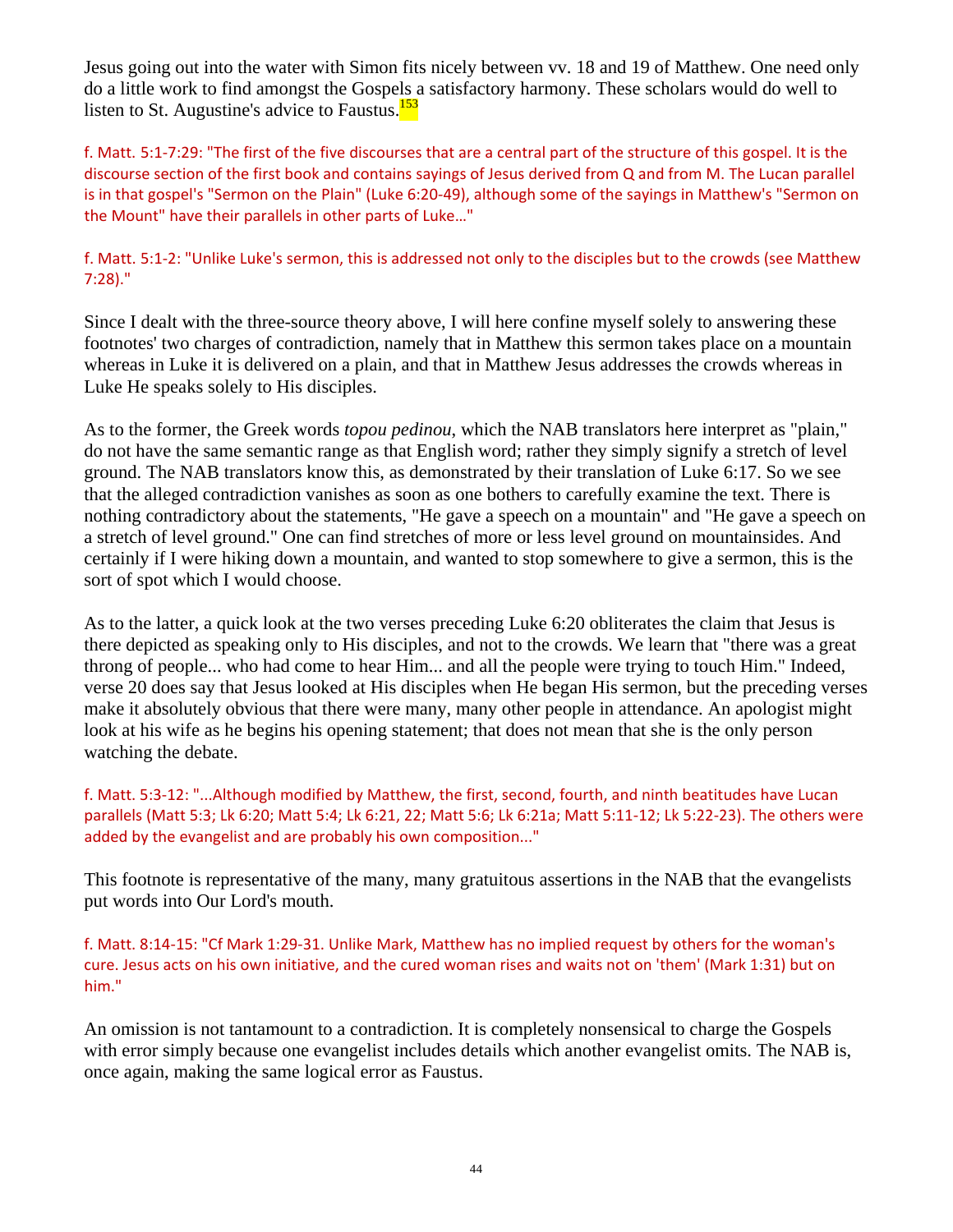f. Matt. 10:22: "*To the end*: the original meaning was probably 'until the parousia.' But it is not likely that Matthew expected no missionary disciples to suffer death before then, since he envisages the martyrdom of other Christians (Matthew 10:21). For him, the end is probably that of the individual's life (see Matthew 10:28)."

This claim has dire implications for Christ's divinity. If, as the NAB claims, the original meaning of Christ's words to His disciples was *probably* 'until the parousia,' this would mean that Christ *probably* mistakenly believed that the end of the world would come within the lifetime of His disciples. As He is God, this is quite impossible. Perhaps the NAB would defend our Lord's divinity by assuring us that He did not actually say these words.

f. Matt. 13:1‐53: "The discourse in parables is the third great discourse of Jesus in Matthew and constitutes the second part of the third book of the gospel. Matthew follows the Marcan outline (Mark 4:1‐35) but has only two of Mark's parables, the five others being from Q and M..."

Notice that practically every other footnote mentions Q. Q simply receives an inordinate amount of attention for a hypothesized document. This footnote is indicative of the kind of circus which results when one abandons belief in apostolic authorship of the Gospels and decides to dismember them with highly speculative (and no less destructive) textual criticism.

f. Matt. 14:1‐12: "The murder of the Baptist by Herod Antipas prefigures the death of Jesus (see Matt 17:12). The Marcan source (Matt 6:14‐29) is much reduced and in some points changed. In Mark Herod reveres John as a holy man and the desire to kill him is attributed to Herodias (Matt 6:19, 20), whereas here that desire is Herod's from the beginning (Matt 6:5)."

Here we find yet another allegation of contradiction. These scholars have completely forgotten the kind of humility exemplified by St. Justin Martyr,154 and charge the Bible with egregious errors *ad nauseum*. Suffice to say, there is no contradiction here, just as there have not been contradictions in any of the other verses whereupon the NAB has accused the Bible of error. In neither account does Herod revere St. John the Baptist. Rather, the motivation behind Herod's unwillingness to execute him is fear (Matt 14:5, Mark 6:20). Herod is worried about saving his own skin. In both accounts Herod is distressed at the prospect of having to kill St. John but grudgingly does so because he is bound by his oath and his public credibility is at stake (Matt 14:9, Mark 6:26).

#### f. Matt. 16:14: "...*Jeremiah*: an addition of Matthew to the Marcan source."

This is what is so pernicious about the three source theory for the composition of Matthew. No longer is this Gospel an independent witness to the life and deeds of Jesus Christ. No longer is it the testimony of a holy apostle. No, it is only an edited version of Mark. It is, in the eyes of these scholars, essentially a work of plagiarism.

f. Matt. 16:21‐23: "...Neither this nor the two later passion predictions (Matthew 17:22‐23; 20:17‐19) can be taken as sayings that, as they stand, go back to Jesus himself..."

Exactly why could Christ not have made these predictions of His Passion? On what principle do the NAB commentators exclude this possibility? Do they in fact deny that Jesus could or did predict the future? They naturally will never say such a thing outright, but they certainly provide one with grounds for suspicion.

f. Matt. 17:24: "*The temple tax*: before the destruction of the Jerusalem temple in A.D. 70 every male Jew above nineteen years of age was obliged to make an annual contribution to its upkeep (cf Exodus 30:11‐16; Nehemiah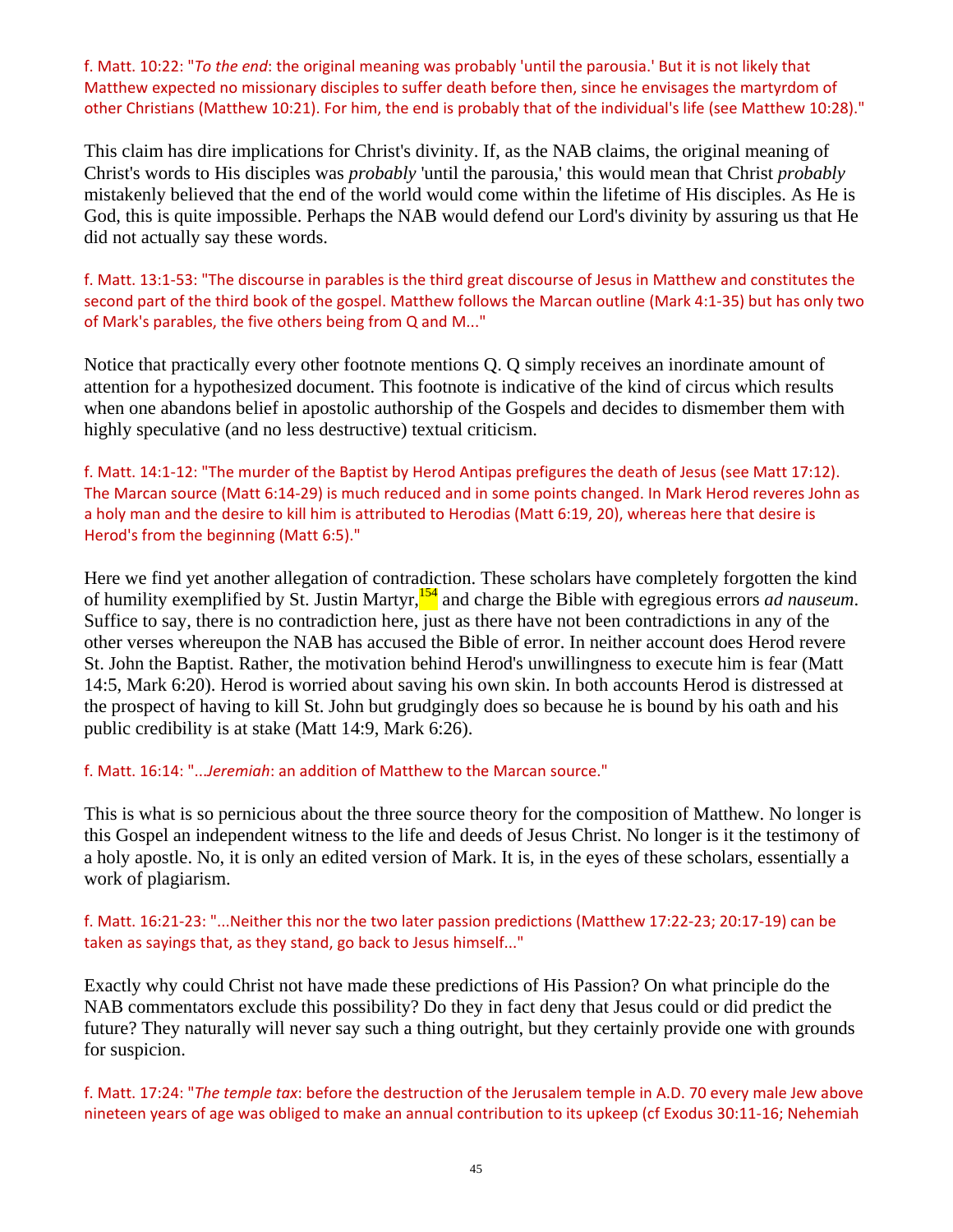#### 10:33). After the destruction the Romans imposed upon Jews the obligation of paying that tax for the temple of Jupiter Capitolinus. There is disagreement about which period the story deals with."

Jesus died on the Cross long before 70 A.D., so of course this narrative, set by the inspired and unerring apostle during the life of Christ, is dealing with the second temple period. Such logic should suffice for one holding the integral Catholic faith.

The following verses of the pericope confirm this conclusion. Jesus explains that He is not obligated to pay the temple tax because kings do not collect taxes from their sons, but from strangers (the NAB obscures the meaning by replacing "sons" with "subjects"). Clearly, Jesus (and by extension, Christians) is the son and God the Father is the king. Hence the temple tax of two drachmas is being collected on behalf of God. Now, I find it hard to believe that God would collect taxes in order to maintain an abominable pagan shrine. That would be Caesar's doing, and as Christians are not privileged sons of Caesar, they would not be exempt from his tax, and Jesus' argument would be moot.

#### f. Matt. 20:20‐21: "The reason for Matthew's making the mother the petitioner (cf Mark 10:35) is not clear..."

Naturally, Matthew did so because the mother actually asked Jesus this and St. Matthew the Apostle faithfully recorded what he remembered happening. As for harmonizing Matthew with Mark, perhaps James and John asked their question through the intercession of their mother.

f. Matt. 21:4‐5: "*The prophet*: this fulfillment citation is actually composed of two distinct Old Testament texts, Isaiah 62:11 (Say to daughter Zion) and Zechariah 9:9. The ass and the colt are the same animal in the prophecy, mentioned twice in different ways, the common Hebrew literary device of poetic parallelism. That Matthew takes them as two is one of the reasons why some scholars think that he was a Gentile rather than a Jewish Christian who would presumably not make that mistake (see Introduction)."

#### f. Matt. 21:7: "*Upon them*: upon the two animals; an awkward picture resulting from Matthew's misunderstanding of the prophecy."

These statements are, as Pius XII would say, "absolutely wrong and forbidden." Once more, the NAB scholars presume to correct Scripture's self-understanding, and do so rashly. One may easily interpret the "them" of v. 7 as referring to the cloaks and not to the donkey and the colt. Jesus sat only on the colt. The statement in v. 5 that Zion's king comes meek and riding on a donkey and a colt would then be interpreted loosely as referring to how the donkey carried some of His baggage.

f. Matt. 23:8‐12: "The prohibition of these titles [Rabbi, Father, Master] to the disciples suggests that their use was present in Matthew's church. The Matthean Jesus forbids not only the titles but the spirit of superiority and pride that is shown by their acceptance."

The official Bible of the USCCB here gives away the store to "fundamentalist" Protestantism and admits that in Matt 23:9 Jesus literally forbids the use of the titles father, master, and teacher. A great deal of apologetic ink has been spilt refuting this contention. Why is our own Bible espousing it? The NAB's commentary seems to be by turns Jewish, atheist, and Protestant; it is anything but Catholic. Finally, the phrase "the Matthean Jesus" is repulsive. Is there more than one Jesus in the Bible? Does the "Matthean Jesus" teach doctrines contradictory to the Marcan, the Lucan, the Johannine?

f. Matt. 24:34: "The difficulty raised by this verse [this generation will not pass away until all these things have taken place] cannot be satisfactorily removed by the supposition that this generation means the Jewish people throughout the course of their history, much less the entire human race. Perhaps for Matthew it means the generation to which he and his community belonged."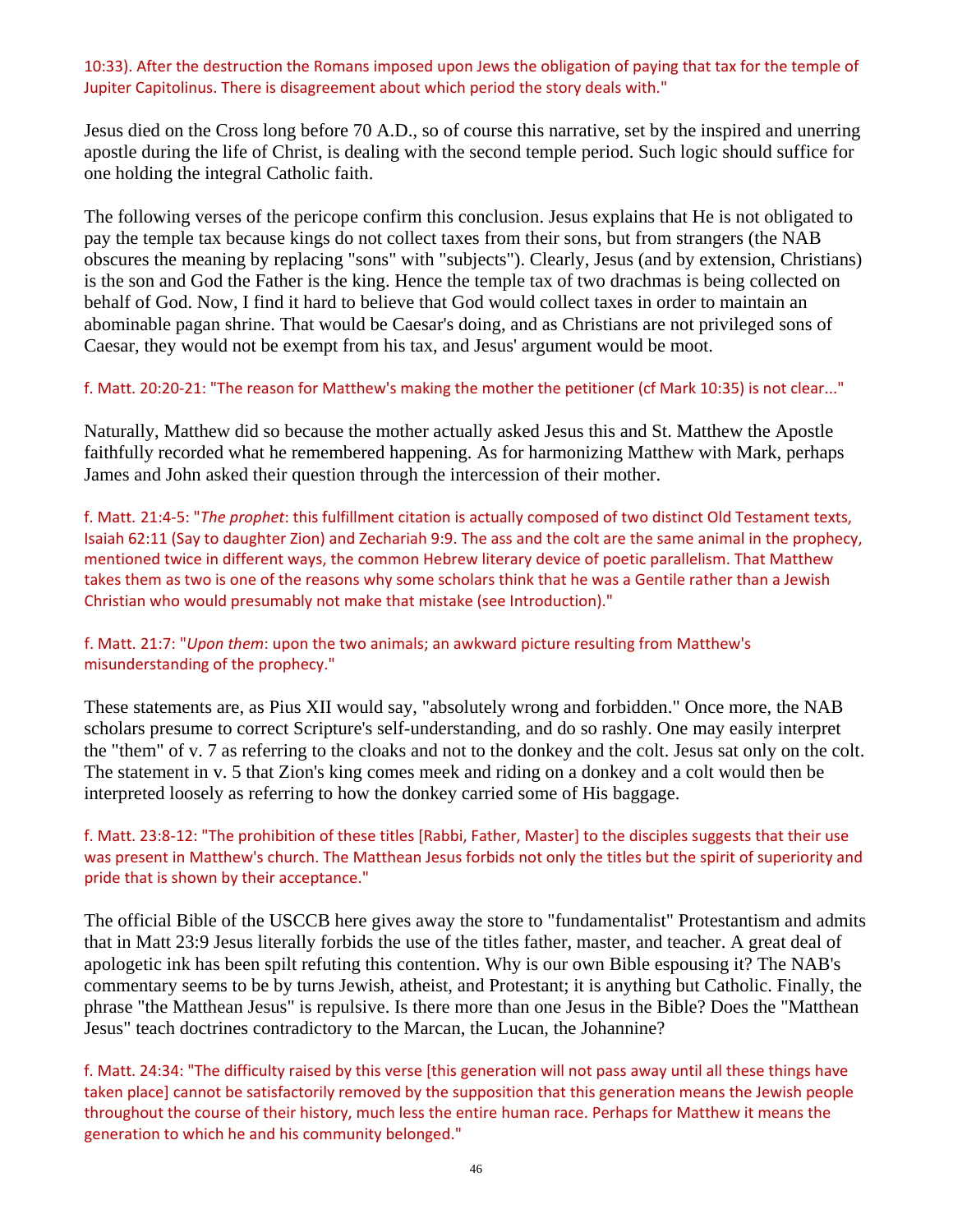Once again the NAB entertains a supposition which the enemies of Christianity use against the credibility of the Bible, and which the Magisterium has explicitly condemned:<sup>155</sup> perhaps the authors of the Bible mistakenly taught in their writings that the world would end within their lifetimes.

There are several possible solutions to the difficulty raised by this verse. One is that Matthew 24 refers primarily to God's judgment of Israel in 70 A.D., and hence actually was fulfilled within the lifetime of the generation which witnessed the life of Christ and wrote the New Testament. This view, known as preterism, requires a metaphorical interpretation of Matt 24:30, but can justify this by appeal to Matt 26:64. Another possible solution, as the NAB notes, is that "this generation" refers to the Jewish people. The NAB does not justify its judgment that this solution is unsatisfactory. Again, perhaps "this generation" refers to the generation of the faithful, the Church. Or, still another possibility, we may understand the aorist *gentai* as an inceptive, i.e., "this generation will not pass away until all these things *begin* to take place."

f. Matt. 27:5‐8: "For another tradition about the death of Judas, cf Acts 1:18‐19. The two traditions agree only in the purchase of a field with the money paid to Judas for his betrayal of Jesus and the name given to the field, the Field of Blood. In Acts Judas himself buys the field and its name comes from his own blood shed in his fatal accident on it [i.e. falling off a cliff, as opposed to Matthew where Judas hangs himself and the chief priests then use his money to buy a field]."

The traditional explanation for this alleged contradiction is that Judas hanged himself on a tree near a cliff. The branch subsequently broke, and Judas fell down the cliff and "burst open in the middle."<sup>156</sup> Regarding the statement of Acts 1:18 that Judas "bought a parcel of land with the wages of his iniquity": although Judas did not intend to purchase a field for himself, his returning the thirty pieces of silver to the chief priests resulted in his obtaining a field, and hence analogically he could be said to have purchased it.

#### f. Matt. 28:8: "Contrast Mark 16:8 where the women in their fear 'said nothing to anyone.'"

It is on this sad note that I will end my study of the Gospel according to Matthew according to the New American Bible. This footnote serves no purpose but to cast doubt on the reliability of the Gospels, and there are more than enough atheists in the world to do that. A Bible created by Christians should reconcile *prima facie* contradictions, not point them out. So, I will here supply for the NAB's dereliction of duty, and propose that when Mark said that the women "said nothing to anyone," he meant that as the women went to tell the disciples about the Resurrection they said nothing to anyone they met on the way.

# **IX. Luke**

In the introduction to the Gospel according to Luke, the NAB makes nearly identical claims to those it makes in the introduction to Matthew. Luke's Gospel, like Matthew, is said to derive from three sources: in this case Mark, a "written collection of sayings of Jesus also known to the author of the Gospel of Matthew (Q: see Introduction to Matthew), and other special traditions that were used by Luke alone among the gospel writers." $157$  Thus, instead of Mk, Q, and M, we have Mk, Q, and L.

As the NAB scholars will make clear in their commentary, they believe that Luke was quite free in his compilation, arrangement, and adaptation of his source material, that he was, shall we say, creative in shaping his narrative to serve his rhetorical purposes. We see this reflected in the introduction, which asserts, Luke "is concerned with presenting Christianity as a legitimate form of worship in the Roman world, a religion that is capable of meeting the spiritual needs of a world empire like that of Rome. To this end, Luke depicts the Roman governor Pilate declaring Jesus innocent of any wrongdoing three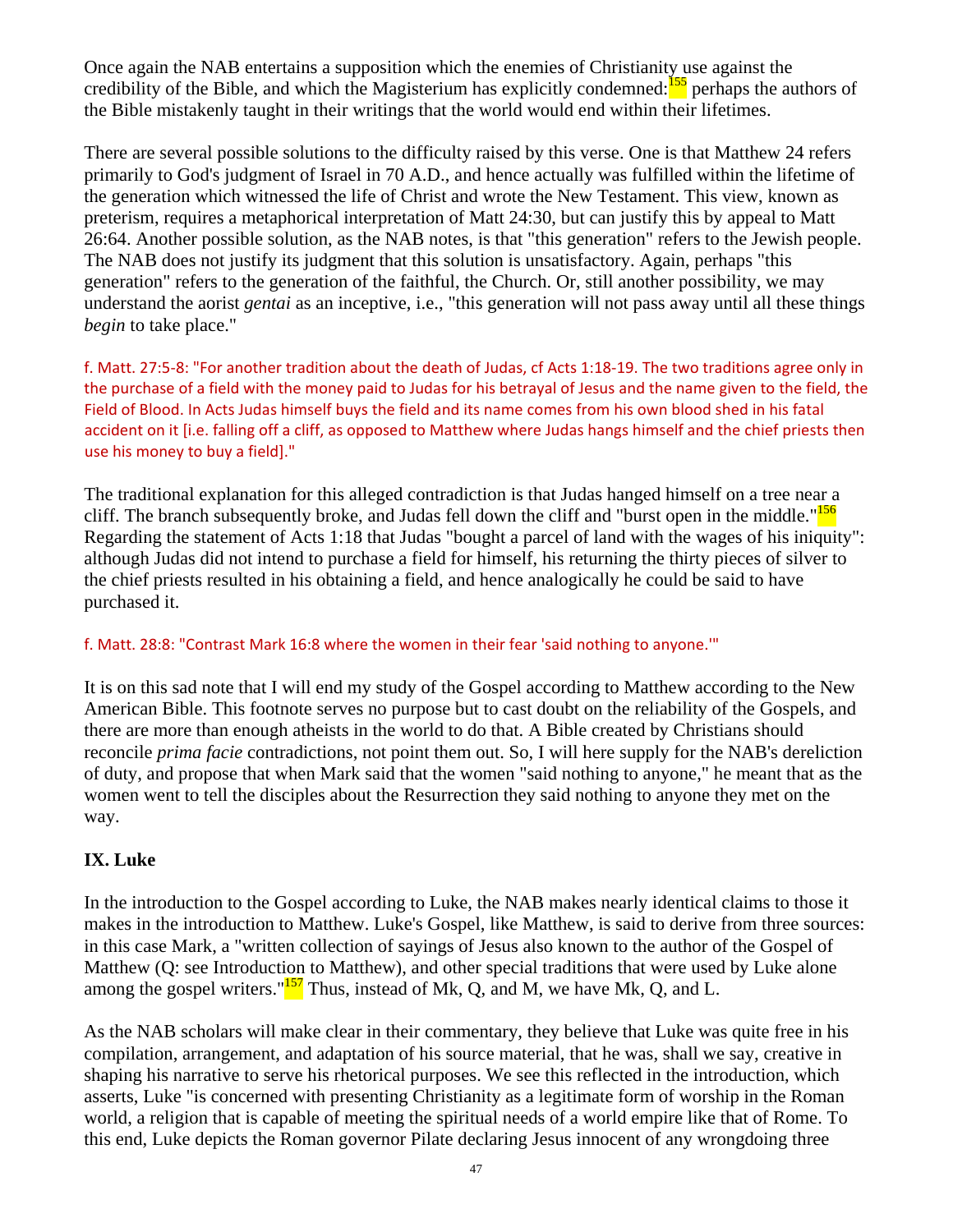times."<sup>158</sup> Let us be clear: when the NAB says that Luke "depicts" Pilate declaring Jesus innocent three times, it is by no means affirming that Pilate actually declared Jesus innocent three times. Luke says that he did, but the NAB doubts or denies the correspondence of Luke's statement to historical reality.

Next, the NAB argues that certain "details in Luke's Gospel (13:35a; 19:43-44; 21:20; 23:28-31) imply that the author was acquainted with the destruction of the city of Jerusalem by the Romans in A.D. 70."<sup>159</sup> Hence it concludes that the Gospel was probably written after that date. However, all four passages which the NAB quotes as implying familiarity with the destruction of Jerusalem are predictions, on the lips of Christ, of what would happen *in the future*. Could Jesus not have predicted the destruction of Jerusalem? The NAB's argument for the late date of composition of Luke has no force unless one assumes this heretical hidden premise.

In the same vein, the NAB asserts that the "prologue of the gospel makes it clear that Luke is not part of the first generation of Christian disciples." $\frac{160}{160}$  The first footnote in the commentary speculates that he is a "second-or third-generation Christian." However, although Luke's prologue proves that Luke was not an eyewitness of the life of Jesus, it is perfectly consistent with his being among the first Christian converts after Pentecost, and hence a contemporary and companion of the Apostles. This is what ancient Christian tradition affirms, as witnessed by Papyrus Bodmer XIV (c. 200 AD), the Muratorian Canon, Irenaeus of Lyons, $\frac{161}{16}$  the Anti-Marcionite Prologue, and Tertullian.<sup>162</sup> This tradition has been confirmed by the Pontifical Biblical Commission,<sup>163</sup> and indeed is so strong that even Joseph Fitzmyer accepts its basic contours, viz., that this Gospel's author is "Luke, a Syrian of Antioch, a physician, and a sometime collaborator of Paul."<sup>164</sup>

Finally, the NAB proclaims Luke's ignorance ("incomplete knowledge") regarding "Palestinian geography, customs, and practices," this ignorance being among the "characteristics of this Gospel." The NAB will attempt to substantiate this charge by making specific allegations of error in its commentary, which I will answer in turn. Later, in the chapter on the Acts of the Apostles, I will supply additional arguments for the early (pre 70 A.D.) date of composition of both Lucan works.

f. Lk. 1:1‐4: "...As a second‐or third‐generation Christian, Luke acknowledges his debt to earlier eyewitnesses and ministers of the word, but claims that his contribution to this developing tradition is a complete and accurate account..."

Note that St. Luke merely *claims* to give a complete and accurate account of the events of the life of Christ. The NAB leaves the question open for now as to whether this claim is true. In subsequent footnotes the NAB will inform us that St. Luke made things up or changed his source material to suit his theological ends. It would seem to follow from this that St. Luke's claim is false.

f. Lk. 1:5‐2:52: "...The narrative uses early Christian traditions about the birth of Jesus, traditions about the birth and circumcision of John the Baptist, and canticles such as the Magnificat (Luke 1:46‐55) and Benedictus (Luke 1:67‐79), composed of phrases drawn from the Greek Old Testament. It is largely, however, the composition of Luke who writes in imitation of Old Testament birth stories, combining historical and legendary details, literary ornamentation and interpretation of scripture..."

Here as in many other places the NAB scholars portray St. Luke as manipulating the past in order to weave an edifying story.<sup>165</sup> They do not entertain the traditional belief that he simply passes on eyewitness testimony (in this case, from Mary), as he claimed he would do in his prologue.

f. Lk. 1:5: "...Luke relates the story of salvation history to events in contemporary world history. Here and in Luke 3:1‐2 he connects his narrative with events in Palestinian history; in Luke 2:1‐2 and Luke 3:1 he casts the Jesus story in the light of events of Roman history..."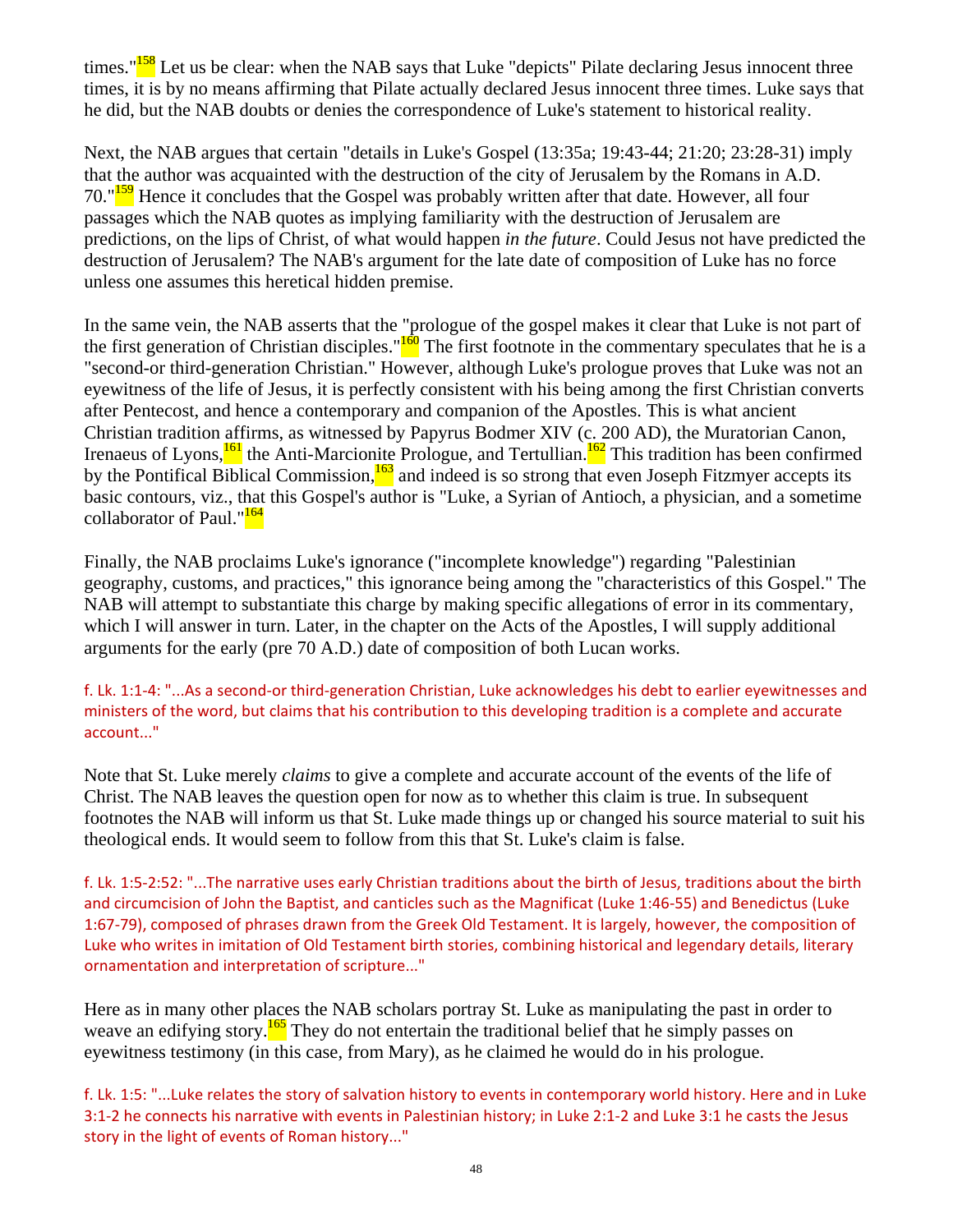Here again, the NAB intimates that St. Luke's gospel is something akin to historical fiction. St. Luke is said to combine the truth with fancy, and place the result in the context of real, historical events.

f. Lk. 1:20: "*You will be speechless and unable to talk*: Zechariah's becoming mute is the sign given in response to his question in v 18. When Mary asks a similar question in Luke 1:34, unlike Zechariah who was punished for his doubt, she, in spite of her doubt, is praised and reassured (Luke 1:35‐37)."

#### f. Lk. 1:45: "*Blessed are you who believed*: Luke portrays Mary as a believer whose faith stands in contrast to the disbelief of Zechariah (Luke 1:20)."

Doubt is a sin against faith.<sup>166</sup> If Mary doubted God's messenger at the Annunciation, as Calvin impiously thought, $\frac{167}{2}$  then she sinned, and she is not the Immaculate Conception. If it was not the NAB's intent to accuse our Lady of sin, it should not have attributed "doubt" to her, and should have used the word "difficulty" or some equivalent instead. So, the NAB is at the very least guilty of phrasing itself in a scandalously inaccurate manner.

Whether the NAB scholars intend to accuse our Lady of actually committing a sin of doubt, or at least of being depicted as committing a sin of doubt in Luke's narrative, is difficult to discern. On the one hand, they mention Mary's "doubt" in direct parallel to Zechariah's doubt, which is clearly sinful. This leads one to believe that they mean "doubt" in the same sense in both instances. On the other hand, in the subsequent footnote the NAB insists that Mary, within Luke's narrative, is a believer whose faith stands in contrast to Zechariah's disbelief. Would the NAB scholars simply state their position plainly?

f. Lk. 1:46‐55: "Because there is no specific connection of the canticle to the context of Mary's pregnancy and her visit to Elizabeth, the Magnificat (with the possible exception of v 48) may have been a Jewish Christian hymn that Luke found appropriate at this point in his story..."

f. Lk. 1:68‐79: "Like the canticle of Mary (Luke 1:46‐55) the canticle of Zechariah is only loosely connected with its context... [T]he hymn... applies more closely to Jesus and his work than to John. Again like Mary's canticle, it... may have been a Jewish Christian hymn of praise that Luke adapted to fit the present context..."

The NAB seems intent on dissenting from every magisterial decree ever promulgated by the Pontifical Biblical Commission. Above, it claimed that Luke was probably written after the fall of Jerusalem in 70 A.D. Here it intimates that Mary herself did not compose the Magnificat. These propositions contradict replies VI and IV, respectively, of the PBC's 1912 decree Concerning the Authors, Dates, and Historical Truth of the Gospels according to Mark and Luke.<sup>168</sup>

The NAB does not see the specific connection of the Magnificat to the context of Mary's visit to Elizabeth, but it is there. In v. 48 Mary proclaims "from henceforth all generations shall call me blessed." This indicates that she has received an extraordinary blessing; it is not something that every Jewish Christian would sing about himself at a typical Sunday meeting. Mary's statement in v. 49 that God has done great things or wonders for her reinforces this. The NAB argues that Luke may have added v. 48 in order to connect the hymn to Mary, but this is pure speculation. Moreover, to argue that the hymn has no specific connection to Mary, based on the supposition that the verse which connects it specifically to Mary was not originally part of the hymn, is manifestly circular.

Much of Mary's canticle, it is true, reflects general biblical themes which, though appropriate, are not specific to the context of Luke 1. However, it is to be expected that Mary, bursting into a spontaneous song of praise to God, would echo biblical themes whose application is broader than her immediate circumstances.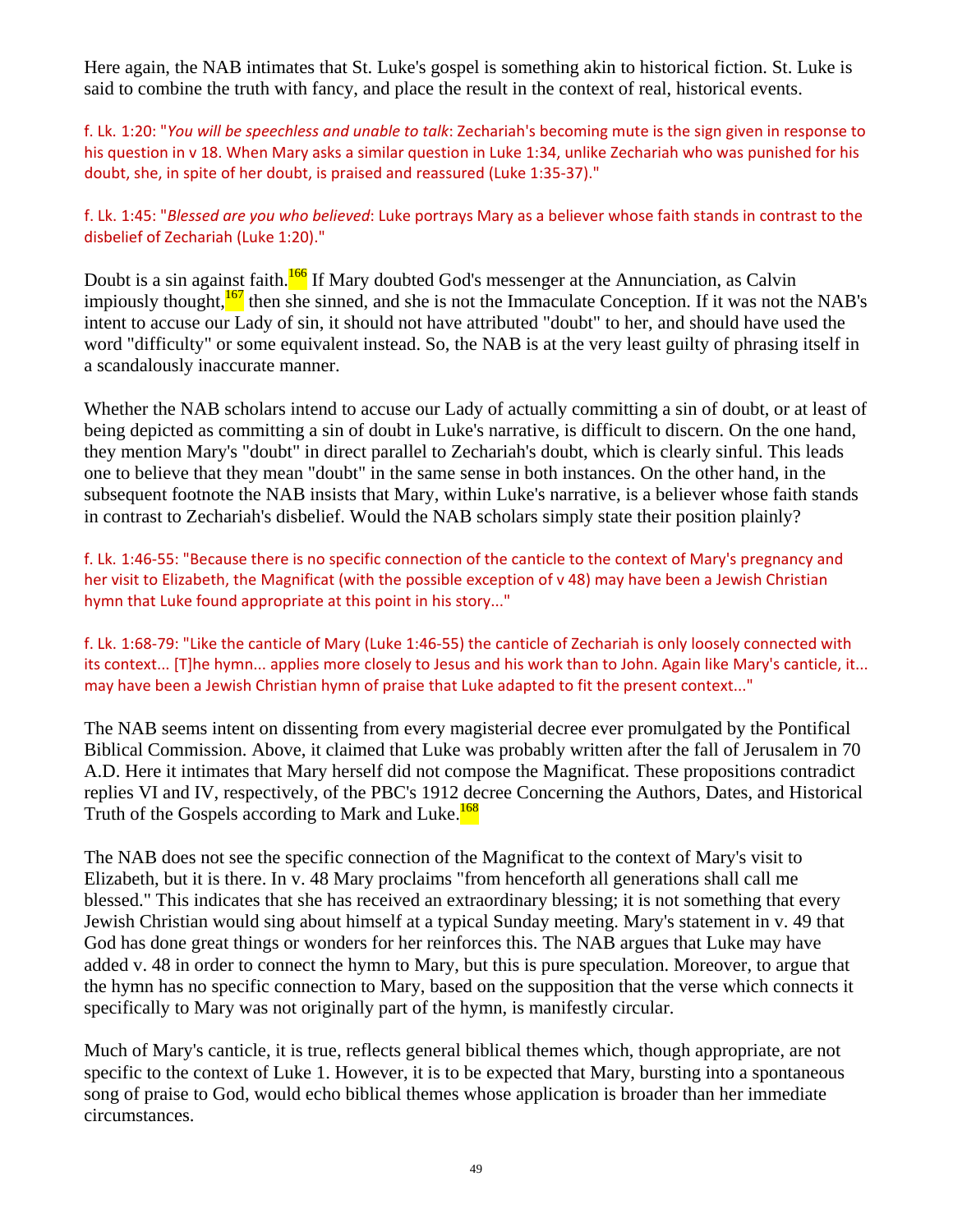The canticle of Zechariah, the Benedictus, receives similar treatment to that afforded the Magnificat: the NAB denies or doubts that Zechariah proclaimed it in the circumstances narrated by St. Luke. In justification of this position, the NAB notes that the Benedictus speaks more to Christ than to John. Well, naturally! Christ must increase, and John must decrease. It is entirely appropriate for Zechariah's hymn to laud primarily the work of Christ, and secondarily John's work to prepare His way. Indeed, it is only in the context of Christ's work that John's work of preparation is intelligible. Hence, the NAB's argument by which it justifies its refusal to affirm that Zechariah composed the Benedictus, like that with respect to Mary and the Magnificat, falls flat.

f. Lk. 2:1‐2: "Although universal registrations of Roman citizens are attested in 28 B.C., 8 B.C., and A.D. 14 and enrollments in individual provinces of those who are not Roman citizens are also attested, such a universal census of the Roman world under Caesar Augustus is unknown outside the New Testament. Moreover, there are notorious historical problems connected with Luke's dating the census when Quirinius was governor of Syria, and the various attempts to resolve the difficulties have proved unsuccessful. P. Sulpicius Quirinius became legate of the province of Syria in A.D. 6‐7 when Judea was annexed to the province of Syria. At that time, a provincial census of Judea was taken up. If Quirinius had been legate of Syria previously, it would have to have been before 10 B.C. because the various legates of Syria from 10 B.C. to 4 B.C. (the death of Herod) are known, and such a dating for an earlier census under Quirinius would create additional problems for dating the beginning of Jesus' ministry (Luke 3:1, 23). A previous legateship after 4 B.C. (and before A.D. 6) would not fit with the dating of Jesus' birth in the days of Herod (Luke 1:5; Matthew 2:1). Luke may simply be combining Jesus' birth in Bethlehem with his vague recollection of a census under Quirinius..."

This footnote accuses Luke of being a significantly less than conscientious historian, recklessly constructing a narrative based on nothing more than a vague recollection and, therefore, inevitably making glaring historical mistakes.

The Vatican's chief historian, Fr. Walter Brandmüller, admirably defends the accuracy of Luke's work:

[Gerhard] Kroll shows by means of the available sources from profane history, such as inscriptions, papyrus finds, ancient historiography, and so forth, that Augustus in fact decreed a universal census of the Roman Empire. Kroll refers, for example, to the so-called *Monumentum Ancyranum*. This, an extensive inscription in the temple of Rome and Augustus in Ankara, contains a text that Augustus himself left behind toward the end of his life... In it Augustus says that he ordered a census three times during his reign. The Roman jurist Tertullian (d. 220), who claims to have used the archives of the Roman state, writes in his polemical work, *Adversus Marcionem*, which was composed in Rome: "It is certain that during the reign of Augustus the census was carried out in Judea by Sentius Saturnius."

This news is startling. Wasn't Quirinius the one who carried out the census? Now, Luke is indeed the only one to report that Quirinius was governor during Herod's lifetime (d. 4 B.C.); nevertheless, none of this rules out the accuracy of the Lucan account. It can also be harmonized with Tertullian's information, for a series of references leads to the highly probable conclusion that Quirinius, during the years in question, held the superior position of an *Orienti praepositus* [commander over the East], to whom the governor of Syria was a subordinate. Consequently, Luke mentioned Quirinius as the one actually responsible for the census and omitted the name of the governor who carried it out.

...No one disputes the fact that the census was carried out in the provinces every fourteen years. So if we count fourteen years back from A.D. 6, we come to the year 8 B.C. At that time Herod was living, and Quirinius resided in the East as Caesar's legate. Therefore, during the years from 8 to 4 B.C.--since the census process took several years to complete--the census took place and Jesus was born.<sup>169</sup>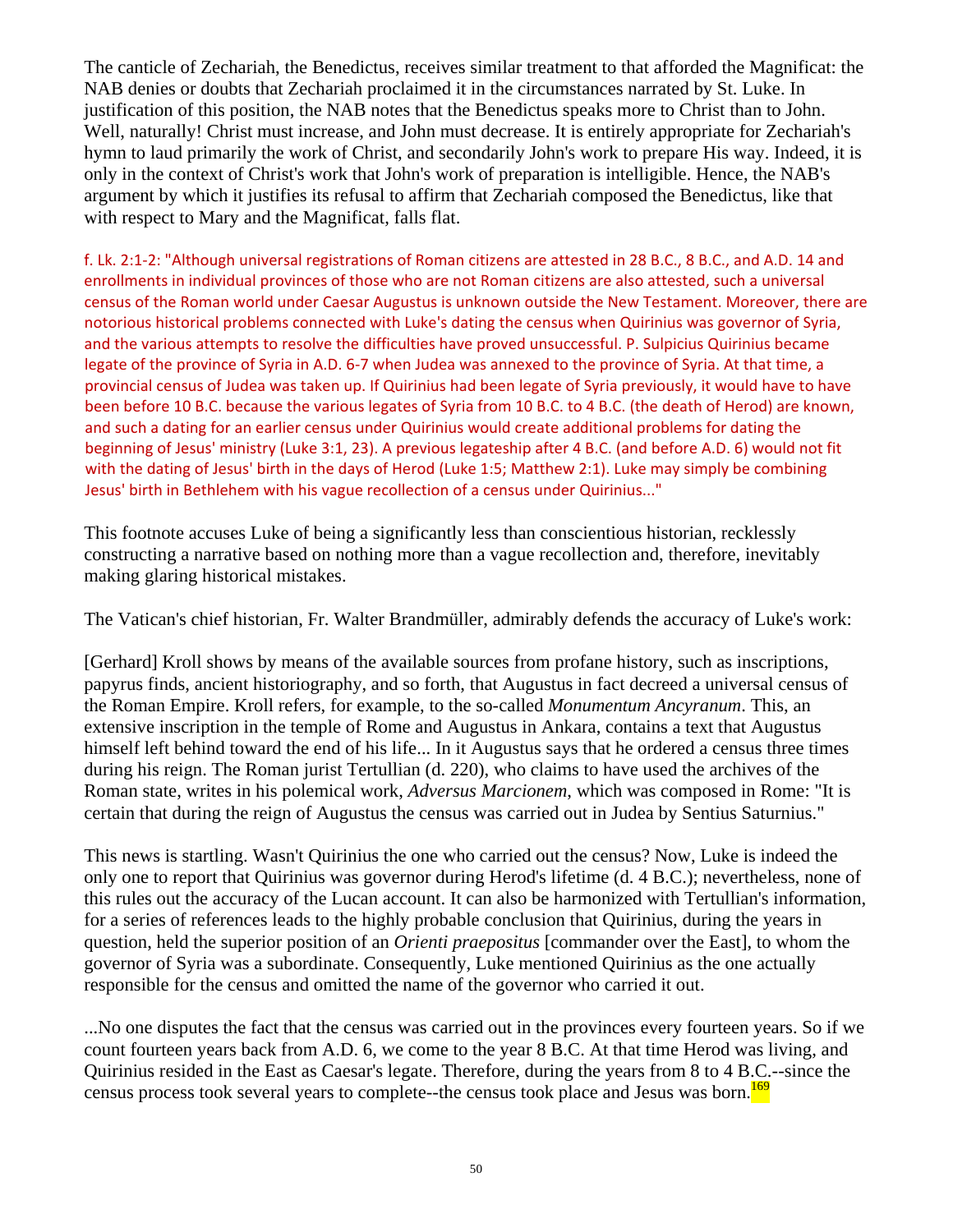f. Lk. 2:11: "...As savior, Jesus is looked upon by Luke as the one who rescues humanity from sin and delivers humanity from the condition of alienation from God..."

The NAB here continues its long tradition of using subjective language to the exclusion of proclaiming objective truth. Thus, "Jesus is *looked upon* by Luke as the one who rescues humanity from sin."

f. Lk. 2:22: "*Their purification*: syntactically, *their* must refer to Mary and Joseph, even though the Mosaic law never mentions the purification of the husband... *They took him up to Jerusalem to present him to the Lord*: as the firstborn son (Lk 2:7) Jesus was consecrated to the Lord as the law required (Ex 13:2,12), but there was no requirement that this be done at the temple. The concept of a presentation in the temple is probably derived from 1 Sm 1:24‐28.

Contra the NAB, syntax does not compel us to read "their" as referring to Mary and Joseph, and context suggests Mary and Jesus instead. On this point Francois Bovon writes:

The expression ["their purification"] is only to connect "purification" and "presentation." Luke brings these into the context of the redemption of the firstborn, as the citation from Exodus 13 indicates, surely because "purification" comes up in this context now and again, although not in Exodus 13. Although an inexact description both for the mother's purification (Lev 12) and for the son's redemption (Exod 13), *katharismos* can be understood as such in a general sense.<sup>170</sup>

The NAB is correct to note that the law never required that the firstborn son should be consecrated at the temple in Jerusalem. However, this fact does not justify the NAB's conclusion that the story of Jesus' presentation in the temple was probably fabricated in imitation of a story in the Old Testament, rather than having actually occurred. The Holy Family could have consecrated Jesus at the Jerusalem temple even though this was not a requirement of the law. It ought not surprise us that the Holy Family would perform a supererogatory act of piety!

### f. Lk. 2:35: "...[Mary's] blessedness as mother of the Lord will be challenged by her son who describes true blessedness as 'hearing the word of God and observing it.'"

While this footnote perhaps admits of an orthodox interpretation, its manner of expression certainly offends against Catholic sensibilities.

f. Lk. 3:21: "*Was praying*: Luke regularly presents Jesus at prayer at important points in his ministry..."

By now we have observed this phenomenon a sufficient number of times that to point it out again would simply be repetitive. The NAB commentary gives rise to doubt by repeatedly using such language as "Luke portrays," "Luke presents," and "Luke characterizes," without ever explicitly affirming the factual veracity of his work. $171$ <sup>171</sup> Then it confirms this doubt by accusing Luke of fabricating various details, mixing and matching sources at whim, and in general confirming the sneaking suspicion, engendered by the type of language described above, that St. Luke's portraits/presentations/characterizations are not in fact accurate but the product of a man who has a theological agenda and is not adverse to manhandling historical sources in its pursuit. $172$ 

### f. Lk. 4:1: "*Filled with the holy Spirit*: as a result of the descent of the Spirit upon him at his baptism (Luke 3:21‐ 22), Jesus is now equipped to overcome the devil..."

This footnote is simply bizarre. Jesus, being perfect God and perfect man, was more than sufficiently equipped to overcome the devil from the moment of His conception. Is the NAB here saying that some additional equipment from the Holy Spirit was necessary, such that Jesus would have been inadequate to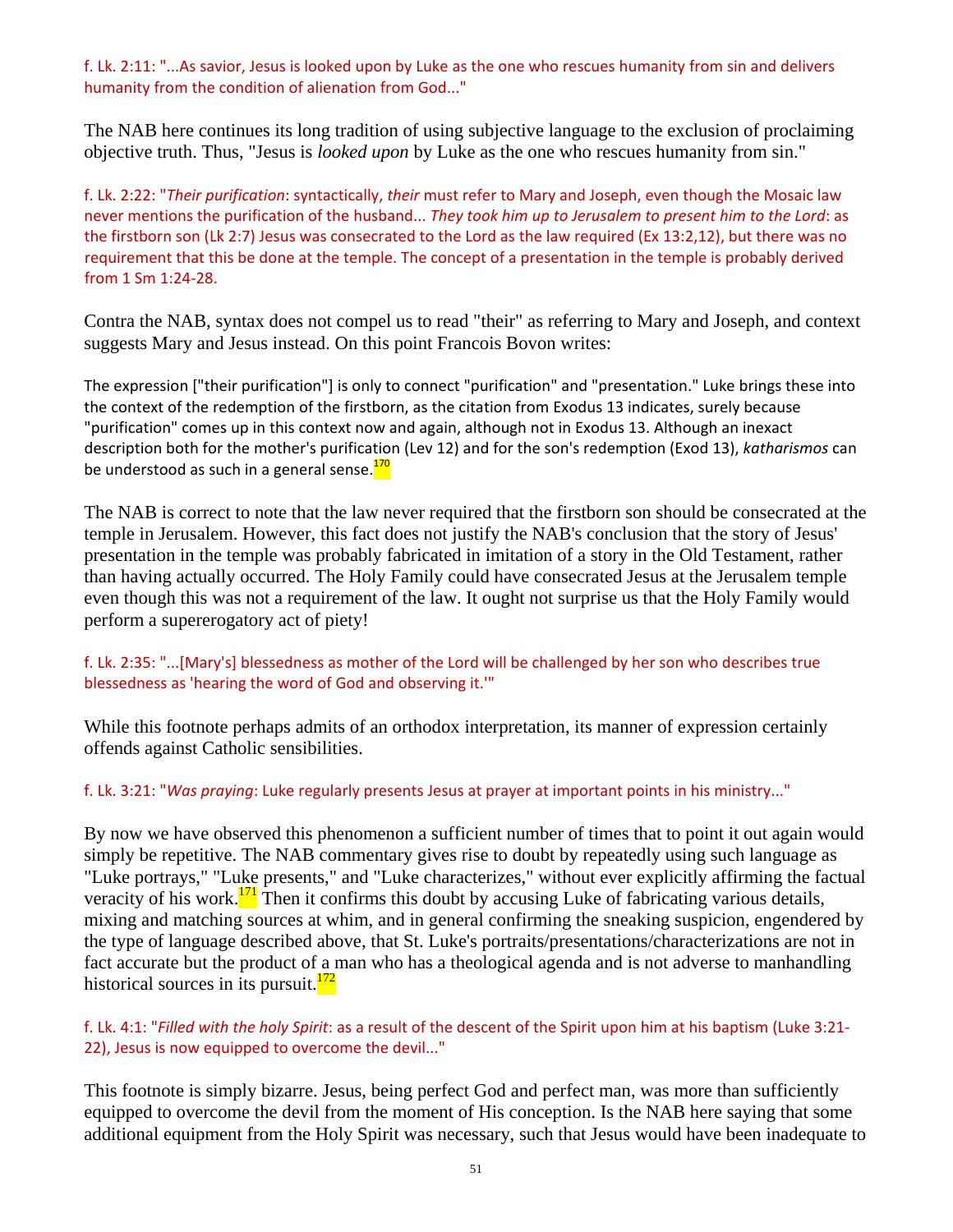overcome the devil without it? This is unthinkable. Traditional Catholic exegesis holds that Jesus allowed Himself to be baptized in order to sanction the ministry of His predecessor, to teach humility, and to sanctify the waters to prepare them to serve as the matter of the sacrament of regeneration. $173$ Christ absolutely did not get baptized because He needed it to arm Himself against a fallen angel.

f. Lk. 4:21: "*Today this scripture passage is fulfilled in your hearing*: this sermon inaugurates the time of fulfillment of Old Testament prophecy. Luke presents the ministry of Jesus as fulfilling Old Testament hopes and expectations (Luke 7:22); for Luke, even Jesus' suffering, death, and resurrection are done in fulfillment of the scriptures..."

*Even* Jesus' suffering, death, and resurrection? Of course and especially Jesus' suffering, death, and resurrection are done in fulfillment of the Scriptures! And not just *for Luke* (note the subjective language again; the NAB scholars do not agree with Luke that the Old Testament actually prophesied a suffering Messiah, as they will state openly below), but for the other evangelists as well (cf. Matt 26:54; John 19:28), and indeed the whole world, as this is objective truth.

f. Lk. 5:1-11: "There are traces in Luke's story that the post-resurrectional context is the original one: in v 8 Simon addresses Jesus as *Lord* (a post‐resurrectional title for Jesus‐‐see Luke 24:34; Acts 2:36‐‐that has been read back into the historical ministry of Jesus) and recognizes himself as a sinner (an appropriate recognition for one who has denied knowing Jesus‐‐Luke 22:54‐62)."

"Lord" is not an exclusively post-resurrectional title; Jesus used it of Himself and others used it of Him throughout His earthly ministry. $\frac{174}{174}$  If the NAB scholars intend to relegate to anachronism every instance in which the Gospels record someone addressing Jesus as Lord prior to His resurrection, based on the supposition that "Lord" is a post-resurrectional title, surely they must see the hopeless circularity of their argument. Next, Simon's recognition of himself as a sinner is wholly appropriate for one who has led the life of an average Galilean fisherman. These two facts having been established, we see that this story in perfectly congruous with the context in which Luke situates it, and there is no justification whatsoever for supposing, as the NAB does, that this story has been transposed from its original context as an appearance of the risen Lord.

#### f. Lk. 5:19: "*Through the tiles*: Luke has adapted the story found in Mk to his non‐Palestinian audience by changing "opened up the roof" (Mk 2:4, a reference to Palestinian straw and clay roofs) to *through the tiles*, a detail that reflects the Hellenistic Greco‐Roman house with tiled roof."

According to the NAB, Luke as a matter of course exercised little care for the accuracy of the factual details of his narrative, and indeed in this instance proposes a factual detail which is objectively false: *if* this story ever actually happened, the paralytic would have been let down through a straw and clay roof, whereas Luke says he was let down through a tile roof.

As in every instance in which it does so, the NAB accuses Sacred Scripture of error rashly. Archbishop Goodier explains of first century Palestinian roofs that "in the centre itself a square patch was covered with loose tiles, resting on thin poles, which in the very hot season could be removed, and so give air and coolness to the room below."<sup>175</sup> This being the case, St. Luke's statement that the paralytic was let down "through the tiles" comports perfectly with the milieu of first century Palestine.

f. Lk. 8:21: "...[B]y omitting Mark 3:33 and especially Mark 3:20‐21 Luke has softened the Marcan picture of Jesus' natural family. Probably he did this because Mary has already been presented in Luke 1:38 as the obedient handmaid of the Lord who fulfills the requirement for belonging to the eschatological family of Jesus; cf also Luke 11:27‐28."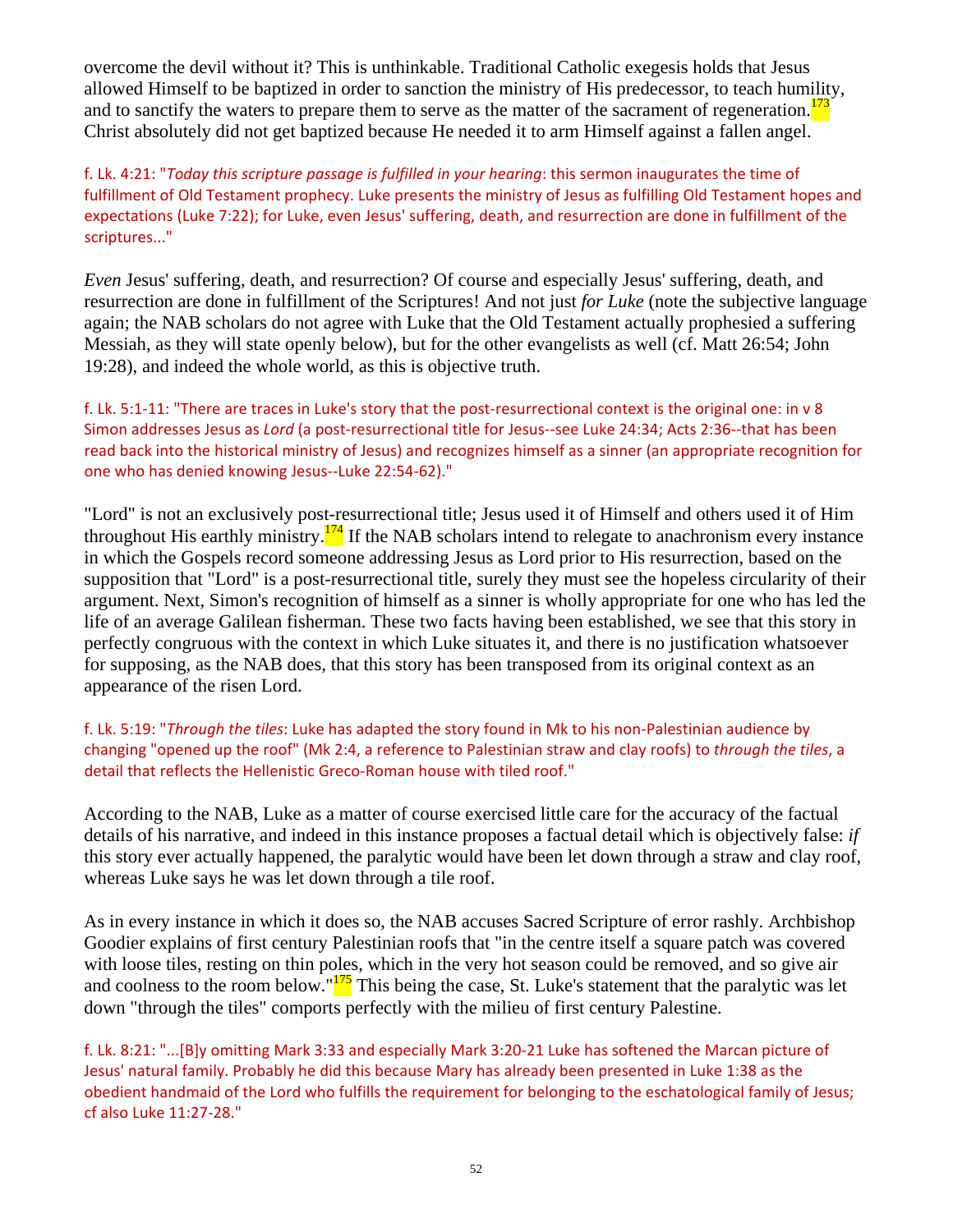Once again the NAB raises doubts about the biblical basis of the Immaculate Conception. It teaches here that Luke "probably" softened Mark's portrait of Mary in order to harmonize it with his own portrait of her as an obedient handmaid of the Lord. This suggests that Mark's portrait is inconsistent with Mary's being an obedient handmaid of the Lord (i.e., that in Mark's portrait she is a sinner), or at least that Luke found it to be so. Perhaps the NAB scholars would save their orthodoxy by clarifying that they do not think Mark's portrait of Mary is actually inconsistent with Marian dogma; Luke merely mistakenly thought so.

#### f. Lk. 9:32: "*They saw his glory*: the glory that is proper to God is here attributed to Jesus (see Luke 24:26)."

At the risk of sounding like a broken record, I must devote a paragraph to one more instance of needlessly subjective language. St. Luke is said to have attributed to Jesus, in the transfiguration narrative, the glory that is proper to God. Shall I trust this attribution? Shall I trust the word of a man who makes things up, who puts words in peoples' mouths, and who writes narratives embellished to sound like Old Testament Scripture, to the detriment of factual accuracy, all because he has an agenda to pursue? The whole tenor of the NAB's commentary on Luke would lead me to believe that the answer is no.

### f. Lk. 10:18: "*I have observed Satan fall like lightning*: the effect of the mission of the seventy‐two is characterized by the Lucan Jesus as a symbolic fall of Satan..."

And what exactly are we to make of this odd little term: "the Lucan Jesus"? Given that the NAB speaks elsewhere of the historical Jesus, it is one more stab at the notion that we can trust Luke to accurately relay what Jesus actually did and taught.

f. Lk. 17:20‐37: "To the question of the Pharisees about the time of the coming of God's kingdom, Jesus replies that the kingdom is among you (Luke 17:20‐21). The emphasis has thus been shifted from an imminent observable coming of the kingdom to something that is already present in Jesus' preaching and healing ministry. Luke has also appended further traditional sayings of Jesus about the unpredictable suddenness of the day of the Son of Man..."

The implication here, as in the comments on Luke 21:5-36, 8, is that St. Luke reworked the received teaching (that Jesus would return imminently), because this teaching had proven to be false.

f. Lk. 24:26: "*That the Messiah should suffer*...: Luke is the only New Testament writer to speak explicitly of a suffering Messiah (Luke 24:26, 46; Acts 3:18; 17:3; 26:23). The idea of a suffering Messiah is not found in the Old Testament or in other Jewish literature prior to the New Testament period, although the idea is hinted at in Mark 8:31‐33. See the notes on Matthew 26:63 and 26:67‐68."

This is certainly one of the most outrageous footnotes contained within the NAB. It seriously claims that "Luke [a writer, incidentally, whose trustworthiness the NAB has gravely undermined] is the only New Testament writer to speak explicitly of a suffering Messiah." This claim is flatly false. The concept of the suffering Messiah is ubiquitous in the New Testament,<sup>176</sup> and is even expressed by Peter and Paul with those exact words.

Equally outrageous, in this footnote the NAB actually sides with modern Judaism against Christianity, and claims that the concept of a suffering Messiah is foreign to the Old Testament! Might I point the NAB scholars to the suffering servant oracles of Isaiah? Or Wisdom 2:10-24? Daniel 9:26 or Zechariah 12:10? The NAB even says in its commentary on Isaiah 53 that Christ is its perfect fulfillment. Why, then, does the NAB choose to contradict itself here? Or, according to the NAB's definition of terms, are these two propositions somehow not contradictory?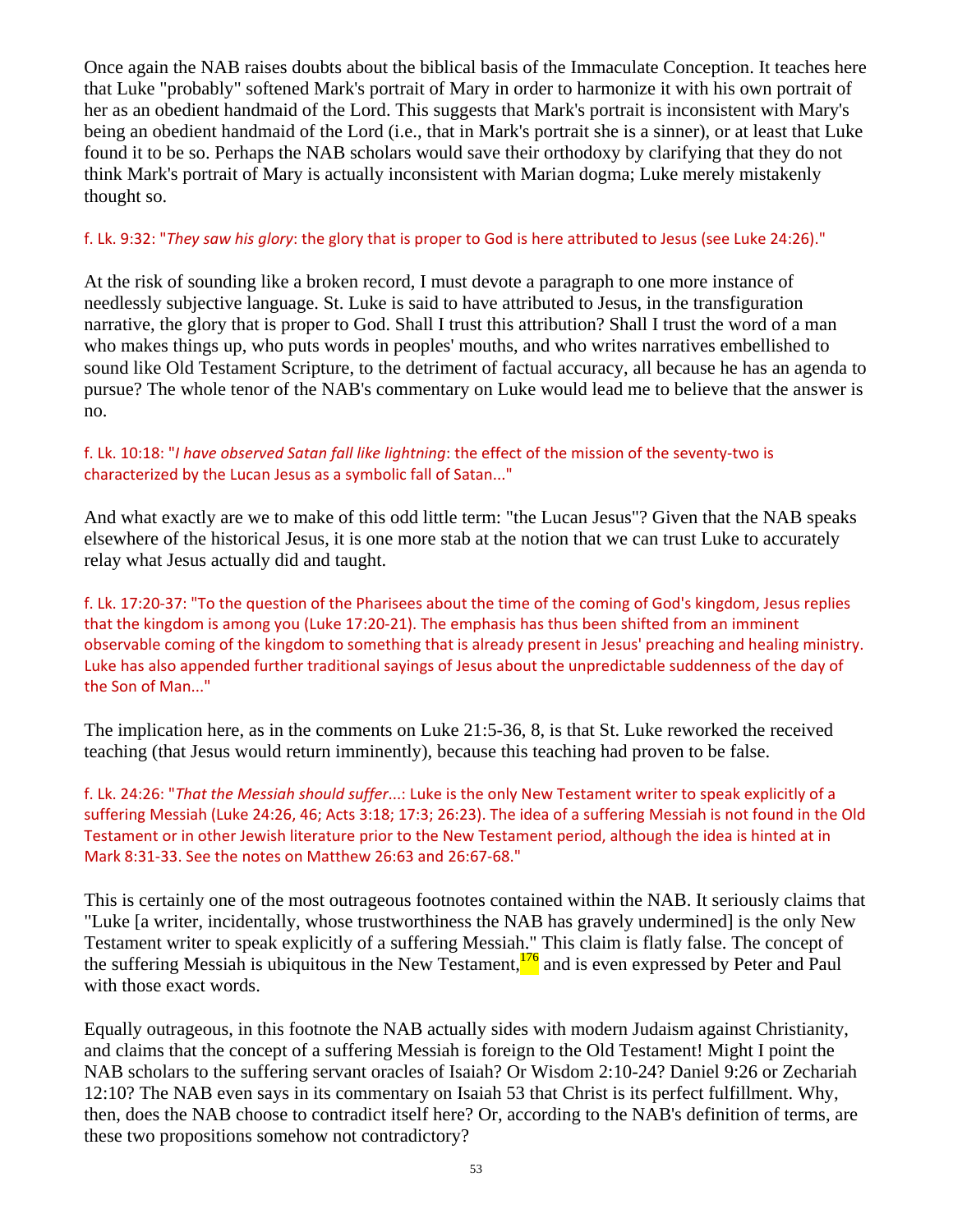As a whole, the NAB commentary on Luke undermines the faith of Catholics, introducing doubts, multiplying difficulties, and leaving the reader with the uneasy and inchoate feeling that all herein is to some degree suspect. Although, standing alone, some of the NAB's claims may seem inconsequential, as a whole the myriad doubts which pervade the NAB constitute a formidable edifice. It must be torn down.

Ben Douglass June 2, Anno Domini MMIX

[110] This solution is obvious to anyone willing to allow the Scriptures to speak with consistency. So Challoner, in *HOT*, p. 381; *KD*, Vol. 2, pp. 558-559; Eugene H. Merrill, *Kingdom of Priests: A History of Old Testament Israel* (Grand Rapids, MI: Baker Academic, 2nd ed. 2008) p. 238.

[111] Merrill, *op. cit.*, p. 230.

[112] Cf. *PDG*, 7-8.

[113] The NAB translates the various forms of *chadash* as restore (2 Chr 15:8; 24:4; Is 61:4), restored (Lam 5:21), renew (Job 10:17; Ps 51:12; 104:30), and renewed (Ps 103:5).

[114] The proper Catholic response to violent biblical passages such as this is supplied by St. Thomas Aquinas, cited *supra* in "Prolegomena to Genesis." Cf. also Bishop Challoner's commentary: "The great master of life and death (who cuts off one half of mankind whilst they are children) has been pleased sometimes to ordain that children be put to the sword, in detestation of the crimes of their parents, and that they might not live to follow the same wicked ways. But without such ordinance of God, it is not allowable in any wars, how just soever, to kill children" (in *HOT*, p. 358).

[115] Cf. *HG*, 22; *SP*, 19.

[116] R. E. Brown, *The Virginal Conception and Bodily Resurrection of Jesus* (New York, NY: Paulist Press, 1973) p. 9.

[117] "An evil spirit, by divine permission, and for [Saul's] punishment, either possessed or obsessed him" (Challoner, in *HOT*, p. 360).

[118] *KD*, Vol. 2, p. 487.

[119] Cf. Dante Alighieri, *Paradiso*, Canto XX 37-39.

[120] David Goldstein, in *Honey from the Rock*, ed. Roy Schoeman (San Francisco, CA: Ignatius, 2007) p. 70.

[121] A prolific third century opponent of Christianity named Porphyry was the first to advance this claim. Eusebius of Caesarea and St. Jerome opposed him. Secularists have since taken up Porphyry's cause. Pope Leo XIII denounced as a detestable error the contention that "the prophecies and the oracles of God are... either predictions made up after the event or forecasts formed by the light of nature" (*PD*, 10).

[122] *SJNAB*, p. 1021.

[123] *SJNAB*, p. 983.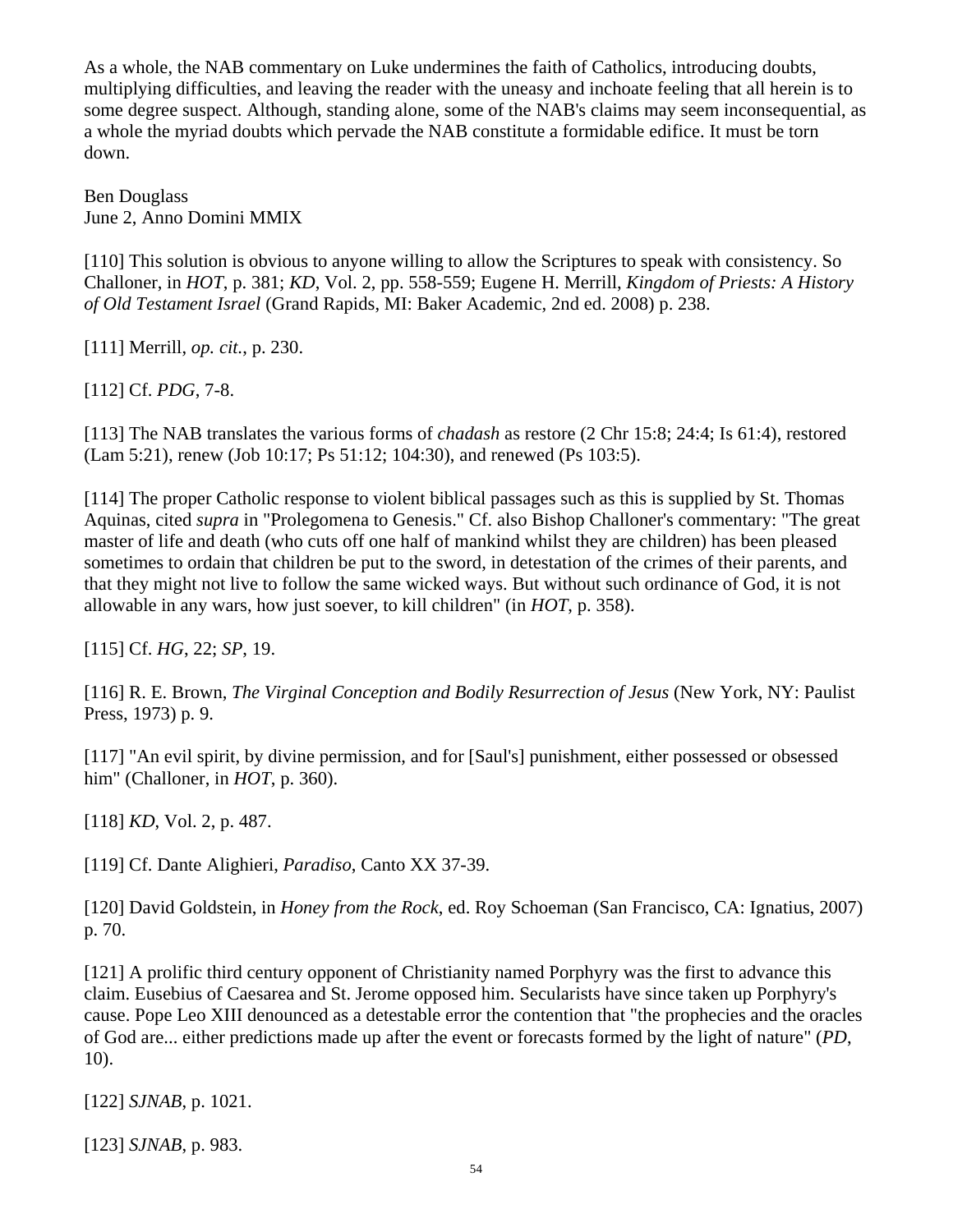[124] Cf. Daniel B. Wallace, ["Who is Ezekiel's Daniel](http://www.bible.org/page.php?page_id=1576)," retrieved 3/31/09.

[125] *The Antiquities of the Jews*, Bk. 10, Chs. 10-11.

[126] *Jerome's Commentary on Daniel*, trans. Gleason Archer (Grand Rapids, MI: Baker Book House, 1958) *passim.*

[127] Cf. Edwin M. Yamauchi, ["Daniel and Contacts Between the Aegean and the Near East Before](http://www.biblicalstudies.org.uk/pdf/daniel_yamauchi.pdf)  [Alexander,](http://www.biblicalstudies.org.uk/pdf/daniel_yamauchi.pdf)" *Evangelical Quarterly* 53.1 (January-March 1981): 37-47; *KD*, Vol. 9, pp. 507-508.

[128] K. A. Kitchen, ["The Aramaic of Daniel](http://www.biblicalstudies.org.uk/pdf/daniel_kitchen.pdf)," in *Notes on Some Problems in the Book of Daniel*, ed. D. J. Wiseman (London: The Tyndale Press, 1965) pp. 35-44.

[129] *Ibid.*, pp. 31-79.

[130] Nabonidus Chronicle, Years 7, 9-11.

[131] *Ibid.*, Year 17.

[132] D. J. Wiseman, "[Some Historical Problems in the Book of Daniel,](http://www.biblicalstudies.org.uk/pdf/daniel_wiseman.pdf)" in *Notes on Some Problems in the Book of Daniel*, ed. D. J. Wiseman (London: The Tyndale Press, 1965) pp. 9-16.

[133] Dr. Barry D. Smith, "The Book of Daniel and the Second-Temple Period," (paper for Atlantic Baptist University at http://www.abu.nb.ca/Courses/NTIntro/InTest/Daniel.htm) 7/12/04.

[134] E.g., *The Histories*, 1:181,183.

[135] "The statue denoted the four great empires of the Chaldees, Persians, Greeks, and Romans" (*HOT*, p. 1090; cf. *CCHS*, pp. 626-627; *KD*, Vol. 9, p. 654).

[136] *The Histories*, 1:191.

[137] "[S]ince in ch 8 the Medo-Persian empire is represented as one empire symbolized by one beast, so must it be represented by one beast or by one metal in the other visions. Any attempt, therefore, to split up the Medo-Persian empire into two separate and successive kingdoms is against the writer's view of history" (*CCHS*, p. 627).

[138] *KD*, Vol. 9, p. 640.

[139] *Ibid.*, p. 641.

[140] "[I]t is permitted to no one to interpret Holy Scripture against... the unanimous agreement of the Fathers" (*DeRev*, par. 9).

[141] So Challoner, in *HOT*, p. 1103; Josh McDowell, *The New Evidence That Demands a Verdict* (Nashville, Tennessee: Thomas Nelson, 1999) p. 200.

[142] Cf. Harold Hoehner, *Chronological Aspects of the Life of Christ* (Grand Rapids, Michigan: Zondervan, 1977) p. 138, in McDowell, *op. cit.*, p. 200.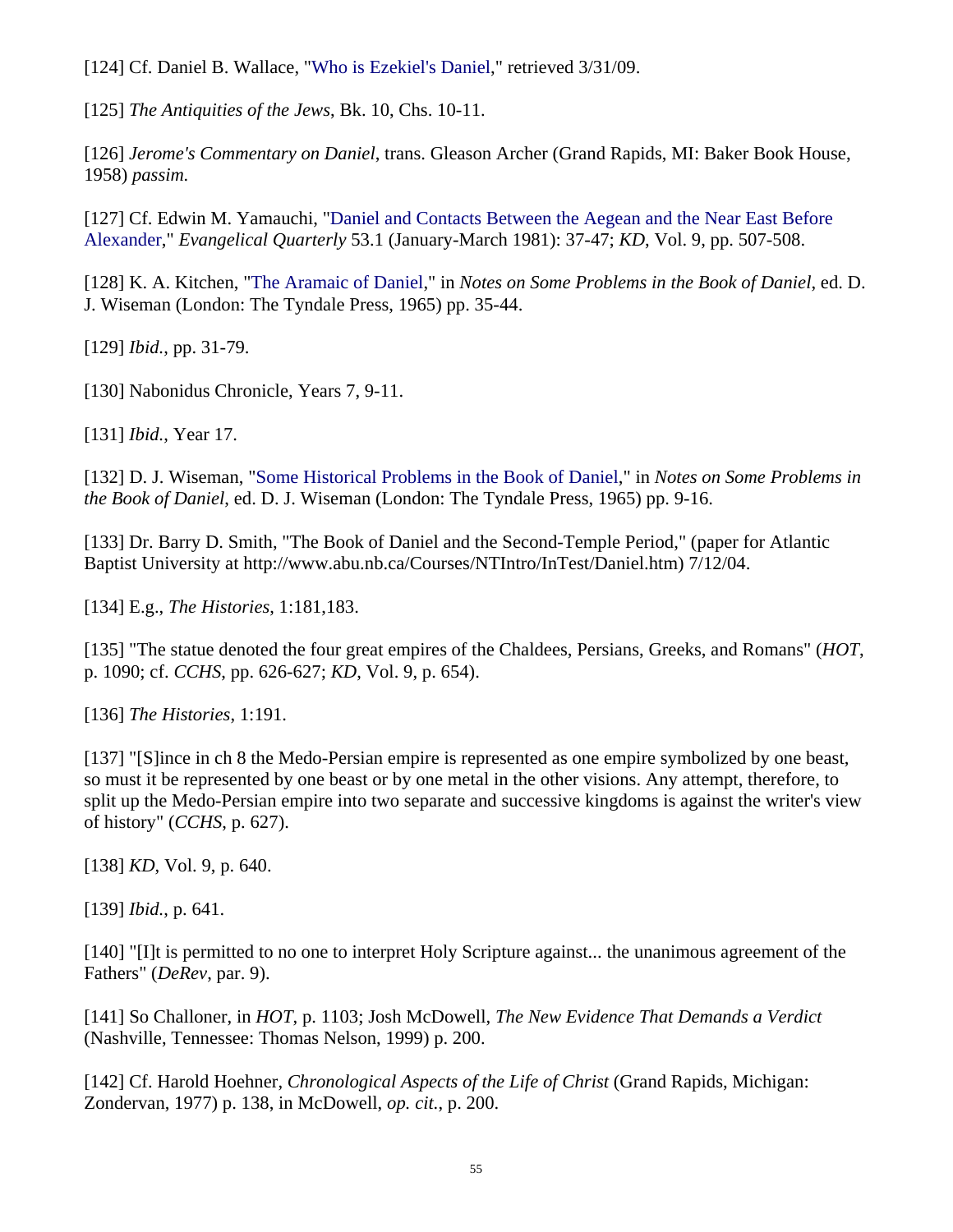[143] The Pontifical Biblical Commission decided, in its June 19, 1911 decree "Concerning the Author, the Date, and the Historical Truth of the Gospel according to Matthew" (AAS 3 [1911] 294ff; EB 401ff; Dz 2148 ff): "I: Having regard to the universal and unwavering agreement of the Church ever since the first centuries, an agreement clearly attested by the express witness of the Fathers, by the titles of the Gospel manuscripts, the most ancient versions of the sacred books and the lists handed on by the holy Fathers, by ecclesiastical writers, by Popes and Councils, and finally by the liturgical use of the Church in the East and in the West, may and should it be affirmed as certain that Matthew, the Apostle of Christ, was in fact the author of the Gospel current under his name? Answer: In the affirmative" (in *CCHS*, p. 70).

[144] Cf. Richard Bauckham, *Jesus and the Eyewitnesses* (Grand Rapids, MI: Eerdmans, 2006) pp. 13- 14.

[145] In Eusebius, *Ecclesiastical History*, 3:39:16. On the interpretation of *logia* I follow Bauckham, *op. cit.*, p. 214.

[146] *Against the Heresies*, 3:1:1.

[147] Origen, in Eusebius, *Ecclesiastical History*, 6:25:3-4.

[148] In its 1912 decree "On the Synoptic Problem or the Mutual Relations of the First Three Gospels." the Pontifical Biblical Commission explicitly forbade catholic exegetes from advocating the sourcecritical theory here embraced by the NAB (AAS 4 [1912] 465; EB 117f; Dz 2164ff): "II: Ought those to be considered faithful to the above prescriptions, who without the support of any traditional evidence or historical argument readily embrace what is commonly called 'the two-document hypothesis', the purpose of which is to explain the composition of the Greek Gospel of Matthew and the Gospel of Luke chiefly by their dependence on the Gospel of Mark and a so-called collection of the discourses of our Lord; and are they consequently free to advocate it? Answer: In the negative to both parts" (in *CCHS*, p. 71).

[149] "In large measure the material of these discourses came to 'Matthew' from his tradition, but his work in modifying and adding to what he had received is abundantly evident" (*SJNAB*, p. 7 of the Revised New Testament, quotation marks mine). Cf. St. Clement of Rome, Epistle to the Corinthians, 45: "You have studied the Holy Scriptures, which are true and of the Holy Spirit. You know well that nothing unjust or fraudulent is written in them." St. Irenaeus of Lyons, *Against the Heresies*, 4:33:8: "[T]he Scriptures... have come down to us by being guarded against falsification, and are received without addition or deletion."

[150] *The Babylonian Talmud*, trans. Michael L. Rodkinson (Boston, MA: New Talmud Publishing Company, 1903) Vol. I, Tractate Shabbat, Chapter XVI. Burton Visotzky, in "Overturning the Lamp," *Journal of Jewish Studies*, Vol. 38 (1987) p. 78, translates the allusion to Matt 5:15-16 as "May your light shine forth like a lamp," which is more explicit.

[151] Incidentally, for the Pontifical Biblical Commission such prophecies are evidence of a pre 70 A.D. date of composition: "III: Can the composition of this original text be postponed till after the time of the destruction of Jerusalem, so that the prophecies it contains about that destruction were written after the event... Answer: In the negative" (Decree "Concerning the Author, the Date, and the Historical Truth of the Gospel according to Matthew," in *CCHS*, p. 70).

[152] *Supra*, f. 63.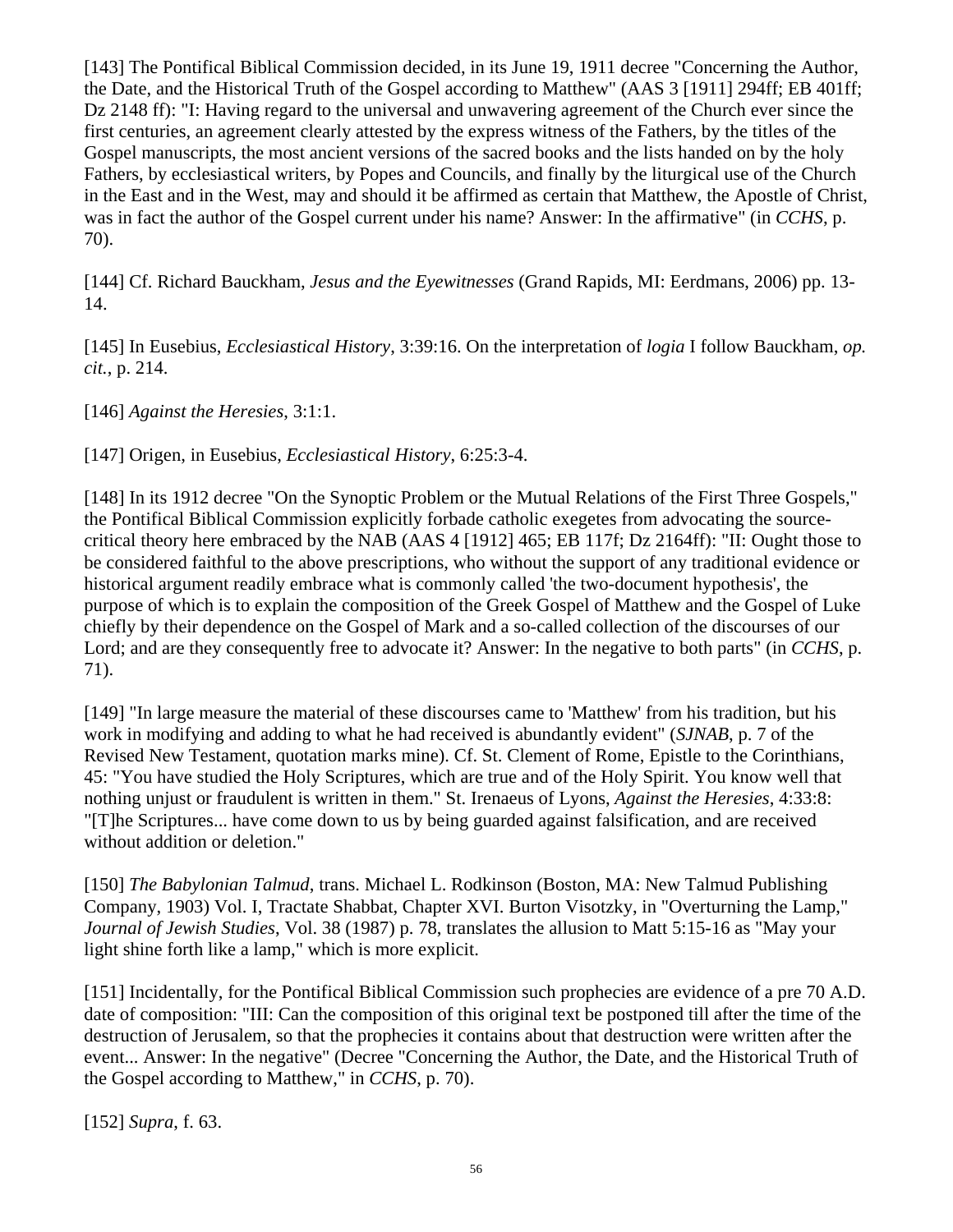[153] "But Faustus finds contradictions in the Gospels. Say, rather, that Faustus reads the Gospels in a wrong spirit, that he is too foolish to understand, and too blind to see. If you were animated with piety instead of being misled by party spirit, you might easily, by examining these passages, discover a wonderful and most instructive harmony among the writers. Who, in reading two narratives of the same event, would think of charging one or both of the authors with error or falsehood, because one omits what the other mentions, or one tells concisely, but with substantial agreement, what the other relates in detail, so as to indicate not only what was done, but also how it was done? This is what Faustus does in his attempt to impeach the truth of the Gospels; as if Luke's omitting some saying of Christ recorded in Matthew implied a denial on the part of Luke of Matthew's statement. There is no real difficulty in the case; and to make a difficulty shows want of thought, or of the ability to think" (St. Augustine, *Against Faustus*, 33:7).

[154] "But I shall not venture to suppose or to say such a thing [that Scripture contradicts itself]; and if a Scripture which appears to be of such a kind be brought forward, and if there be a pretext [for saying] that it is contrary[to some other], since I am entirely convinced that no Scripture contradicts another, I shall admit rather that I do not understand what is recorded, and shall strive to persuade those who imagine that the Scriptures are contradictory, to be rather of the same opinion as myself." (St. Justin Martyr, *Dialogue with Trypho*, 65)

[155] Pope St. Pius X, in *LS*, condemned the following notions: "33. Everyone who is not led by preconceived opinions can readily see that either Jesus professed an error concerning the immediate Messianic coming or the greater part of His doctrine as contained in the Gospels is destitute of authenticity... 52. It was far from the mind of Christ to found a Church as a society which would continue on earth for a long course of centuries. On the contrary, in the mind of Christ the kingdom of heaven together with the end of the world was about to come immediately." St. Pius also lamented such erroneous opinions in *PDG*, 36: "[The modernists] are ready to admit, nay, to proclaim that Christ Himself manifestly erred in determining the time when the coming of the Kingdom of God was to take place, and they tell us that we must not be surprised at this since even Christ was subject to the laws of life! After this what is to become of the dogmas of the Church?" Again, the NAB could perhaps salvage Christ's omniscience by trashing the authenticity of the sayings Matthew puts in His mouth.

[156] Cf. Witham, in *HNT*, p. 1435.

[157] *SJNAB*, p. 96.

[158] *Ibid.*, p. 95.

[159] *Ibid.*, p. 96.

[160] *Ibid.* 

[161] Adv. Haer. 3:1:1.

[162] Adv. Marcionem 4.2,2.

[163] Decree "Concerning the Authors, Dates, and Historical Truth of the Gospels according to Mark and Luke," June 26, 1912 (AAS 4 [1912] 463ff; EB 408ff; Dz 2155ff), reply I.

[164] Joseph A. Fitzmyer, S.J., *Luke the Theologian* (New York, NY: Paulist Press, 1989) p. 2.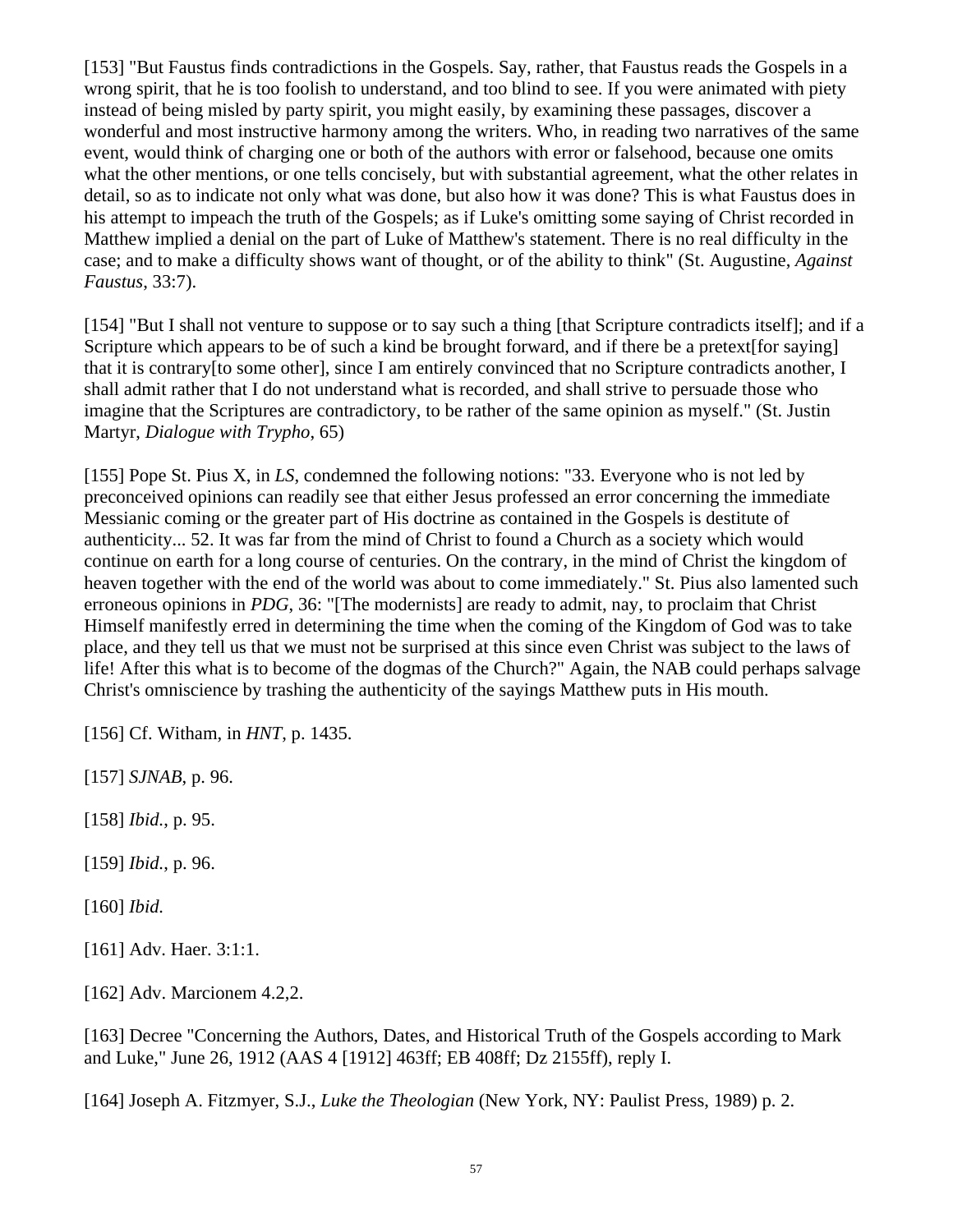[165] Compare this with the reverent, face-value acceptance of everything the evangelists say which characterizes Catholic Biblical scholarship of happier times: "Since the Gospels are the source of virtually all that we really know about Christ's earthly life, it follows that the most accurate, authentic, and realistic account is that given by the evangelists themselves. The most that an author can do is to coordinate and harmonize those narratives, describe the background and the setting of the scenes and incidents, and explain the text when it presents some obscurity or difficulty" (Rev. John O'Brien, *Life of Christ* (New York, NY: John J. Crawley & Co., 1957) p. xi).

[166] "The faith demanded by the Christian Revelation stands on a different footing from the belief claimed by any other religion. Since it rests on divine authority, it implies an obligation to believe on the part of all to whom it is proposed; and faith being an act of the will as well as of the intellect, its refusal involves not merely intellectual error, but also some degree of moral perversity. It follows that doubt in regard to the Christian religion is equivalent to its total rejection, the ground of its acceptance being necessarily in every case the authority on which it is proposed... Doubt as to the Faith is thus impossible in the Catholic Church without infringing the principle of authority on which the Church itself depends... It will be evident from what has been said that doubt cannot coexist either with faith or knowledge in regard to any given subject; faith and doubt are mutually exclusive..." (The 1914 Catholic Encyclopedia, Doubt; cf. CCC 2088)

[167] "The holy virgin appears to confine the power of God within as narrow limits as Zacharias had formerly done; for what is beyond the common order of nature, she concludes to be impossible. She reasons in this manner. I know not a man: how then can I believe that what you tell me will happen? We ought not to give ourselves very much trouble, to acquit her of all blame. She ought immediately to have risen by faith to the boundless power of God, which is not at all lettered to natural means, but sways the whole world" (John Calvin, *Commentaries, Vol 31, Harmony of the Evangelists*, ix, vii).

[168] AAS 4 [1912] 463ff; EB 408ff; Dz 2155ff.

[169] Walter Brandmüller, *Light and Shadows: Church History amid Faith, Fact, and Legend*, trans. Michael J. Miller (San Francisco, CA: Ignatius Press, 2009) pp. 87-89. Cf. Sal Ciresi, ["Christmas](http://www.stjeromebiblicalguild.org/tlm_thebiblicalchristmas.pdf)  [According to the Evangelists: The Veracity of the Gospel Testimonies"](http://www.stjeromebiblicalguild.org/tlm_thebiblicalchristmas.pdf) in *The Latin Mass*, Vol. 15, No. 5, Advent/Christmas 2006.

[170] Francois Bovon, *Luke 1*, trans. Christine M. Thomas (Minneapolis, MN: Fortress Press, 2002) p. 99.

[171] Cf. Footnotes to 1:19; 2:22-40; 3:1-23; 4:18, 21, 23, 25-26, 34; 8:40-56; 9:32; 10:18; 12:10-12; 13:1-5; 16:14-15, 16.

[172] Cf. Footnotes to 4:16-30, 23; 5:1-11; 9:18-22, 23; 9:51-18:14; 11:13; 12:45; 16:8b-13; 18:31; 19:11-27; 20:15; 21:5-36, 8.

[173] *HNT*, p. 1252.

[174] Cf. in the Gospel of Luke alone: 1:43; 2:11; 5:12; 6:5; 7:6; 9:54, 59, 61; 10:17, 40; 11:1; 12:41; 13:23; 17:37; 18:41; 19:8, 31; 20:44; 22:33.

[175] Most Rev. Alban Goodier, S.J., *The Public Life of Our Lord Jesus Christ, Vol. I* (New York, NY: P. J. Kenedy & Sons, 1944) p. 176.